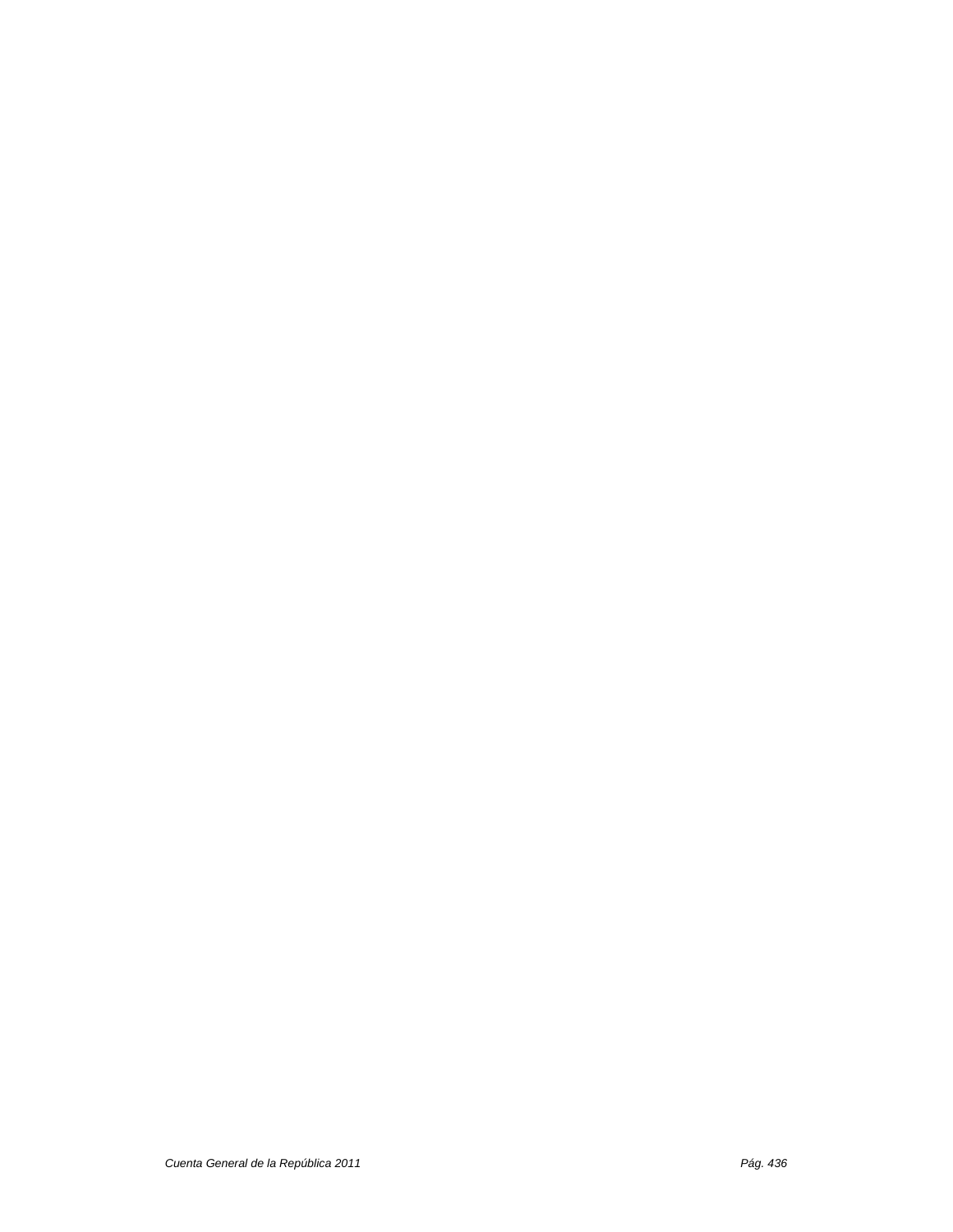#### **GOBIERNO NACIONAL MINISTERIOS** 0013 MINISTERIO DE ECONOMIA Y FINANZAS 0021 MINISTERIO DE RELACIONES EXTERIORES 0026 MINISTERIO PÚBLICO 2658 MINISTERIO DE TRANSPORTES Y COMUNICACIONES 2663 MINISTERIO DE LA MUJER Y DESARROLLO SOCIAL 0022 MINISTERIO DE SALUD 0023 MINISTERIO DE TRABAJO Y PROMOCION DEL EMPLEO 0011 MINISTERIO DE AGRICULTURA 0017 MINISTERIO DE JUSTICIA 0012 MINISTERIO DE DEFENSA 0014 MINISTERIO DE EDUCACION 0015 MINISTERIO DE ENERGIA Y MINAS 2754 MINISTERIO DEL AMBIENTE 2796 MINISTERIO DE CULTURA 0025 MINISTERIO DEL INTERIOR 2660 MINISTERIO DE VIVIENDA, CONSTRUCCION Y SANEAMIENTO 2661 MINISTERIO DE COMERCIO EXTERIOR Y TURISMO 2662 MINISTERIO DE LA PRODUCCION PODERES Y OTRAS ENTIDADES DE GASTO 0006 CONGRESO DE LA REPUBLICA 0009 DEFENSORIA DEL PUEBLO 0010 JURADO NACIONAL DE ELECCIONES 0028 PODER JUDICIAL 0030 REGISTRO NACIONAL DE IDENTIFICACION Y ESTADO CIVIL 0031 TRIBUNAL CONSTITUCIONAL 0008 CONTRALORIA GENERAL DE LA REPUBLICA 0027 OFICINA NACIONAL DE PROCESOS ELECTORALES 2758 FUERO MILITAR POLICIAL 0029 PRESIDENCIA DEL CONSEJO DE MINISTROS 0007 CONSEJO NACIONAL DE LA MAGISTRATURA ENTIDADES CAPTADORAS 0002 DIRECCIÓN DE ENDEUDAMIENTO PÚBLICO 0003 DIRECCION DE TESORO PÚBLICO<br>0004 SUPERINTENDENCIA NACIONAL D SUPERINTENDENCIA NACIONAL DE ADMINISTRACION TRIBUTARIA (CAPTADORA) 2701 MINISTERIO DEL INTERIOR (CAPTADORA) 2746 AGENCIA DE PROMOCION DE LA INVERSION PRIVADA-CAPTADORA UNIVERSIDADES PÚBLICAS 2641 UNIVERSIDAD NACIONAL TORIBIO RODRIGUEZ DE MENDOZA 1913 UNIVERSIDAD NACIONAL SANTIAGO ANTUNEZ DE MAYOLO 1900 UNIVERSIDAD NACIONAL DEL SANTA 2643 UNIVERSIDAD NACIONAL MICAELA BASTIDAS DE APURIMAC 2722 UNIVERSIDAD NACIONAL JOSE MARIA ARGUEDAS 1908 UNIVERSIDAD NACIONAL SAN AGUSTIN 1910 UNIVERSIDAD NACIONAL SAN CRISTOBAL DE HUAMANGA 1889 UNIVERSIDAD NACIONAL DE CAJAMARCA 2807 UNIVERSIDAD NACIONAL AUTONOMA DE CHOTA 2798 UNIVERSIDAD NACIONAL DE JAEN 1909 UNIVERSIDAD NACIONAL SAN ANTONIO ABAD DEL CUSCO 1890 UNIVERSIDAD NACIONAL DE HUANCAVELICA 1903 UNIVERSIDAD NACIONAL HERMILIO VALDIZAN 1887 UNIVERSIDAD NACIONAL AGRARIA DE LA SELVA 1911 UNIVERSIDAD NACIONAL SAN LUIS GONZAGA DE ICA 1899 UNIVERSIDAD NACIONAL DEL CENTRO DEL PERU 2808 UNIVERSIDAD NACIONAL INTERCULTURAL DE LA SELVA CENTRAL JUAN SANTOS ATAHUALPA 1894 UNIVERSIDAD NACIONAL DE TRUJILLO 1907 UNIVERSIDAD NACIONAL PEDRO RUIZ GALLO 1898 UNIVERSIDAD NACIONALDEL CALLAO 1902 UNIVERSIDAD NACIONAL FEDERICO VILLARREAL

1906 UNIVERSIDAD NACIONAL MAYOR DE SAN MARCOS

- 1886 UNIVERSIDAD NACIONAL AGRARIA LA MOLINA
- 1891 UNIVERSIDAD NACIONAL DE INGENIERIA 1901 UNIVERSIDAD NACIONAL DE EDUCACION ENRIQUE
- GUZMAN Y VALLE
- 1885 ASAMBLEA NACIONAL DE RECTORES 2713 UNIVERSIDAD NACIONAL TECNOLÓGICA DEL CONO
- SUR DE LIMA 2806 UNIVERSIDAD NACIONAL DE BARRANCA
- 2802 UNIVERSIDAD NACIONAL DE CAÑETE
- 1905 UNIVERSIDAD NACIONAL JOSE F. SANCHEZ CARRION
- 1892 UNIVERSIDAD NACIONAL DE LA AMAZONIA PERUANA
- 2642 UNIVERSIDAD NACIONAL AMAZONICA DE MADRE DE DIOS
- 2756 UNIVERSIDAD NACIONAL DE MOQUEGUA
- 1888 UNIVERSIDAD NACIONAL DANIEL ALCIDES CARRION
- 1893 UNIVERSIDAD NACIONAL DE PIURA
- 2805 UNIVERSIDAD NACIONAL DE FRONTERA
- 1897 UNIVERSIDAD NACIONAL DEL ALTIPLANO
- 2809 UNIVERSIDAD NACIONAL DE JULIACA
- 1912 UNIVERSIDAD NACIONAL DE SAN MARTIN 1904 UNIVERSIDAD NACIONAL JORGE BASADRE
	- GROHMANN
- 1895 UNIVERSIDAD NACIONAL DE TUMBES
- 1896 UNIVERSIDAD NACIONAL DE UCAYALI 2644 UNIVERSIDAD NACIONAL INTERCULTURAL DE LA
- AMAZONIA

#### ORGANISMOS DESCENT. AUTONOMOS

- 1915 FONDO NACIONAL DE DESARROLLO PESQUERO
- 1917 SUPERINTENDENCIA NACIONAL DE BIENES ESTATALES
- 1916 INSTITUTO DE INVESTIGACIONES DE LA AMAZONIA PERUANA

#### INSTITUCIONES PÚBLICAS DESCENTRALIZADAS

- 1959 INSTITUTO DEL MAR DEL PERU
- 1983 INSTITUTO TECNOLOGICO PESQUERO DEL PERU
- 1940 ACADEMIA DE LA MAGISTRATURA
- 1941 ARCHIVO GENERAL DE LA NACION
- 1942 BIBLIOTECA NACIONAL DEL PERU
- 1945 ORGANISMO DE FORMALIZACION DE LA PROPIEDAD INFORMAL
- 1977 INSTITUTO NACIONAL DE RADIO, TELEVISION DEL PERU
- 1980 INSTITUTO NACIONAL PENITENCIARIO
- 1982 INSTITUTO PERUANO DEL DEPORTE
- 1984 OFICINA DE NORMALIZACION PREVISIONAL
- 2000 SUPERINTENDENCIA NACIONAL DE
- ADMINISTRACION TRIBUTARIA (GASTADORA) 2557 ORGANISMO SUPERVISOR DE LA INVERSION EN INFRAESTRUCTURA DE TRANSPORTE DE USO
- PÚBLICO 2600 CONSEJO NACIONAL DE INTEGRACIOIN DE LA PERSONA CON DISCAPACIDAD
- 2654 DESPACHO PRESIDENCIAL
- 
- 2703 AUTORIDAD PORTUARIA NACIONAL 2707 CENTRO NACIONAL DE PLANEAMIENTO
- ESTRATEGICO 2708 INSTITUTO NACIONAL DE DESARROLLO DE
- PUEBLOS ANDINOS AMAZONICOS Y AFROPERUANO 2797 SUPERINTEDENCIA DE TRANSPORTE TERRESTRE
- DE PERSONAS, CARGAS Y MERCADERIAS
- 1944 CENTRO DE FORMACION EN TURISMO
- 2647 DIRECCION NACIONAL DE INTELIGENCIA 1948 CONSEJO NACIONAL DE CAMELIDOS
- SUDAMERICANOS
- 1952 ORGANISMO SUPERVISOR DE LAS CONTRATACIONES DEL ESTADO
- 1970 INSTITUTO NACIONAL DE ESTADISTICA E INFORMATICA
- 1979 INSTITUTO NACIONAL DE SALUD 1994 SERVICIO NACIONAL DE METEOROLOGIA E
- HIDROLOGIA 1995 SERVICIO NACIONAL DE SANIDAD AGRARIA
- 
- 2659 SEGURO INTEGRAL DE SALUD 1960 INSTITUTO GEOFISICO DEL PERU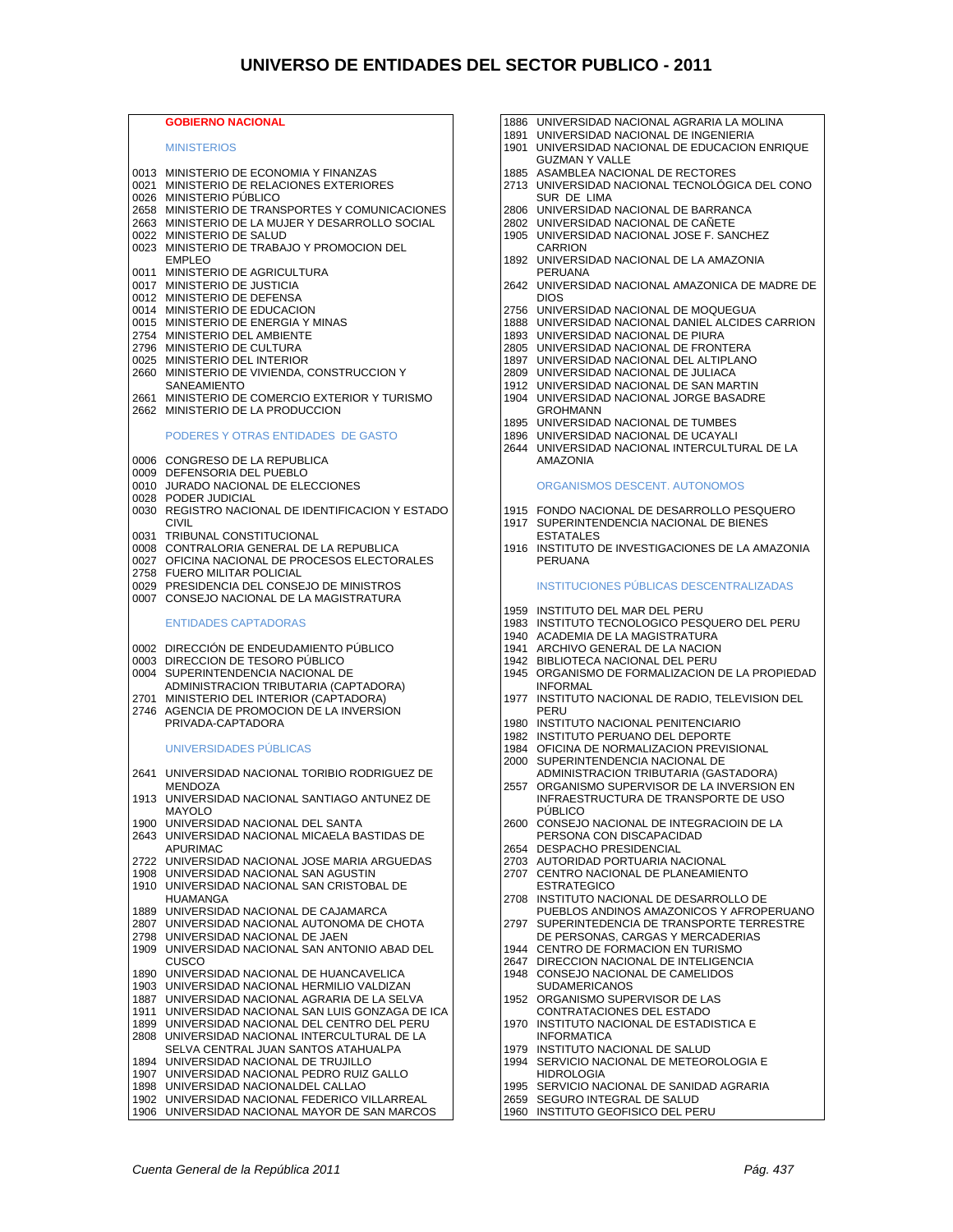| 2744         | INSTITUTO NACIONAL DE INNOVACION AGRARIA<br>SIERRA EXPORTADORA                     |
|--------------|------------------------------------------------------------------------------------|
| 1993         | SERVICIO NACIONAL DE CAPACITACION PARA LA                                          |
|              | INDUSTRIA DE LA CONSTRUCCION                                                       |
| 1997<br>1921 | CENTRO VACACIONAL HUAMPANI<br>ORGANISMO SUPERVISOR DE LA INVERSION EN LA           |
|              | <b>ENERGIA Y MINERIA</b>                                                           |
| 1923         | SUPERINTENDENCIA NACIONAL DE SERVICIOS DE                                          |
| 1968         | <b>SANEAMIENTO</b><br>INSTITUTO NACIONAL DE DESARROLLO                             |
| 1998         | SUPERINTENDENCIA DEL MERCADO DE VALORES -                                          |
|              | <b>SMV</b>                                                                         |
| 2655         | AGENCIA PERUANA DE COOPERACION<br><b>INTERNACIONAL</b>                             |
| 2656         | COMISION NACIONAL PARA EL DESARROLLO Y VIDA                                        |
| 1920         | <b>SIN DROGAS</b><br>ORGANISMO SUPERVISOR DE INVERSION PRIVADA                     |
|              | EN TELECOMUNICACION                                                                |
| 1949         | CONSEJO NACIONAL DE CIENCIA, TECNOLOGIA E                                          |
| 1962         | INNOVACION TECNOLOGICA<br>INSTITUTO GEOLOGICO, MINERO Y METALURGICO                |
| 1963         | INSTITUTO NACIONAL DE DEFENSA DE LA                                                |
|              | COMPETENCIA Y DE LA PROTECCION DE LA                                               |
| 1981         | PROPIEDAD INTELECTUAL<br>INSTITUTO PERUANO DE ENERGIA NUCLEAR                      |
| 1918         | SUPERINTENDENCIA NACIONAL DE LOS REGISTROS                                         |
|              | <b>PUBLICOS</b>                                                                    |
| 1922         | SUPERINTENDENCIA DE BANCA, SEGUROS Y<br>ADMINISTRADORAS PRIVADAS DE FONDOS DE      |
|              | <b>PENSIONES</b>                                                                   |
| 1947         | COMISION DE PROMOCION DEL PERU PARA LA<br><b>EXPORTACION Y EL TURISMO</b>          |
| 1955         | CUERPO GENERAL DE BOMBEROS VOLUNTARIOS                                             |
|              | DEL PERU                                                                           |
| 1967<br>1978 | INSTITUTO NACIONAL DE DEFENSA CIVIL<br>INSTITUTO NACIONAL DE RECURSOS NATURALES    |
| 2720         | AGENCIA DE PROMOCION DE LA INVERSION                                               |
|              | PRIVADA - GASTADORA                                                                |
| 2759<br>2769 | AUTORIDAD NACIONAL DEL SERVICIO CIVIL<br>AUTORIDAD NACIONAL DEL AGUA               |
| 2770         | ORGANISMO DE SUPERVISION DE LOS RECURSOS                                           |
|              | FORESTALES Y DE FAUNA SILVESTRE                                                    |
| 2773         | ORGANISMO DE EVALUACION Y FISCALIZACION<br>AMBIENTAL                               |
| 2776         | SERVICIO NACIONAL DE AREAS NATURALES                                               |
| 2822         | PROTEGIDAS POR EL ESTADO<br>CENTRO NACIONAL DE ESTIMACION, PREVENCION Y            |
|              | REDUCCION DEL RIESGO DE DESASTRES                                                  |
| 1996         | SUPERINTENDENCIA NACIONAL DE                                                       |
|              |                                                                                    |
| 1961         | ASEGURAMIENTO EN SALUD<br>INSTITUTO GEOGRAFICO NACIONAL                            |
| 2745         | INSTITUTO NACIONAL DE ENFERMEDADES                                                 |
|              | <b>NEOPLASICAS</b>                                                                 |
|              | <b>FONDO CONSOLIDADO DE RESERVAS</b>                                               |
| 2649         | FONDO CONSOLIDADO DE RESERVAS                                                      |
|              | <b>PREVISIONALES</b>                                                               |
|              | SOCIEDADES DE BENEFICENCIA PÚBLICA                                                 |
|              |                                                                                    |
| 2217         | SOC. DE BENEF. PUB. DE CHACHAPOYAS<br>SOC. DE BENEF. PUB. DE JUMBILLA - BONGARA    |
| 2218<br>2219 | SOC. DE BENEF. PUB. DE RODRIGUEZ DE MENDOZA                                        |
| 2228         | SOC. DE BENEF. PUB. DE HUARAZ                                                      |
| 2220<br>2227 | SOC. DE BENEF. PUB. DE AIJA<br>SOC. DE BENEF. PUB. DE CHIQUIAN - BOLOGNESI         |
| 2223         | SOC. DE BENEF. PUB. DE CARHUAZ                                                     |
| 2224         | SOC. DE BENEF. PUB. DE CASMA                                                       |
| 2225<br>2229 | SOC. DE BENEF. PUB. DE CORONGO<br>SOC. DE BENEF. PUB. DE HUARI                     |
| 2222         | SOC. DE BENEF. PUB. DE CARAZ                                                       |
| 2221         | SOC. DE BENEF. PUB. DE CABANA - PALLASCA                                           |
| 2230<br>2231 | SOC. DE BENEF. PUB. DE POMABAMBA<br>SOC. DE BENEF. PUB. DE RECUAY                  |
| 2226         | SOC. DE BENEF. PUB. DE CHIMBOTE                                                    |
| 2232<br>2233 | SOC. DE BENEF. PUB. DE YUNGAY<br>SOC. DE BENEF. PUB. DE ABANCAY                    |
| 2235<br>2234 | SOC. DE BENEF. PUB. DE ANDAHUAYLAS<br>SOC. DE BENEF. PUB. DE CHALHUANCA - AYMARAES |

2237 SOC. DE BENEF. PUB. DE AREQUIPA 2238 SOC. DE BENEF. PUB. DE CAMANA 2241 SOC. DE BENEF. PUB. DE CARAVELI 2236 SOC. DE BENEF. PUB. DE APLAO 2242 SOC. DE BENEF. PUB. DE HUANCARQUI 2239 SOC. DE BENEF. PUB. DE CHIVAY 2240 SOC. DE BENEF. PUB. DE CHUQUIBAMBA 2243 SOC. DE BENEF. PUB. DE MOLLENDO 2244 SOC. DE BENEF. PUB. DE AYACUCHO 2246 SOC. DE BENEF. PUB. DE HUANTA 2247 SOC. DE BENEF. PUB. DE PUQUIO 2245 SOC. DE BENEF. PUB. DE CORACORA 2248 SOC. DE BENEF. PUB. DE CAJAMARCA 2252 SOC. DE BENEF. PUB. DE CAJABAMBA 2253 SOC. DE BENEF. PUB. DE CELENDIN 2250 SOC. DE BENEF. PUB. DE CHOTA 2249 SOC. DE BENEF. PUB. DE CONTUMAZA 2254 SOC. DE BENEF. PUB. DE CUTERVO 2251 SOC. DE BENEF. PUB. DE BAMBAMARCA - HUALGAYOC 2255 SOC. DE BENEF. PUB. DE JAEN 2719 SOC. DE BENEF. PUB. DE SAN MIGUEL 2256 SOC. DE BENEF. PUB. DE CALLAO 2257 SOC. DE BENEF. PUB. DE CUSCO 2258 SOC. DE BENEF. PUB. DE SICUANI 2259 SOC. DE BENEF. PUB. DE HUANCAVELICA 2260 SOC. DE BENEF. PUB. DE PAMPAS TAYACAJA 2261 SOC. DE BENEF. PUB. DE HUANUCO 2262 SOC. DE BENEF. PUB. DE LA UNION - DOS DE MAYO 2263 SOC. DE BENEF. PUB. DE LLATA - HUAMALIES 2264 SOC. DE BENEF. PUB. DE ICA 2265 SOC. DE BENEF. PUB. DE CHINCHA 2266 SOC. DE BENEF. PUB. DE NAZCA 2267 SOC. DE BENEF. PUB. DE PALPA 2268 SOC. DE BENEF. PUB. DE PISCO 2269 SOC. DE BENEF. PUB. DE HUANCAYO 2272 SOC. DE BENEF. PUB. DE CONCEPCION 2270 SOC. DE BENEF. PUB. DE JAUJA 2271 SOC. DE BENEF. PUB. DE TARMA 2273 SOC. DE BENEF. PUB. DE LA OROYA - JUNIN 2279 SOC. DE BENEF. PUB. DE TRUJILLO 2317 J.P.S. DE MOCHE - TRUJILLO 2276 SOC. DE BENEF. PUB. DE OTUZCO 2277 SOC. DE BENEF. PUB. DE SAN PEDRO DE LLOC 2274 SOC. DE BENEF. PUB. DE GUADALUPE 2275 SOC. DE BENEF. PUB. DE HUAMACHUCO 2278 SOC. DE BENEF. PUB. DE SANTIAGO DE CHUCO 2280 SOC. DE BENEF. PUB. DE CHICLAYO 2283 SOC. DE BENEF. PUB. DE CHONGOYAPE 2284 SOC. DE BENEF. PUB. DE MONSEFU 2281 SOC. DE BENEF. PUB. DE LAMBAYEQUE 2282 SOC. DE BENEF. PUB. DE MOTUPE 2285 SOC. DE BENEF. PUB. DE LIMA 2286 SOC. DE BENEF. PUB. DE BARRANCA 2288 SOC. DE BENEF. PUB. DE CAÑETE 2289 SOC. DE BENEF. PUB. DE MATUCANA 2287 SOC. DE BENEF. PUB. DE HUACHO 2290 SOC. DE BENEF. PUB. DE IQUITOS 2291 SOC. DE BENEF. PUB. DE PUERTO MALDONADO 2293 SOC. DE BENEF. PUB. DE MOQUEGUA 2294 SOC. DE BENEF. PUB. DE OMATE 2292 SOC. DE BENEF. PUB. DE ILO 2295 SOC. DE BENEF. PUB. DE PASCO 2296 SOC. DE BENEF. PUB. DE PIURA 2297 SOC. DE BENEF. PUB. DE CATACAOS 2302 SOC. DE BENEF. PUB. DE AYABACA 2301 SOC. DE BENEF. PUB. DE HUANCABAMBA 2298 SOC. DE BENEF. PUB. DE CHULUCANAS 2299 SOC. DE BENEF. PUB. DE PAITA 2300 SOC. DE BENEF. PUB. DE SULLANA 2303 SOC. DE BENEF. PUB. DE PUNO 2304 SOC. DE BENEF. PUB. DE AZANGARO 2305 SOC. DE BENEF. PUB. DE JULI - CHUCUITO 2307 SOC. DE BENEF. PUB. DE HUANCANE 2306 SOC. DE BENEF. PUB. DE LAMPA 2308 SOC. DE BENEF. PUB. DE AYAVIRI - MELGAR 2309 SOC. DE BENEF. PUB. DE JULIACA - SAN ROMAN 2311 SOC. DE BENEF. PUB. DE MOYOBAMBA 2312 SOC. DE BENEF. PUB. DE LAMAS 2310 SOC. DE BENEF. PUB. DE JUANJUI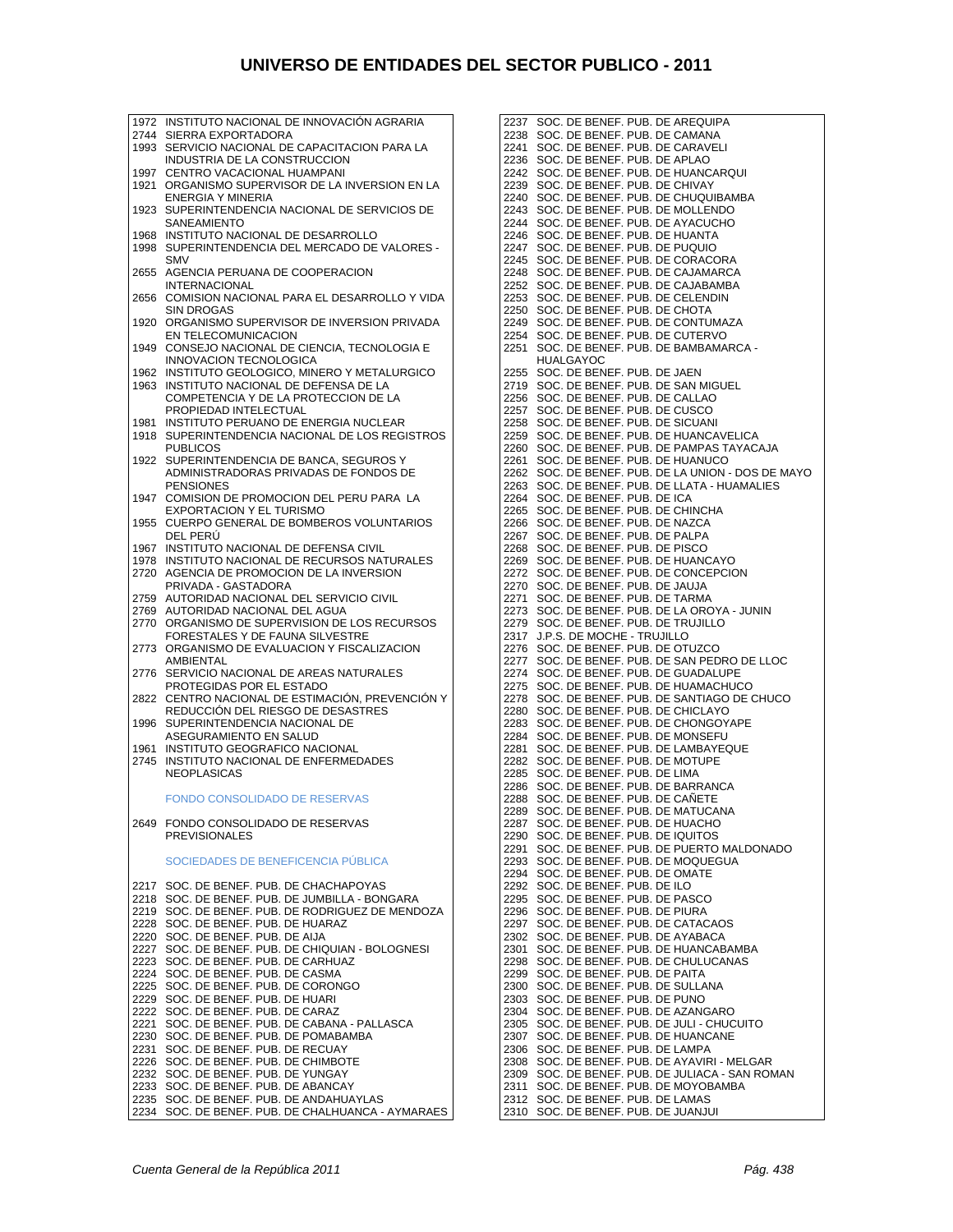2313 SOC. DE BENEF. PUB. DE TARAPOTO 2314 SOC. DE BENEF. PUB. DE TACNA 2315 SOC. DE BENEF. PUB. DE TARATA 2316 SOC. DE BENEF. PUB. DE TUMBES ENTIDADES DE TRATAMIENTO EMPRESARIAL - ETES 2715 CENTRO DE EXPORT., TRANSFORM., INDUSTRIAL Y COMERC., Y SERV. DE MATARANI 2717 CENTRO DE EXPORT.,TRANSFORM., INDUSTRIAL Y COMERC. Y SERV. DE ILO 2716 CENTRO DE EXPORT.,TRANSFORM., INDUSTRIAL Y COMERC. Y SERV. DE PAITA 1925 COMITE DE ADMINSITRACION DE ZOTAC-ADMINISTRACION DEL SISTEMA DE CETICOS TACNA **GOBIERNOS REGIONALES**  2670 GOBIERNO REGIONAL AMAZONAS 2671 GOBIERNO REGIONAL ANCASH 2692 GOBIERNO REGIONAL APURIMAC 2672 GOBIERNO REGIONAL AREQUIPA 2673 GOBIERNO REGIONAL AYACUCHO 2674 GOBIERNO REGIONAL CAJAMARCA 2694 GOBIERNO REGIONAL DEL CALLAO 2675 GOBIERNO REGIONAL CUSCO 2677 GOBIERNO REGIONAL HUANCAVELICA 2678 GOBIERNO REGIONAL HUANUCO 2676 GOBIERNO REGIONAL ICA 2679 GOBIERNO REGIONAL JUNIN 2680 GOBIERNO REGIONAL LA LIBERTAD 2681 GOBIERNO REGIONAL LAMBAYEQUE 2693 GOBIERNO REGIONAL LIMA 2700 REGION LIMA METROPOLITANA 2682 GOBIERNO REGIONAL LORETO 2683 GOBIERNO REGIONAL MADRE DE DIOS 2684 GOBIERNO REGIONAL MOQUEGUA 2685 GOBIERNO REGIONAL PASCO 2686 GOBIERNO REGIONAL PIURA 2687 GOBIERNO REGIONAL PUNO 2688 GOBIERNO REGIONAL SAN MARTIN 2689 GOBIERNO REGIONAL TACNA 2690 GOBIERNO REGIONAL TUMBES 2691 GOBIERNO REGIONAL UCAYALI **GOBIERNOS LOCALES**  MUNICIPALIDADES DEPARTAMENTO DE AMAZONAS 0067 MUNICIPALIDAD PROVINCIAL DE CHACHAPOYAS 0068 MUNICIPALIDAD DISTRITAL DE ASUNCION 0069 MUNICIPALIDAD DISTRITAL DE BALSAS 0070 MUNICIPALIDAD DISTRITAL DE CHETO 0071 MUNICIPALIDAD DISTRITAL DE CHILIQUIN 0072 MUNICIPALIDAD DISTRITAL DE CHUQUIBAMBA 0073 MUNICIPALIDAD DISTRITAL DE GRANADA 0074 MUNICIPALIDAD DISTRITAL DE HUANCAS 0075 MUNICIPALIDAD DISTRITAL DE JALCA GRANDE 0076 MUNICIPALIDAD DISTRITAL DE LEIMEBAMBA 0077 MUNICIPALIDAD DISTRITAL DE LEVANTO 0078 MUNICIPALIDAD DISTRITAL DE MAGDALENA 0079 MUNICIPALIDAD DISTRITAL DE MARISCAL CASTILLA 0080 MUNICIPALIDAD DISTRITAL DE MOLINOPAMPA 0081 MUNICIPALIDAD DISTRITAL DE MONTEVIDEO 0082 MUNICIPALIDAD DISTRITAL DE OLLEROS 0083 MUNICIPALIDAD DISTRITAL DE QUINJALCA<br>0084 MUNICIPALIDAD DISTRITAL DE SAN FRANC 0084 MUNICIPALIDAD DISTRITAL DE SAN FRANCISCO DE DAGUAS 0085 MUNICIPALIDAD DISTRITAL DE SAN ISIDRO DE MAYNO 0086 MUNICIPALIDAD DISTRITAL DE SOLOCO 0087 MUNICIPALIDAD DISTRITAL DE SONCHE 0088 MUNICIPALIDAD PROVINCIAL DE BAGUA - LA PECA 0090 MUNICIPALIDAD DISTRITAL DE ARAMANGO 0091 MUNICIPALIDAD DISTRITAL DE COPALLIN 0092 MUNICIPALIDAD DISTRITAL DE EL PARCO 0093 MUNICIPALIDAD DISTRITAL DE IMAZA 0089 MUNICIPALIDAD DISTRITAL DE LA PECA

0094 MUNICIPALIDAD PROVINCIAL DE BONGARA - JUMBILLA 0097 MUNICIPALIDAD DISTRITAL DE CHISQUILLA 0098 MUNICIPALIDAD DISTRITAL DE CHURUJA 0095 MUNICIPALIDAD DISTRITAL DE COROSHA 0096 MUNICIPALIDAD DISTRITAL DE CUISPES 0099 MUNICIPALIDAD DISTRITAL DE FLORIDA 0105 MUNICIPALIDAD DISTRITAL DE JAZAN 0100 MUNICIPALIDAD DISTRITAL DE RECTA 0101 MUNICIPALIDAD DISTRITAL DE SAN CARLOS 0102 MUNICIPALIDAD DISTRITAL DE SHIPASBAMBA 0103 MUNICIPALIDAD DISTRITAL DE VALERA 0104 MUNICIPALIDAD DISTRITAL DE YAMBRASBAMBA 0141 MUNICIPALIDAD PROVINCIAL DE CONDORCANQUI - NIEVA 0142 MUNICIPALIDAD DISTRITAL DE EL CENEPA 0143 MUNICIPALIDAD DISTRITAL DE RIO SANTIAGO 0106 MUNICIPALIDAD PROVINCIAL DE LUYA - LAMUD 0107 MUNICIPALIDAD DISTRITAL DE CAMPORREDONDO 0108 MUNICIPALIDAD DISTRITAL DE COCABAMBA 0109 MUNICIPALIDAD DISTRITAL DE COLCAMAR 0110 MUNICIPALIDAD DISTRITAL DE CONILA 0111 MUNICIPALIDAD DISTRITAL DE INGUILPATA 0112 MUNICIPALIDAD DISTRITAL DE LONGUITA 0113 MUNICIPALIDAD DISTRITAL DE LONYA CHICO 0114 MUNICIPALIDAD DISTRITAL DE LUYA 0115 MUNICIPALIDAD DISTRITAL DE LUYA VIEJO 0116 MUNICIPALIDAD DISTRITAL DE MARIA 0117 MUNICIPALIDAD DISTRITAL DE OCALLI 0118 MUNICIPALIDAD DISTRITAL DE OCUMAL 0119 MUNICIPALIDAD DISTRITAL DE PIZUQUIA 0128 MUNICIPALIDAD DISTRITAL DE PROVIDENCIA 0120 MUNICIPALIDAD DISTRITAL DE SAN CRISTOBAL DE OLTO 0121 MUNICIPALIDAD DISTRITAL DE SAN FRANCISCO DE **YESO** 0122 MUNICIPALIDAD DISTRITAL DE SAN JERONIMO DE PACLAS 0123 MUNICIPALIDAD DISTRITAL DE SAN JUAN DE LOPECANCHA 0124 MUNICIPALIDAD DISTRITAL DE SANTA CATALINA 0125 MUNICIPALIDAD DISTRITAL DE SANTO TOMAS 0126 MUNICIPALIDAD DISTRITAL DE TINGO 0127 MUNICIPALIDAD DISTRITAL DE TRITA 0129 MUNICIPALIDAD PROVINCIAL DE RODRIGUEZ DE MENDOZA - SAN NICOLAS 0131 MUNICIPALIDAD DISTRITAL DE CHIRIMOTO 0130 MUNICIPALIDAD DISTRITAL DE COCHAMAL 0132 MUNICIPALIDAD DISTRITAL DE HUAMBO 0133 MUNICIPALIDAD DISTRITAL DE LIMABAMBA 0134 MUNICIPALIDAD DISTRITAL DE LONGAR 0135 MUNICIPALIDAD DISTRITAL DE MARISCAL BENAVIDES 0136 MUNICIPALIDAD DISTRITAL DE MILPUC 0137 MUNICIPALIDAD DISTRITAL DE OMIA 0138 MUNICIPALIDAD DISTRITAL DE SANTA ROSA 0139 MUNICIPALIDAD DISTRITAL DE TOTORA 0140 MUNICIPALIDAD DISTRITAL DE VISTA ALEGRE 0144 MUNICIPALIDAD PROVINCIA DE UTCUBAMBA - BAGUA GRANDE 0145 MUNICIPALIDAD DISTRITAL DE CAJARURO 0146 MUNICIPALIDAD DISTRITAL DE CUMBA 0147 MUNICIPALIDAD DISTRITAL DE EL MILAGRO 0148 MUNICIPALIDAD DISTRITAL DE JAMALCA 0149 MUNICIPALIDAD DISTRITAL DE LONYA GRANDE 0150 MUNICIPALIDAD DISTRITAL DE YAMON DEPARTAMENTO DE ANCASH 0151 MUNICIPALIDAD PROVINCIAL DE HUARAZ 0152 MUNICIPALIDAD DISTRITAL DE COCHABAMBA 0153 MUNICIPALIDAD DISTRITAL DE COLCABAMBA 0154 MUNICIPALIDAD DISTRITAL DE HUANCHAY 0162 MUNICIPALIDAD DISTRITAL DE INDEPENDENCIA 0155 MUNICIPALIDAD DISTRITAL DE JANGAS 0156 MUNICIPALIDAD DISTRITAL DE LA LIBERTAD 0157 MUNICIPALIDAD DISTRITAL DE OLLEROS 0158 MUNICIPALIDAD DISTRITAL DE PAMPAS 0159 MUNICIPALIDAD DISTRITAL DE PARIACOTO

0160 MUNICIPALIDAD DISTRITAL DE PIRA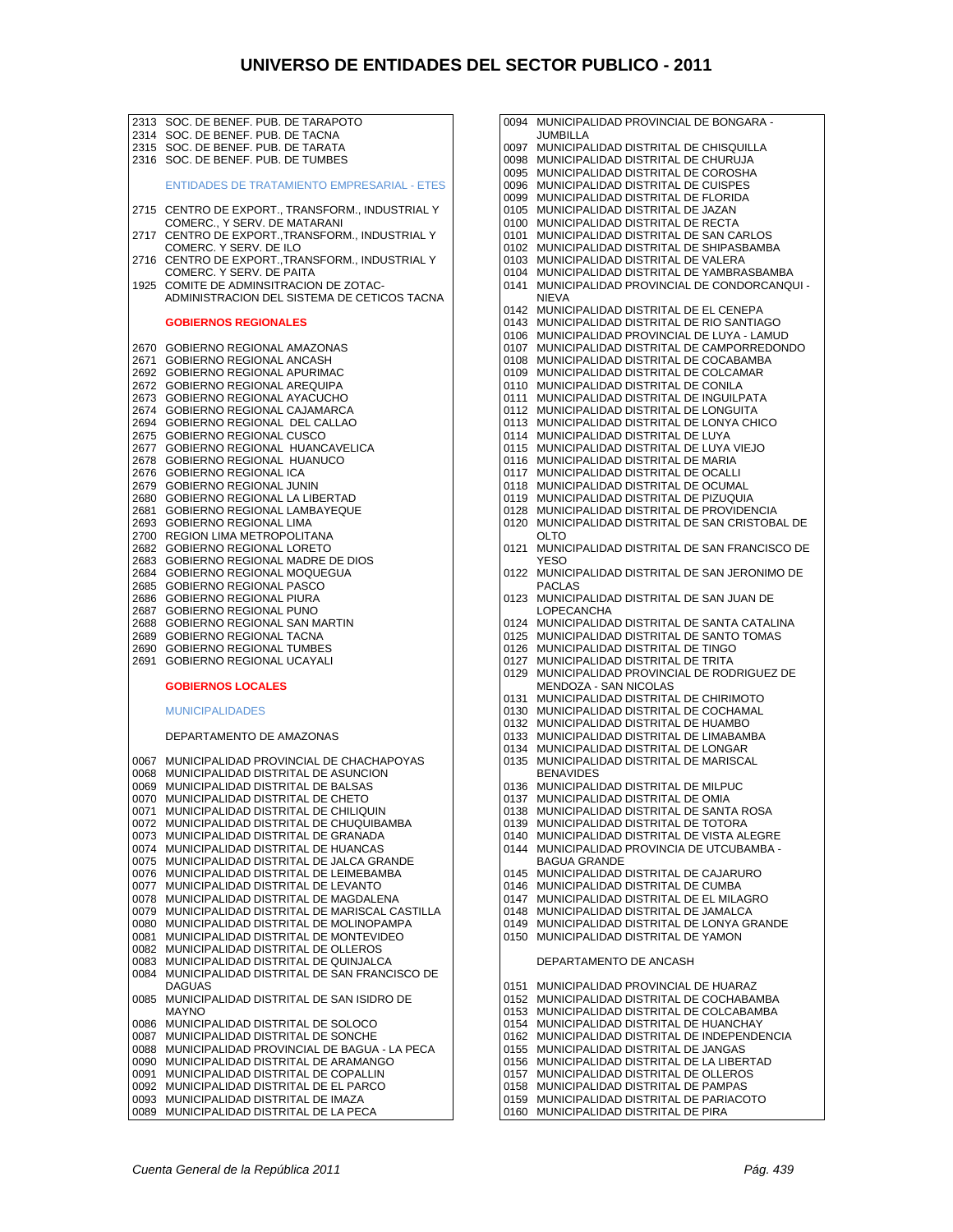0161 MUNICIPALIDAD DISTRITAL DE TARICA 0163 MUNICIPALIDAD PROVINCIAL DE AIJA 0164 MUNICIPALIDAD DISTRITAL DE CORIS 0165 MUNICIPALIDAD DISTRITAL DE HUACLLAN 0166 MUNICIPALIDAD DISTRITAL DE LA MERCED 0167 MUNICIPALIDAD DISTRITAL DE SUCCHA 0168 MUNICIPALIDAD PROVINCIAL DE ANTONIO RAYMONDI - LLAMELLIN 0169 MUNICIPALIDAD DISTRITAL DE ACSO 0170 MUNICIPALIDAD DISTRITAL DE CHACCHO 0171 MUNICIPALIDAD DISTRITAL DE CHINGAS 0172 MUNICIPALIDAD DISTRITAL DE MIRGAS 0173 MUNICIPALIDAD DISTRITAL DE SAN JUAN DE **RONTOY** 0300 MUNICIPALIDAD PROVINCIAL DE ASUNCION - CHACAS 0301 MUNICIPALIDAD DISTRITAL DE ACOCHACA 0174 MUNICIPALIDAD PROVINCIAL DE BOLOGNESI - CHIQUIAN 0175 MUNICIPALIDAD DISTRITAL DE ABELARDO PARDO LAZAMETA 0176 MUNICIPALIDAD DISTRITAL DE ANTONIO RAYMONDI 0177 MUNICIPALIDAD DISTRITAL DE AQUIA 0178 MUNICIPALIDAD DISTRITAL DE CAJACAY 0179 MUNICIPALIDAD DISTRITAL DE CANIS 0180 MUNICIPALIDAD DISTRITAL DE COLQUIOC 0188 MUNICIPALIDAD DISTRITAL DE HUALLANCA 0181 MUNICIPALIDAD DISTRITAL DE HUASTA 0182 MUNICIPALIDAD DISTRITAL DE HUAYLLACAYAN 0185 MUNICIPALIDAD DISTRITAL DE LA PRIMAVERA 0183 MUNICIPALIDAD DISTRITAL DE MANGAS 0184 MUNICIPALIDAD DISTRITAL DE PACLLON 0186 MUNICIPALIDAD DISTRITAL DE SAN MIGUEL DE **CORPANOUL** 0187 MUNICIPALIDAD DISTRITAL DE TICLLOS 0189 MUNICIPALIDAD PROVINCIAL DE CARHUAZ 0190 MUNICIPALIDAD DISTRITAL DE ACOPAMPA 0191 MUNICIPALIDAD DISTRITAL DE AMASHCA 0192 MUNICIPALIDAD DISTRITAL DE ANTA 0193 MUNICIPALIDAD DISTRITAL DE ATAQUERO 0194 MUNICIPALIDAD DISTRITAL DE MARCARA 0195 MUNICIPALIDAD DISTRITAL DE PARIAHUANCA 0196 MUNICIPALIDAD DISTRITAL DE SAN MIGUEL DE ACO 0197 MUNICIPALIDAD DISTRITAL DE SHILLA 0198 MUNICIPALIDAD DISTRITAL DE TINCO 0199 MUNICIPALIDAD DISTRITAL DE YUNGAR<br>0297 MUNICIPALIDAD PROVINCIAL DE CARLO MUNICIPALIDAD PROVINCIAL DE CARLOS FERMIN FITZCARRALD 0299 MUNICIPALIDAD DISTRITAL DE SAN NICOLAS 0298 MUNICIPALIDAD DISTRITAL DE YAUYA 0200 MUNICIPALIDAD PROVINCIAL DE CASMA 0201 MUNICIPALIDAD DISTRITAL DE BUENA VISTA ALTA 0202 MUNICIPALIDAD DISTRITAL DE COMANDANTE NOEL 0203 MUNICIPALIDAD DISTRITAL DE YAUTAN 0204 MUNICIPALIDAD PROVINCIAL DE CORONGO 0205 MUNICIPALIDAD DISTRITAL DE ACO 0206 MUNICIPALIDAD DISTRITAL DE BAMBAS 0207 MUNICIPALIDAD DISTRITAL DE CUSCA 0208 MUNICIPALIDAD DISTRITAL DE LA PAMPA 0209 MUNICIPALIDAD DISTRITAL DE YANAC 0210 MUNICIPALIDAD DISTRITAL DE YUPAN 0211 MUNICIPALIDAD PROVINCIAL DE HUARI 0212 MUNICIPALIDAD DISTRITAL DE ANRA 0213 MUNICIPALIDAD DISTRITAL DE CAJAY 0214 MUNICIPALIDAD DISTRITAL DE CHAVIN DE HUANTAR 0215 MUNICIPALIDAD DISTRITAL DE HUACACHI 0216 MUNICIPALIDAD DISTRITAL DE HUACCHIS 0217 MUNICIPALIDAD DISTRITAL DE HUACHIS 0218 MUNICIPALIDAD DISTRITAL DE HUANTAR 0219 MUNICIPALIDAD DISTRITAL DE MASIN 0220 MUNICIPALIDAD DISTRITAL DE PAUCAS<br>0221 MUNICIPALIDAD DISTRITAL DE PONTO 0221 MUNICIPALIDAD DISTRITAL DE PONTO 0222 MUNICIPALIDAD DISTRITAL DE RAHUAPAMPA 0223 MUNICIPALIDAD DISTRITAL DE RAPAYAN 0224 MUNICIPALIDAD DISTRITAL DE SAN MARCOS 0225 MUNICIPALIDAD DISTRITAL DE SAN PEDRO DE **CHANA** 0226 MUNICIPALIDAD DISTRITAL DE UCO 0302 MUNICIPALIDAD PROVINCIAL DE HUARMEY 0303 MUNICIPALIDAD DISTRITAL DE COCHAPETI

0304 MUNICIPALIDAD DISTRITAL DE CULEBRAS 0305 MUNICIPALIDAD DISTRITAL DE HUAYAN 0306 MUNICIPALIDAD DISTRITAL DE MALVAS 0227 MUNICIPALIDAD PROVINCIAL DE HUAYLAS - CARAZ 0228 MUNICIPALIDAD DISTRITAL DE HUALLANCA 0229 MUNICIPALIDAD DISTRITAL DE HUATA 0230 MUNICIPALIDAD DISTRITAL DE HUAYLAS 0231 MUNICIPALIDAD DISTRITAL DE MATO 0232 MUNICIPALIDAD DISTRITAL DE PAMPAROMAS 0233 MUNICIPALIDAD DISTRITAL DE PUEBLO LIBRE 0234 MUNICIPALIDAD DISTRITAL DE SANTA CRUZ 0236 MUNICIPALIDAD DISTRITAL DE SANTO TORIBIO 0235 MUNICIPALIDAD DISTRITAL DE YURACMARCA 0237 MUNICIPALIDAD PROVINCIAL DE MARISCAL LUZURIAGA - PISCOBAMBA 0238 MUNICIPALIDAD DISTRITAL DE CASCA 0244 MUNICIPALIDAD DISTRITAL DE ELEAZAR GUZMAN BARRON 0239 MUNICIPALIDAD DISTRITAL DE FIDEL OLIVAS ESCUDERO 0241 MUNICIPALIDAD DISTRITAL DE LLAMA 0242 MUNICIPALIDAD DISTRITAL DE LLUMPA 0240 MUNICIPALIDAD DISTRITAL DE LUCMA 0243 MUNICIPALIDAD DISTRITAL DE MUSGA 0307 MUNICIPALIDAD PROVINCIAL DE OCROS 0308 MUNICIPALIDAD DISTRITAL DE ACAS 0309 MUNICIPALIDAD DISTRITAL DE CAJAMARQUILLA 0310 MUNICIPALIDAD DISTRITAL DE CARHUAPAMPA 0311 MUNICIPALIDAD DISTRITAL DE COCHAS 0312 MUNICIPALIDAD DISTRITAL DE CONGAS 0313 MUNICIPALIDAD DISTRITAL DE LLIPA 0314 MUNICIPALIDAD DISTRITAL DE SAN CRISTOBAL DE RAJAN 0315 MUNICIPALIDAD DISTRITAL DE SAN PEDRO 0316 MUNICIPALIDAD DISTRITAL DE SANTIAGO DE CHILCAS 0245 MUNICIPALIDAD PROVINCIAL DE PALLASCA - CABANA 0246 MUNICIPALIDAD DISTRITAL DE BOLOGNESI 0247 MUNICIPALIDAD DISTRITAL DE CONCHUCOS 0248 MUNICIPALIDAD DISTRITAL DE HUACASCHUQUE 0249 MUNICIPALIDAD DISTRITAL DE HUANDOVAL 0250 MUNICIPALIDAD DISTRITAL DE LACABAMBA 0251 MUNICIPALIDAD DISTRITAL DE LLAPO 0252 MUNICIPALIDAD DISTRITAL DE PALLASCA 0253 MUNICIPALIDAD DISTRITAL DE PAMPAS 0254 MUNICIPALIDAD DISTRITAL DE SANTA ROSA 0255 MUNICIPALIDAD DISTRITAL DE TAUCA 0256 MUNICIPALIDAD PROVINCIAL DE POMABAMBA 0257 MUNICIPALIDAD DISTRITAL DE HUAYLLAN 0258 MUNICIPALIDAD DISTRITAL DE PAROBAMBA 0259 MUNICIPALIDAD DISTRITAL DE QUINUABAMBA 0260 MUNICIPALIDAD PROVINCIAL DE RECUAY 0261 MUNICIPALIDAD DISTRITAL DE CATAC 0262 MUNICIPALIDAD DISTRITAL DE COTAPARACO 0263 MUNICIPALIDAD DISTRITAL DE HUAYLLAPAMPA 0264 MUNICIPALIDAD DISTRITAL DE LLACLLIN 0265 MUNICIPALIDAD DISTRITAL DE MARCA 0266 MUNICIPALIDAD DISTRITAL DE PAMPAS CHICO 0267 MUNICIPALIDAD DISTRITAL DE PARARIN 0268 MUNICIPALIDAD DISTRITAL DE TAPACOCHA 0269 MUNICIPALIDAD DISTRITAL DE TICAPAMPA 0270 MUNICIPALIDAD PROVINCIAL DE SANTA - CHIMBOTE 0271 MUNICIPALIDAD DISTRITAL DE CACERES DEL PERU 0277 MUNICIPALIDAD DISTRITAL DE COISHCO 0272 MUNICIPALIDAD DISTRITAL DE MACATE 0273 MUNICIPALIDAD DISTRITAL DE MORO 0274 MUNICIPALIDAD DISTRITAL DE NEPEÑA 0275 MUNICIPALIDAD DISTRITAL DE SAMANCO 0276 MUNICIPALIDAD DISTRITAL DE SANTA 0278 MUNICIPALIDAD DISTRITAL DE NUEVO CHIMBOTE 0279 MUNICIPALIDAD PROVINCIAL DE SIHUAS 0280 MUNICIPALIDAD DISTRITAL DE ACOBAMBA 0281 MUNICIPALIDAD DISTRITAL DE ALFONSO UGARTE 0282 MUNICIPALIDAD DISTRITAL DE CASHAPAMPA 0283 MUNICIPALIDAD DISTRITAL DE CHINGALPO 0284 MUNICIPALIDAD DISTRITAL DE HUAYLLABAMBA 0285 MUNICIPALIDAD DISTRITAL DE QUICHES 0286 MUNICIPALIDAD DISTRITAL DE RAGASH 0287 MUNICIPALIDAD DISTRITAL DE SAN JUAN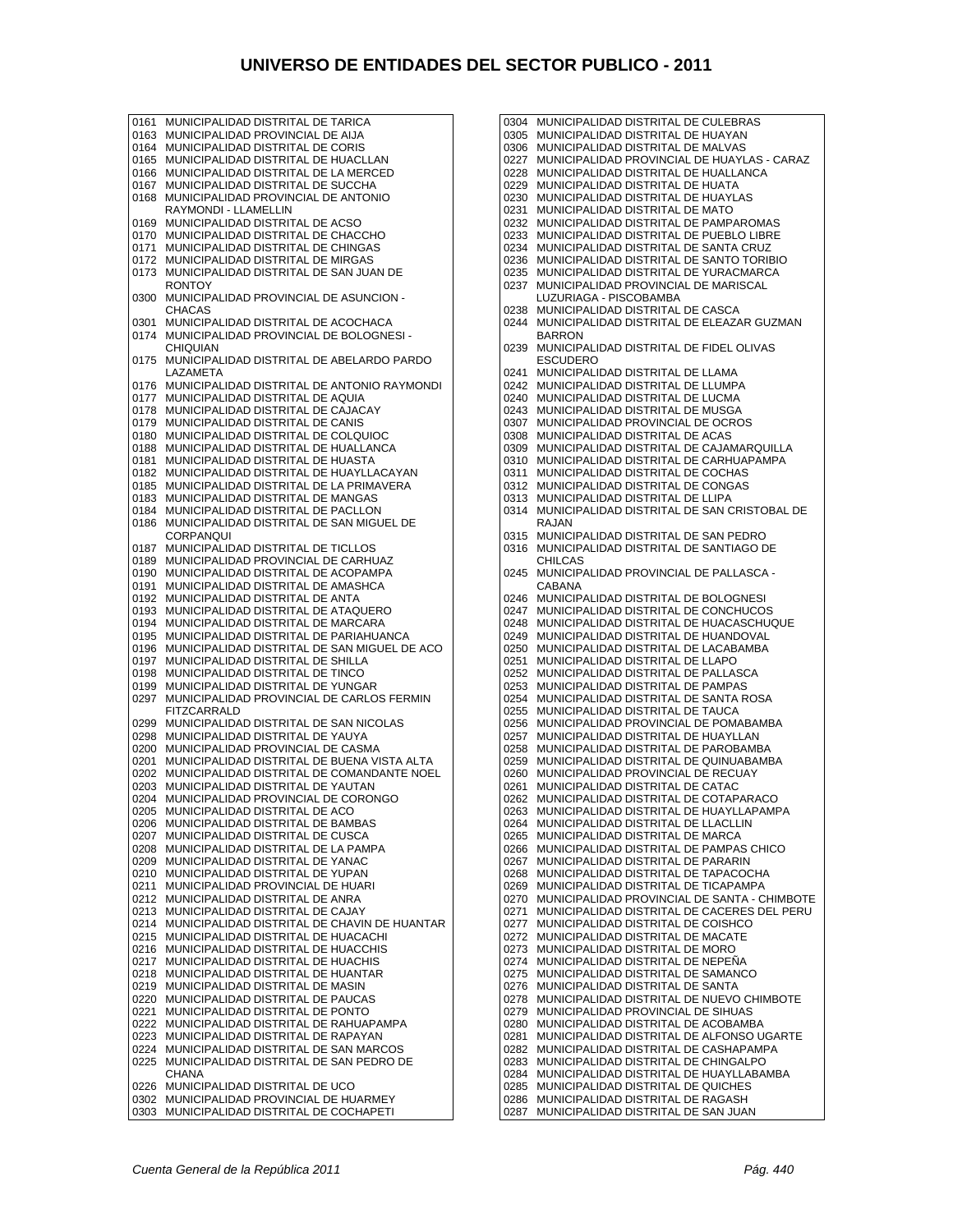0288 MUNICIPALIDAD DISTRITAL DE SICSIBAMBA 0289 MUNICIPALIDAD PROVINCIAL DE YUNGAY 0290 MUNICIPALIDAD DISTRITAL DE CASCAPARA 0291 MUNICIPALIDAD DISTRITAL DE MANCOS 0292 MUNICIPALIDAD DISTRITAL DE MATACOTA 0293 MUNICIPALIDAD DISTRITAL DE QUILLO 0294 MUNICIPALIDAD DISTRITAL DE RANRAHIRCA 0295 MUNICIPALIDAD DISTRITAL DE SHUPLUY 0296 MUNICIPALIDAD DISTRITAL DE YANAMA DEPARTAMENTO DE APURIMAC 0317 MUNICIPALIDAD PROVINCIAL DE ABANCAY 0320 MUNICIPALIDAD DISTRITAL DE CHACOCHE 0318 MUNICIPALIDAD DISTRITAL DE CIRCA 0319 MUNICIPALIDAD DISTRITAL DE CURAHUASI 0321 MUNICIPALIDAD DISTRITAL DE HUANIPACA 0322 MUNICIPALIDAD DISTRITAL DE LAMBRAMA 0323 MUNICIPALIDAD DISTRITAL DE PICHIRHUA 0324 MUNICIPALIDAD DISTRITAL DE SAN PEDRO DE **CACHORA** 0325 MUNICIPALIDAD DISTRITAL DE TAMBURCO 0326 MUNICIPALIDAD PROVINCIAL DE ANDAHUAYLAS 0327 MUNICIPALIDAD DISTRITAL DE ANDARAPA 0328 MUNICIPALIDAD DISTRITAL DE CHIARA 0329 MUNICIPALIDAD DISTRITAL DE HUANCARAMA 0330 MUNICIPALIDAD DISTRITAL DE HUANCARAY 0342 MUNICIPALIDAD DISTRITAL DE HUAYANA 0331 MUNICIPALIDAD DISTRITAL DE KISHUARA 0332 MUNICIPALIDAD DISTRITAL DE PACOBAMBA 0333 MUNICIPALIDAD DISTRITAL DE PACUCHA 0334 MUNICIPALIDAD DISTRITAL DE PAMPACHIRI 0335 MUNICIPALIDAD DISTRITAL DE POMACOCHA 0336 MUNICIPALIDAD DISTRITAL DE SAN ANTONIO DE CACHI 0337 MUNICIPALIDAD DISTRITAL DE SAN JERONIMO 0343 MUNICIPALIDAD DISTRITAL DE SAN MIGUEL CHACCRAMPA 0338 MUNICIPALIDAD DISTRITAL DE SANTA MARIA DE CHICMO 0339 MUNICIPALIDAD DISTRITAL DE TALAVERA 0340 MUNICIPALIDAD DISTRITAL DE TUMAY HUARACA 0341 MUNICIPALIDAD DISTRITAL DE TURPO 0344 MUNICIPALIDAD DISTRITAL DE KAQUIABAMBA 0345 MUNICIPALIDAD PROVINCIAL DE ANTABAMBA 0346 MUNICIPALIDAD DISTRITAL DE EL ORO 0347 MUNICIPALIDAD DISTRITAL DE HUAQUIRCA 0348 MUNICIPALIDAD DISTRITAL DE JUAN ESPINOZA MEDRANO 0349 MUNICIPALIDAD DISTRITAL DE OROPESA 0350 MUNICIPALIDAD DISTRITAL DE PACHACONAS 0351 MUNICIPALIDAD DISTRITAL DE SABAINO 0352 MUNICIPALIDAD PROVINCIAL DE AYMARAES - CHALHUANCA 0353 MUNICIPALIDAD DISTRITAL DE CAPAYA 0354 MUNICIPALIDAD DISTRITAL DE CARAYBAMBA 0357 MUNICIPALIDAD DISTRITAL DE CHAPIMARCA 0355 MUNICIPALIDAD DISTRITAL DE COLCABAMBA 0356 MUNICIPALIDAD DISTRITAL DE COTARUSE 0358 MUNICIPALIDAD DISTRITAL DE IHUAYLLO 0368 MUNICIPALIDAD DISTRITAL DE JUSTO APU SAHUARAURA 0359 MUNICIPALIDAD DISTRITAL DE LUCRE 0360 MUNICIPALIDAD DISTRITAL DE POCOHUANCA<br>0361 MUNICIPALIDAD DISTRITAL DE SAN JUAN DE 0361 MUNICIPALIDAD DISTRITAL DE SAN JUAN DE **CHACÑA** 0362 MUNICIPALIDAD DISTRITAL DE SAÑAYCA 0363 MUNICIPALIDAD DISTRITAL DE SORAYA 0364 MUNICIPALIDAD DISTRITAL DE TAPAIRIHUA 0365 MUNICIPALIDAD DISTRITAL DE TINTAY 0366 MUNICIPALIDAD DISTRITAL DE TORAYA<br>0367 MUNICIPALIDAD DISTRITAL DE YANAÇA 0367 MUNICIPALIDAD DISTRITAL DE YANACA 0369 MUNICIPALIDAD PROVINCIAL DE COTABAMBAS - **TAMBOBAMBA** 0370 MUNICIPALIDAD DISTRITAL DE COTABAMBAS 0371 MUNICIPALIDAD DISTRITAL DE COYLLURQUI 0372 MUNICIPALIDAD DISTRITAL DE HAQUIRA 0373 MUNICIPALIDAD DISTRITAL DE MARA 0374 MUNICIPALIDAD DISTRITAL DE CHALLHUAHUACHO 0389 MUNICIPALIDAD PROVINCIAL DE CHINCHEROS

0390 MUNICIPALIDAD DISTRITAL DE ANCO HUALLO 0391 MUNICIPALIDAD DISTRITAL DE COCHARCAS 0394 MUNICIPALIDAD DISTRITAL DE HUACCANA 0392 MUNICIPALIDAD DISTRITAL DE OCOBAMBA 0393 MUNICIPALIDAD DISTRITAL DE ONGOY 0395 MUNICIPALIDAD DISTRITAL DE URANMARCA 0396 MUNICIPALIDAD DISTRITAL DE RANRACANCHA 0375 MUNICIPALIDAD PROVINCIAL DE GRAU - CHUQUIBAMBILLA 0376 MUNICIPALIDAD DISTRITAL DE CURPAHUASI 0377 MUNICIPALIDAD DISTRITAL DE GAMARRA 0378 MUNICIPALIDAD DISTRITAL DE HUAYLLATI 0379 MUNICIPALIDAD DISTRITAL DE MAMARA 0380 MUNICIPALIDAD DISTRITAL DE MICAELA BASTIDAS 0381 MUNICIPALIDAD DISTRITAL DE PATAYPAMPA 0382 MUNICIPALIDAD DISTRITAL DE PROGRESO 0383 MUNICIPALIDAD DISTRITAL DE SAN ANTONIO 0387 MUNICIPALIDAD DISTRITAL DE SANTA ROSA 0384 MUNICIPALIDAD DISTRITAL DE TURPAY 0385 MUNICIPALIDAD DISTRITAL DE VILCABAMBA 0386 MUNICIPALIDAD DISTRITAL DE VIRUNDO 0388 MUNICIPALIDAD DISTRITAL DE CURASCO DEPARTAMENTO DE AREQUIPA 0397 MUNICIPALIDAD PROVINCIAL DE AREQUIPA 0424 MUNICIPALIDAD DISTRITAL DE ALTO SELVA ALEGRE 0398 MUNICIPALIDAD DISTRITAL DE CAYMA 0399 MUNICIPALIDAD DISTRITAL DE CERRO COLORADO 0400 MUNICIPALIDAD DISTRITAL DE CHARACATO 0401 MUNICIPALIDAD DISTRITAL DE CHIGUATA 0423 MUNICIPALIDAD DISTRITAL DE JACOBO HUNTER 0402 MUNICIPALIDAD DISTRITAL DE LA JOYA 0403 MUNICIPALIDAD DISTRITAL DE MARIANO MELGAR 0404 MUNICIPALIDAD DISTRITAL DE MIRAFLORES 0405 MUNICIPALIDAD DISTRITAL DE MOLLEBAYA 0406 MUNICIPALIDAD DISTRITAL DE PAUCARPATA 0407 MUNICIPALIDAD DISTRITAL DE POCSI 0408 MUNICIPALIDAD DISTRITAL DE POLOBAYA 0409 MUNICIPALIDAD DISTRITAL DE QUEQUE¥A 0410 MUNICIPALIDAD DISTRITAL DE SABANDIA 0411 MUNICIPALIDAD DISTRITAL DE SACHACA 0412 MUNICIPALIDAD DISTRITAL DE SAN JUAN DE SIGUAS 0413 MUNICIPALIDAD DISTRITAL DE SAN JUAN DE TARUCANI 0414 MUNICIPALIDAD DISTRITAL DE SANTA ISABEL DE **SIGUAS** 0415 MUNICIPALIDAD DISTRITAL DE SANTA RITA DE SIGUAS 0416 MUNICIPALIDAD DISTRITAL DE SOCABAYA 0417 MUNICIPALIDAD DISTRITAL DE TIABAYA 0418 MUNICIPALIDAD DISTRITAL DE UCHUMAYO 0419 MUNICIPALIDAD DISTRITAL DE VITOR 0420 MUNICIPALIDAD DISTRITAL DE YANAHUARA 0421 MUNICIPALIDAD DISTRITAL DE YARABAMBA 0422 MUNICIPALIDAD DISTRITAL DE YURA 0425 MUNICIPALIDAD DISTRITAL DE JOSE LUIS BUSTAMANTE Y RIVERO 0426 MUNICIPALIDAD PROVINCIAL DE CAMANA 0427 MUNICIPALIDAD DISTRITAL DE JOSE MARIA QUIMPER 0429 MUNICIPALIDAD DISTRITAL DE MARIANO NICOLAS VALCARCEL 0428 MUNICIPALIDAD DISTRITAL DE MARISCAL CACERES 0430 MUNICIPALIDAD DISTRITAL DE NICOLAS DE PIEROLA 0431 MUNICIPALIDAD DISTRITAL DE OCOÑA 0432 MUNICIPALIDAD DISTRITAL DE QUILCA 0433 MUNICIPALIDAD DISTRITAL DE SAMUEL PASTOR 0434 MUNICIPALIDAD PROVINCIAL DE CARAVELI 0435 MUNICIPALIDAD DISTRITAL DE ACARI 0436 MUNICIPALIDAD DISTRITAL DE ATICO 0437 MUNICIPALIDAD DISTRITAL DE ATIQUIPA 0438 MUNICIPALIDAD DISTRITAL DE BELLA UNION 0439 MUNICIPALIDAD DISTRITAL DE CAHUACHO 0440 MUNICIPALIDAD DISTRITAL DE CHALA 0441 MUNICIPALIDAD DISTRITAL DE CHAPARRA 0442 MUNICIPALIDAD DISTRITAL DE HUANUHUANU 0443 MUNICIPALIDAD DISTRITAL DE JAQUI

- 0444 MUNICIPALIDAD DISTRITAL DE LOMAS
- 0445 MUNICIPALIDAD DISTRITAL DE QUICACHA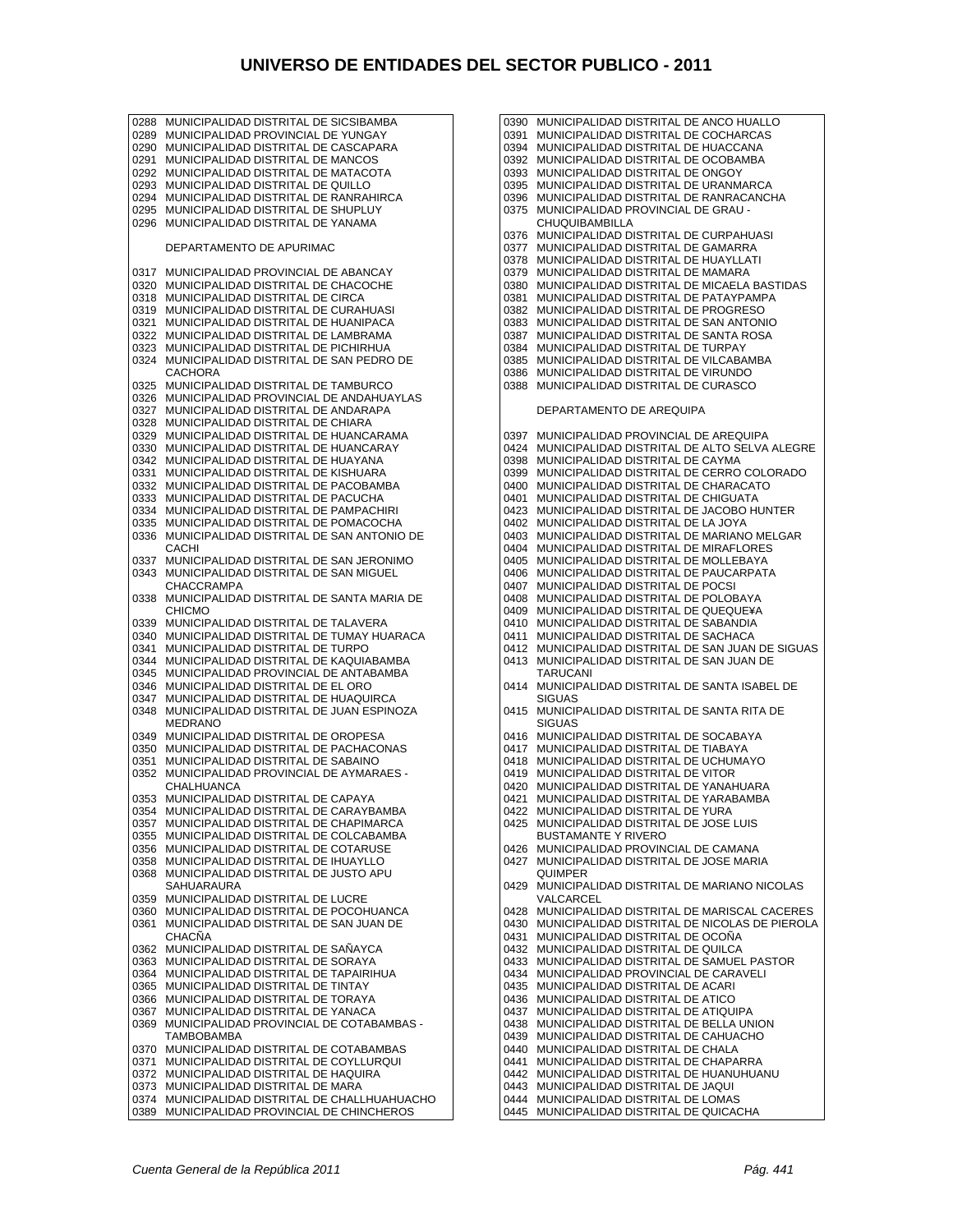0446 MUNICIPALIDAD DISTRITAL DE YAUCA 0447 MUNICIPALIDAD PROVINCIAL DE CASTILLA - APLAO 0448 MUNICIPALIDAD DISTRITAL DE ANDAGUA 0449 MUNICIPALIDAD DISTRITAL DE AYO 0450 MUNICIPALIDAD DISTRITAL DE CHACHAS 0451 MUNICIPALIDAD DISTRITAL DE CHILCAYMARCA 0452 MUNICIPALIDAD DISTRITAL DE CHOCO 0453 MUNICIPALIDAD DISTRITAL DE HUANCARQUI 0454 MUNICIPALIDAD DISTRITAL DE MACHAGUAY 0455 MUNICIPALIDAD DISTRITAL DE ORCOPAMPA 0456 MUNICIPALIDAD DISTRITAL DE PAMPACOLCA 0457 MUNICIPALIDAD DISTRITAL DE TIPAN 0458 MUNICIPALIDAD DISTRITAL DE UÑON 0459 MUNICIPALIDAD DISTRITAL DE URACA 0460 MUNICIPALIDAD DISTRITAL DE VIRACO 0461 MUNICIPALIDAD PROVINCIAL DE CAYLLOMA - CHIVAY 0462 MUNICIPALIDAD DISTRITAL DE ACHOMA 0463 MUNICIPALIDAD DISTRITAL DE CABANACONDE 0464 MUNICIPALIDAD DISTRITAL DE CALLALLI 0465 MUNICIPALIDAD DISTRITAL DE CAYLLOMA 0466 MUNICIPALIDAD DISTRITAL DE COPORAQUE 0467 MUNICIPALIDAD DISTRITAL DE HUAMBO 0468 MUNICIPALIDAD DISTRITAL DE HUANCA 0469 MUNICIPALIDAD DISTRITAL DE ICHUPAMPA 0470 MUNICIPALIDAD DISTRITAL DE LARI 0471 MUNICIPALIDAD DISTRITAL DE LLUTA 0472 MUNICIPALIDAD DISTRITAL DE MACA 0473 MUNICIPALIDAD DISTRITAL DE MADRIGAL 0474 MUNICIPALIDAD DISTRITAL DE SAN ANTONIO DE **CHUCA** 0475 MUNICIPALIDAD DISTRITAL DE SIBAYO 0476 MUNICIPALIDAD DISTRITAL DE TAPAY 0477 MUNICIPALIDAD DISTRITAL DE TISCO 0478 MUNICIPALIDAD DISTRITAL DE TUTI 0479 MUNICIPALIDAD DISTRITAL DE YANQUE 2606 MUNICIPALIDAD DISTRITAL DE MAJES 0480 MUNICIPALIDAD PROVINCIAL DE CONDESUYOS - **CHUQUIBAMBA** 0481 MUNICIPALIDAD DISTRITAL DE ANDARAY 0482 MUNICIPALIDAD DISTRITAL DE CAYARANI 0483 MUNICIPALIDAD DISTRITAL DE CHICHAS 0484 MUNICIPALIDAD DISTRITAL DE IRAY 0485 MUNICIPALIDAD DISTRITAL DE RIO GRANDE 0486 MUNICIPALIDAD DISTRITAL DE SALAMANCA 0487 MUNICIPALIDAD DISTRITAL DE YANAQUIHUA 0488 MUNICIPALIDAD PROVINCIAL DE ISLAY - MOLLENDO 0489 MUNICIPALIDAD DISTRITAL DE COCACHACRA 0490 MUNICIPALIDAD DISTRITAL DE DEAN VALDIVIA 0491 MUNICIPALIDAD DISTRITAL DE ISLAY 0492 MUNICIPALIDAD DISTRITAL DE MEJIA 0493 MUNICIPALIDAD DISTRITAL DE PUNTA DE BOMBON 0494 MUNICIPALIDAD PROVINCIAL DE LA UNION - **COTAHUASI** 0495 MUNICIPALIDAD DISTRITAL DE ALCA 0496 MUNICIPALIDAD DISTRITAL DE CHARCANA 0497 MUNICIPALIDAD DISTRITAL DE HUAYNACOTAS 0498 MUNICIPALIDAD DISTRITAL DE PAMPAMARCA 0499 MUNICIPALIDAD DISTRITAL DE PUYCA 0500 MUNICIPALIDAD DISTRITAL DE QUECHUALLA 0501 MUNICIPALIDAD DISTRITAL DE SAYLA 0502 MUNICIPALIDAD DISTRITAL DE TAURIA 0503 MUNICIPALIDAD DISTRITAL DE TOMEPAMPA 0504 MUNICIPALIDAD DISTRITAL DE TORO DEPARTAMENTO DE AYACUCHO 0505 MUNICIPALIDAD PROVINCIAL DE HUAMANGA 0506 MUNICIPALIDAD DISTRITAL DE ACOCRO 0507 MUNICIPALIDAD DISTRITAL DE ACOS VINCHOS 0508 MUNICIPALIDAD DISTRITAL DE CARMEN ALTO 0509 MUNICIPALIDAD DISTRITAL DE CHIARA 0510 MUNICIPALIDAD DISTRITAL DE OCROS 0518 MUNICIPALIDAD DISTRITAL DE PACAYCASA 0511 MUNICIPALIDAD DISTRITAL DE QUINUA 0512 MUNICIPALIDAD DISTRITAL DE SAN JOSE DE TICLLAS 0513 MUNICIPALIDAD DISTRITAL DE SAN JUAN BAUTISTA 0514 MUNICIPALIDAD DISTRITAL DE SANTIAGO DE PISCHA

0515 MUNICIPALIDAD DISTRITAL DE SOCOS 0516 MUNICIPALIDAD DISTRITAL DE TAMBILLO 0517 MUNICIPALIDAD DISTRITAL DE VINCHOS 2624 MUNICIPALIDAD DISTRITAL DE JESUS DE NAZARENO 0519 MUNICIPALIDAD PROVINCIAL DE CANGALLO 0520 MUNICIPALIDAD DISTRITAL DE CHUSCHI 0521 MUNICIPALIDAD DISTRITAL DE LOS MOROCHUCOS 0522 MUNICIPALIDAD DISTRITAL DE MARIA PARADO DE BELLIDO 0523 MUNICIPALIDAD DISTRITAL DE PARAS 0524 MUNICIPALIDAD DISTRITAL DE TOTOS 0589 MUNICIPALIDAD PROVINCIAL DE HUANCA SANCOS - **SANCOS** 0590 MUNICIPALIDAD DISTRITAL DE CARAPO 0591 MUNICIPALIDAD DISTRITAL DE SACSAMARCA 0592 MUNICIPALIDAD DISTRITAL DE SANTIAGO DE **LUCANAMARCA** 0537 MUNICIPALIDAD PROVINCIAL DE HUANTA 0538 MUNICIPALIDAD DISTRITAL DE AYAHUANCO 0539 MUNICIPALIDAD DISTRITAL DE HUAMANGUILLA 0540 MUNICIPALIDAD DISTRITAL DE IGUAIN 0541 MUNICIPALIDAD DISTRITAL DE LURICOCHA 0542 MUNICIPALIDAD DISTRITAL DE SANTILLANA 0543 MUNICIPALIDAD DISTRITAL DE SIVIA 2622 MUNICIPALIDAD DISTRITAL DE LLOCHEGUA 0544 MUNICIPALIDAD PROVINCIAL DE LA MAR - SAN MIGUEL 0545 MUNICIPALIDAD DISTRITAL DE ANCO 0546 MUNICIPALIDAD DISTRITAL DE AYNA 0547 MUNICIPALIDAD DISTRITAL DE CHILCAS 0548 MUNICIPALIDAD DISTRITAL DE CHUNGUI 0549 MUNICIPALIDAD DISTRITAL DE LUIS CARRANZA 0551 MUNICIPALIDAD DISTRITAL DE SANTA ROSA 0550 MUNICIPALIDAD DISTRITAL DE TAMBO 0552 MUNICIPALIDAD PROVINCIAL DE LUCANAS - PUQUIO 0553 MUNICIPALIDAD DISTRITAL DE AUCARA 0554 MUNICIPALIDAD DISTRITAL DE CABANA 0555 MUNICIPALIDAD DISTRITAL DE CARMEN SALCEDO 0556 MUNICIPALIDAD DISTRITAL DE CHAVI¥A 0557 MUNICIPALIDAD DISTRITAL DE CHIPAO 0558 MUNICIPALIDAD DISTRITAL DE HUAC - HUAS 0559 MUNICIPALIDAD DISTRITAL DE LARAMATE 0560 MUNICIPALIDAD DISTRITAL DE LEONCIO PRADO 0562 MUNICIPALIDAD DISTRITAL DE LLAUTA 0561 MUNICIPALIDAD DISTRITAL DE LUCANAS 0563 MUNICIPALIDAD DISTRITAL DE OCAÑA 0564 MUNICIPALIDAD DISTRITAL DE OTOCA 0567 MUNICIPALIDAD DISTRITAL DE SAISA 0572 MUNICIPALIDAD DISTRITAL DE SAN CRISTOBAL 0569 MUNICIPALIDAD DISTRITAL DE SAN JUAN 0565 MUNICIPALIDAD DISTRITAL DE SAN PEDRO 0566 MUNICIPALIDAD DISTRITAL DE SAN PEDRO DE PALCO 0568 MUNICIPALIDAD DISTRITAL DE SANCOS 0570 MUNICIPALIDAD DISTRITAL DE SANTA ANA DE HUAYCAHUACHO 0571 MUNICIPALIDAD DISTRITAL DE SANTA LUCIA 0573 MUNICIPALIDAD PROVINCIAL DE PARINACOCHAS - CORACORA 0575 MUNICIPALIDAD DISTRITAL DE CHUMPI 0574 MUNICIPALIDAD DISTRITAL DE CORONEL CASTA¥EDA 0576 MUNICIPALIDAD DISTRITAL DE PACAPAUSA 0577 MUNICIPALIDAD DISTRITAL DE PULLO 0578 MUNICIPALIDAD DISTRITAL DE PUYUSCA 0579 MUNICIPALIDAD DISTRITAL DE SAN FRANCISCO DE RAVACAYCO 0580 MUNICIPALIDAD DISTRITAL DE UPAHUACHO 0593 MUNICIPALIDAD PROVINCIAL DE PAUCAR DEL SARA SARA - PAUSA 0594 MUNICIPALIDAD DISTRITAL DE COLTA 0595 MUNICIPALIDAD DISTRITAL DE CORCULLA 0596 MUNICIPALIDAD DISTRITAL DE LAMPA 0597 MUNICIPALIDAD DISTRITAL DE MARCABAMBA 0598 MUNICIPALIDAD DISTRITAL DE OYOLO 0599 MUNICIPALIDAD DISTRITAL DE PARARCA 0600 MUNICIPALIDAD DISTRITAL DE SAN JAVIER DE **ALPABAMBA** 

0602 MUNICIPALIDAD DISTRITAL DE SARA SARA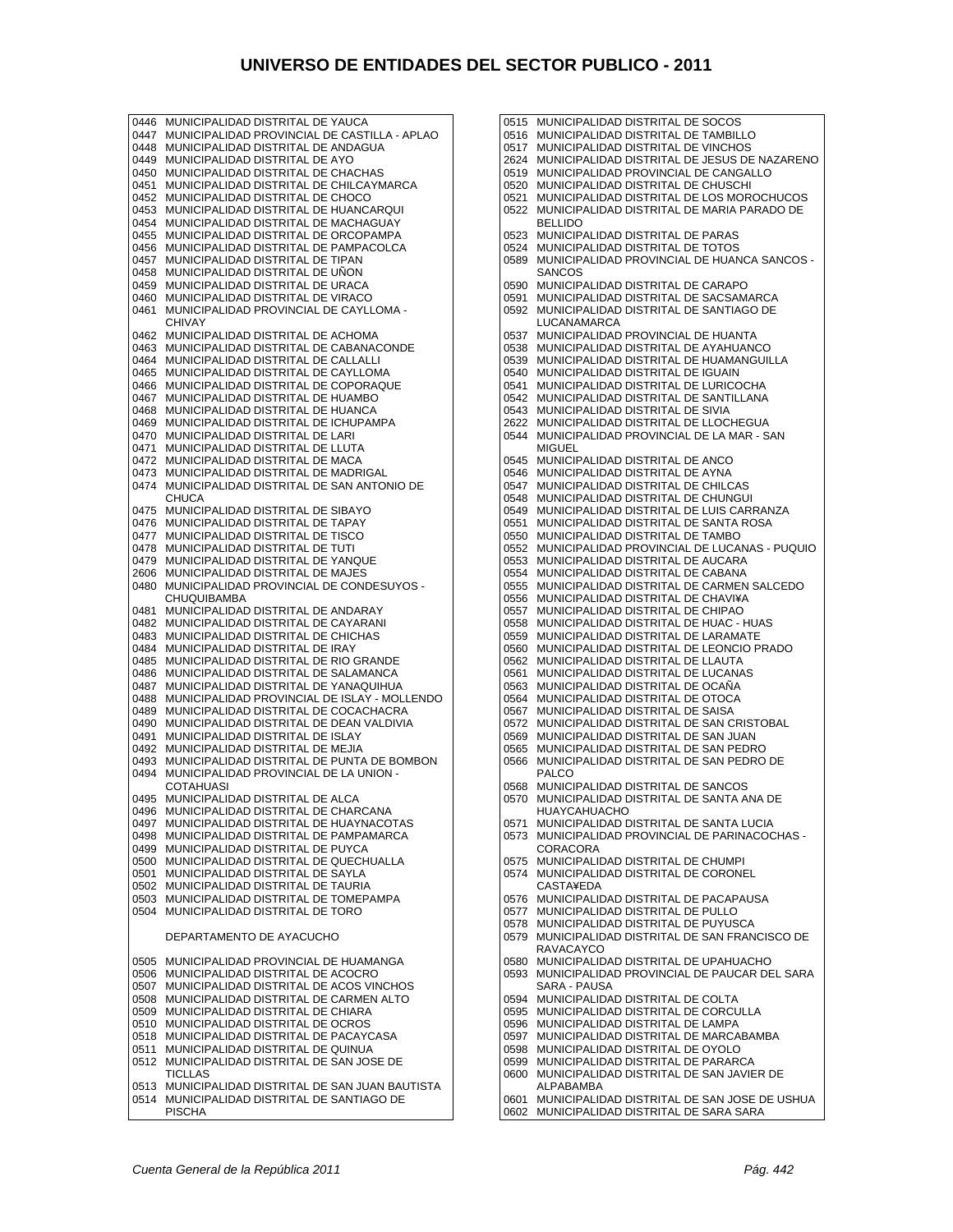0603 MUNICIPALIDAD PROVINCIAL DE SUCRE - QUEROBAMBA 0604 MUNICIPALIDAD DISTRITAL DE BELEN 0605 MUNICIPALIDAD DISTRITAL DE CHALCOS 0606 MUNICIPALIDAD DISTRITAL DE CHILCAYOC 0613 MUNICIPALIDAD DISTRITAL DE HUACA¥A 0611 MUNICIPALIDAD DISTRITAL DE MORCOLLA 0608 MUNICIPALIDAD DISTRITAL DE PAICO<br>0610 MUNICIPALIDAD DISTRITAL DE SAN PI 0610 MUNICIPALIDAD DISTRITAL DE SAN PEDRO DE LARCAY 0607 MUNICIPALIDAD DISTRITAL DE SAN SALVADOR DE QUIJE 0609 MUNICIPALIDAD DISTRITAL DE SANTIAGO DE PAUCARAY 0612 MUNICIPALIDAD DISTRITAL DE SORAS 0525 MUNICIPALIDAD PROVINCIAL DE VICTOR FAJARDO - HUANCAPI 0526 MUNICIPALIDAD DISTRITAL DE ALCAMENCA 0527 MUNICIPALIDAD DISTRITAL DE APONGO 0536 MUNICIPALIDAD DISTRITAL DE ASQUIPATA 0528 MUNICIPALIDAD DISTRITAL DE CANARIA 0529 MUNICIPALIDAD DISTRITAL DE CAYARA 0530 MUNICIPALIDAD DISTRITAL DE COLCA 0531 MUNICIPALIDAD DISTRITAL DE HUAMANQUIQUIA 0532 MUNICIPALIDAD DISTRITAL DE HUANCARAYLLA 0533 MUNICIPALIDAD DISTRITAL DE HUALLA 0534 MUNICIPALIDAD DISTRITAL DE SARHUA 0535 MUNICIPALIDAD DISTRITAL DE VILCANCHOS 0581 MUNICIPALIDAD PROVINCIAL DE VILCAS HUAMAN 0582 MUNICIPALIDAD DISTRITAL DE ACCOMARCA 0583 MUNICIPALIDAD DISTRITAL DE CARHUANCA 0584 MUNICIPALIDAD DISTRITAL DE CONCEPCION 0585 MUNICIPALIDAD DISTRITAL DE HUAMBALPA 0588 MUNICIPALIDAD DISTRITAL DE INDEPENDENCIA 0587 MUNICIPALIDAD DISTRITAL DE SAURAMA 0586 MUNICIPALIDAD DISTRITAL DE VISCHONGO DEPARTAMENTO DE CAJAMARCA 0614 MUNICIPALIDAD PROVINCIAL DE CAJAMARCA 0615 MUNICIPALIDAD DISTRITAL DE ASUNCION 0617 MUNICIPALIDAD DISTRITAL DE CHETILLA 0616 MUNICIPALIDAD DISTRITAL DE COSPAN 0618 MUNICIPALIDAD DISTRITAL DE ENCAÑADA 0619 MUNICIPALIDAD DISTRITAL DE JESUS 0621 MUNICIPALIDAD DISTRITAL DE LLACANORA 0620 MUNICIPALIDAD DISTRITAL DE LOS BAÑOS DEL INCA 0622 MUNICIPALIDAD DISTRITAL DE MAGDALENA 0623 MUNICIPALIDAD DISTRITAL DE MATARA 0624 MUNICIPALIDAD DISTRITAL DE NAMORA 0625 MUNICIPALIDAD DISTRITAL DE SAN JUAN 0627 MUNICIPALIDAD PROVINCIAL DE CAJABAMBA 0628 MUNICIPALIDAD DISTRITAL DE CACHACHI 0629 MUNICIPALIDAD DISTRITAL DE CONDEBAMBA 0630 MUNICIPALIDAD DISTRITAL DE SITACOCHA 0631 MUNICIPALIDAD PROVINCIAL DE CELENDIN 0633 MUNICIPALIDAD DISTRITAL DE CHUMUCH 0632 MUNICIPALIDAD DISTRITAL DE CORTEGANA 0634 MUNICIPALIDAD DISTRITAL DE HUASMIN 0635 MUNICIPALIDAD DISTRITAL DE JORGE CHAVEZ 0636 MUNICIPALIDAD DISTRITAL DE JOSE GALVEZ 0637 MUNICIPALIDAD DISTRITAL DE MIGUEL IGLESIAS 0638 MUNICIPALIDAD DISTRITAL DE OXAMARCA 0639 MUNICIPALIDAD DISTRITAL DE SOROCHUCO 0640 MUNICIPALIDAD DISTRITAL DE SUCRE 0641 MUNICIPALIDAD DISTRITAL DE UTCO 0642 MUNICIPALIDAD DISTRITAL DE LA LIBERTAD DE PALLAN 0666 MUNICIPALIDAD PROVINCIAL DE CHOTA 0667 MUNICIPALIDAD DISTRITAL DE ANGUIA 0670 MUNICIPALIDAD DISTRITAL DE CHADIN 0671 MUNICIPALIDAD DISTRITAL DE CHIGUIRIP 0672 MUNICIPALIDAD DISTRITAL DE CHIMBAN 0683 MUNICIPALIDAD DISTRITAL DE CHOROPAMPA 0668 MUNICIPALIDAD DISTRITAL DE COCHABAMBA 0669 MUNICIPALIDAD DISTRITAL DE CONCHAN 0673 MUNICIPALIDAD DISTRITAL DE HUAMBOS 0674 MUNICIPALIDAD DISTRITAL DE LAJAS 0675 MUNICIPALIDAD DISTRITAL DE LLAMA 0676 MUNICIPALIDAD DISTRITAL DE MIRACOSTA

0677 MUNICIPALIDAD DISTRITAL DE PACCHA 0678 MUNICIPALIDAD DISTRITAL DE PION 0679 MUNICIPALIDAD DISTRITAL DE QUEROCOTO 0682 MUNICIPALIDAD DISTRITAL DE SAN JUAN DE LICUPIS 0680 MUNICIPALIDAD DISTRITAL DE TACABAMBA 0681 MUNICIPALIDAD DISTRITAL DE TOCMOCHE 0684 MUNICIPALIDAD DISTRITAL DE CHALAMARCA 0643 MUNICIPALIDAD PROVINCIAL DE CONTUMAZA 0645 MUNICIPALIDAD DISTRITAL DE CHILETE 0644 MUNICIPALIDAD DISTRITAL DE CUPISNIQUE 0646 MUNICIPALIDAD DISTRITAL DE GUZMANGO 0647 MUNICIPALIDAD DISTRITAL DE SAN BENITO 0648 MUNICIPALIDAD DISTRITAL DE SANTA CRUZ DE TOLEDO 0649 MUNICIPALIDAD DISTRITAL DE TANTARICA 0650 MUNICIPALIDAD DISTRITAL DE YONAN 0651 MUNICIPALIDAD PROVINCIAL DE CUTERVO 0652 MUNICIPALIDAD DISTRITAL DE CALLAYUC 0654 MUNICIPALIDAD DISTRITAL DE CHOROS 0653 MUNICIPALIDAD DISTRITAL DE CUJILLO 0655 MUNICIPALIDAD DISTRITAL DE LA RAMADA 0656 MUNICIPALIDAD DISTRITAL DE PIMPINGOS 0657 MUNICIPALIDAD DISTRITAL DE QUEROCOTILLO 0658 MUNICIPALIDAD DISTRITAL DE SAN ANDRES DE CUTERVO 0659 MUNICIPALIDAD DISTRITAL DE SAN JUAN DE CUTERVO 0660 MUNICIPALIDAD DISTRITAL DE SAN LUIS DE LUCMA 0661 MUNICIPALIDAD DISTRITAL DE SANTA CRUZ 0662 MUNICIPALIDAD DISTRITAL DE SANTO DOMINGO DE LA CAPILLA 0663 MUNICIPALIDAD DISTRITAL DE SANTO TOMAS 0664 MUNICIPALIDAD DISTRITAL DE SOCOTA 0665 MUNICIPALIDAD DISTRITAL DE TORIBIO CASANOVA 0685 MUNICIPALIDAD PROVINCIAL DE HUALGAYOC - **BAMBAMARCA** 0686 MUNICIPALIDAD DISTRITAL DE CHUGUR 0687 MUNICIPALIDAD DISTRITAL DE HUALGAYOC 0688 MUNICIPALIDAD PROVINCIAL DE JAEN 0689 MUNICIPALIDAD DISTRITAL DE BELLAVISTA 0691 MUNICIPALIDAD DISTRITAL DE CHONTALI 0690 MUNICIPALIDAD DISTRITAL DE COLASAY 0692 MUNICIPALIDAD DISTRITAL DE HUABAL 0699 MUNICIPALIDAD DISTRITAL DE LAS PIRIAS 0693 MUNICIPALIDAD DISTRITAL DE POMAHUACA 0694 MUNICIPALIDAD DISTRITAL DE PUCARA 0695 MUNICIPALIDAD DISTRITAL DE SALLIQUE 0696 MUNICIPALIDAD DISTRITAL DE SAN FELIPE 0697 MUNICIPALIDAD DISTRITAL DE SAN JOSE DEL ALTO 0698 MUNICIPALIDAD DISTRITAL DE SANTA ROSA 0700 MUNICIPALIDAD PROVINCIAL DE SAN IGNACIO 0701 MUNICIPALIDAD DISTRITAL DE CHIRINOS 0702 MUNICIPALIDAD DISTRITAL DE HUARANGO 0703 MUNICIPALIDAD DISTRITAL DE LA COIPA 0704 MUNICIPALIDAD DISTRITAL DE NAMBALLE 0705 MUNICIPALIDAD DISTRITAL DE SAN JOSE DE LOURDES 0706 MUNICIPALIDAD DISTRITAL DE TABACONAS 0735 MUNICIPALIDAD PROVINCIAL DE SAN MARCOS - PEDRO GALVEZ 0741 MUNICIPALIDAD DISTRITAL DE CHANCAY 0738 MUNICIPALIDAD DISTRITAL DE EDUARDO VILLANUEVA 0737 MUNICIPALIDAD DISTRITAL DE GREGORIO PITA 0736 MUNICIPALIDAD DISTRITAL DE ICHOCAN 0739 MUNICIPALIDAD DISTRITAL DE JOSE MANUEL QUIROZ 0740 MUNICIPALIDAD DISTRITAL DE JOSE SABOGAL 0707 MUNICIPALIDAD PROVINCIAL DE SAN MIGUEL 0719 MUNICIPALIDAD DISTRITAL DE BOLIVAR 0708 MUNICIPALIDAD DISTRITAL DE CALQUIS 0718 MUNICIPALIDAD DISTRITAL DE CATILLUC 0715 MUNICIPALIDAD DISTRITAL DE EL PRADO 0709 MUNICIPALIDAD DISTRITAL DE LA FLORIDA 0710 MUNICIPALIDAD DISTRITAL DE LLAPA 0711 MUNICIPALIDAD DISTRITAL DE NANCHOC 0712 MUNICIPALIDAD DISTRITAL DE NIEPOS 0713 MUNICIPALIDAD DISTRITAL DE SAN GREGORIO

COCHAN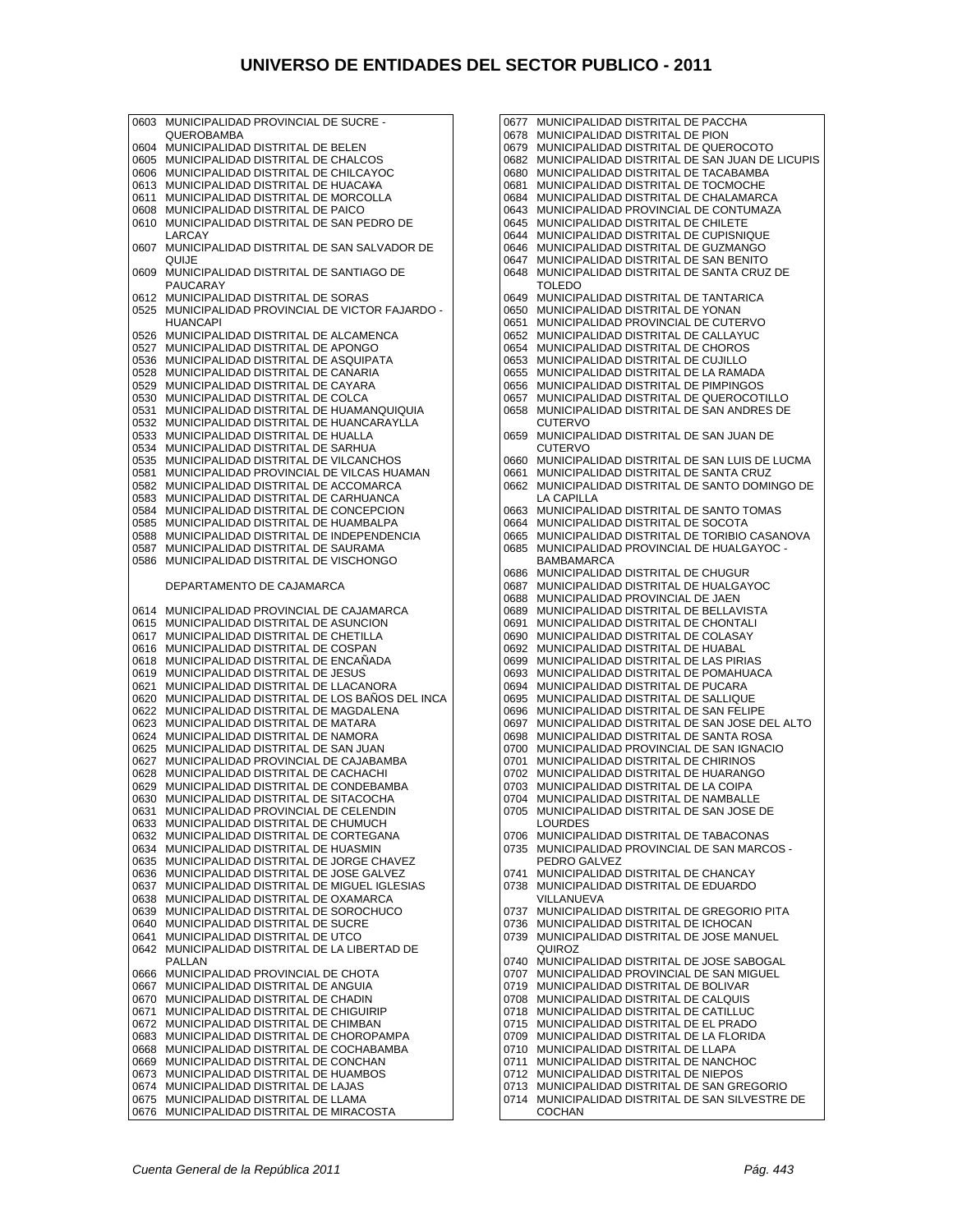0717 MUNICIPALIDAD DISTRITAL DE TONGOD 0716 MUNICIPALIDAD DISTRITAL DE UNION AGUA BLANCA 0720 MUNICIPALIDAD PROVINCIAL DE SAN PABLO 0721 MUNICIPALIDAD DISTRITAL DE SAN BERNARDINO 0722 MUNICIPALIDAD DISTRITAL DE SAN LUIS 0723 MUNICIPALIDAD DISTRITAL DE TUMBADEN 0724 MUNICIPALIDAD PROVINCIAL DE SANTA CRUZ 0725 MUNICIPALIDAD DISTRITAL DE ANDABAMBA 0726 MUNICIPALIDAD DISTRITAL DE CATACHE 0727 MUNICIPALIDAD DISTRITAL DE CHANCAYBA¥OS 0728 MUNICIPALIDAD DISTRITAL DE LA ESPERANZA 0729 MUNICIPALIDAD DISTRITAL DE NINABAMBA 0730 MUNICIPALIDAD DISTRITAL DE PULAN 0734 MUNICIPALIDAD DISTRITAL DE SAUCEPAMPA 0731 MUNICIPALIDAD DISTRITAL DE SEXI 0732 MUNICIPALIDAD DISTRITAL DE UTICYACU 0733 MUNICIPALIDAD DISTRITAL DE YAUYUCAN PROVINCIA CONSTITUCIONAL DEL CALLAO 0742 MUNICIPALIDAD PROVINCIAL DEL CALLAO 0743 MUNICIPALIDAD DISTRITAL DE BELLAVISTA 0746 MUNICIPALIDAD DISTRITAL DE CARMEN DE LA LEGUA REYNOSO 0744 MUNICIPALIDAD DISTRITAL DE LA PERLA 0745 MUNICIPALIDAD DISTRITAL DE LA PUNTA 0747 MUNICIPALIDAD DISTRITAL DE VENTANILLA DEPARTAMENTO DEL CUSCO 0749 MUNICIPALIDAD PROVINCIAL DEL CUZCO 0750 MUNICIPALIDAD DISTRITAL DE CCORCA 0752 MUNICIPALIDAD DISTRITAL DE POROY 0753 MUNICIPALIDAD DISTRITAL DE SAN JERONIMO 0754 MUNICIPALIDAD DISTRITAL DE SAN SEBASTIAN 0755 MUNICIPALIDAD DISTRITAL DE SANTIAGO 0756 MUNICIPALIDAD DISTRITAL DE SAYLLA 0751 MUNICIPALIDAD DISTRITAL DE WANCHAQ 0757 MUNICIPALIDAD PROVINCIAL DE ACOMAYO 0758 MUNICIPALIDAD DISTRITAL DE ACOPIA 0759 MUNICIPALIDAD DISTRITAL DE ACOS 0760 MUNICIPALIDAD DISTRITAL DE MOSOC LLACTA 0761 MUNICIPALIDAD DISTRITAL DE POMACANCHI 0762 MUNICIPALIDAD DISTRITAL DE RONDOCAN 0763 MUNICIPALIDAD DISTRITAL DE SANGARARA 0764 MUNICIPALIDAD PROVINCIAL DE ANTA 0772 MUNICIPALIDAD DISTRITAL DE ANCAHUASI 0771 MUNICIPALIDAD DISTRITAL DE CACHIMAYO 0765 MUNICIPALIDAD DISTRITAL DE CHINCHAYPUJIO 0766 MUNICIPALIDAD DISTRITAL DE HUAROCONDO 0767 MUNICIPALIDAD DISTRITAL DE LIMATAMBO 0768 MUNICIPALIDAD DISTRITAL DE MOLLEPATA 0769 MUNICIPALIDAD DISTRITAL DE PUCYURA 0770 MUNICIPALIDAD DISTRITAL DE ZURITE 0773 MUNICIPALIDAD PROVINCIAL DE CALCA 0774 MUNICIPALIDAD DISTRITAL DE COYA 0775 MUNICIPALIDAD DISTRITAL DE LAMAY 0776 MUNICIPALIDAD DISTRITAL DE LARES 0777 MUNICIPALIDAD DISTRITAL DE PISAC 0778 MUNICIPALIDAD DISTRITAL DE SAN SALVADOR 0779 MUNICIPALIDAD DISTRITAL DE TARAY 0780 MUNICIPALIDAD DISTRITAL DE YANATILE 0781 MUNICIPALIDAD PROVINCIAL DE CANAS - YANAOCA 0782 MUNICIPALIDAD DISTRITAL DE CHECCA 0783 MUNICIPALIDAD DISTRITAL DE KUNTURKANKI 0784 MUNICIPALIDAD DISTRITAL DE LANGUI 0785 MUNICIPALIDAD DISTRITAL DE LAYO 0786 MUNICIPALIDAD DISTRITAL DE PAMPAMARCA 0787 MUNICIPALIDAD DISTRITAL DE QUEHUE 0788 MUNICIPALIDAD DISTRITAL DE TUPAC AMARU 0789 MUNICIPALIDAD PROVINCIAL DE CANCHIS - SICUANI<br>0791 MUNICIPALIDAD DISTRITAL DE CHECACLIPE 0791 MUNICIPALIDAD DISTRITAL DE CHECACUPE 0790 MUNICIPALIDAD DISTRITAL DE COMBAPATA 0792 MUNICIPALIDAD DISTRITAL DE MARANGANI 0793 MUNICIPALIDAD DISTRITAL DE PITUMARCA 0794 MUNICIPALIDAD DISTRITAL DE SAN PABLO 0795 MUNICIPALIDAD DISTRITAL DE SAN PEDRO 0796 MUNICIPALIDAD DISTRITAL DE TINTA 0797 MUNICIPALIDAD PROVINCIAL DE CHUMBIVILCAS - SANTO TOMAS

0798 MUNICIPALIDAD DISTRITAL DE CAPACMARCA 0800 MUNICIPALIDAD DISTRITAL DE CHAMACA 0799 MUNICIPALIDAD DISTRITAL DE COLQUEMARCA 0801 MUNICIPALIDAD DISTRITAL DE LIVITACA 0802 MUNICIPALIDAD DISTRITAL DE LLUSCO 0803 MUNICIPALIDAD DISTRITAL DE QUIÑOTA 0804 MUNICIPALIDAD DISTRITAL DE VELILLE 0805 MUNICIPALIDAD PROVINCIAL DE ESPINAR 0806 MUNICIPALIDAD DISTRITAL DE CONDOROMA 0807 MUNICIPALIDAD DISTRITAL DE COPORAQUE 0808 MUNICIPALIDAD DISTRITAL DE OCORURO 0809 MUNICIPALIDAD DISTRITAL DE PALLPATA 0810 MUNICIPALIDAD DISTRITAL DE PICHIGUA 0811 MUNICIPALIDAD DISTRITAL DE SUYCKUTAMBO 0812 MUNICIPALIDAD DISTRITAL DE ALTO PICHIGUA 0813 MUNICIPALIDAD PROVINCIAL DE LA CONVENCION - SANTA ANA 0814 MUNICIPALIDAD DISTRITAL DE ECHARATE 0815 MUNICIPALIDAD DISTRITAL DE HUAYOPATA 0816 MUNICIPALIDAD DISTRITAL DE MARANURA 0817 MUNICIPALIDAD DISTRITAL DE OCOBAMBA 0820 MUNICIPALIDAD DISTRITAL DE QUELLOUNO 0821 MUNICIPALIDAD DISTRITAL DE QUIMBIRI 0818 MUNICIPALIDAD DISTRITAL DE SANTA TERESA 0819 MUNICIPALIDAD DISTRITAL DE VILCABAMBA 0822 MUNICIPALIDAD DISTRITAL DE PICHARI 0823 MUNICIPALIDAD PROVINCIAL DE PARURO 0824 MUNICIPALIDAD DISTRITAL DE ACCHA 0825 MUNICIPALIDAD DISTRITAL DE CCAPI 0826 MUNICIPALIDAD DISTRITAL DE COLCHA 0827 MUNICIPALIDAD DISTRITAL DE HUANOQUITE 0828 MUNICIPALIDAD DISTRITAL DE OMACHA 0829 MUNICIPALIDAD DISTRITAL DE PACCARITAMBO 0830 MUNICIPALIDAD DISTRITAL DE PILLPINTO 0831 MUNICIPALIDAD DISTRITAL DE YAURISQUE 0832 MUNICIPALIDAD PROVINCIAL DE PAUCARTAMBO 0833 MUNICIPALIDAD DISTRITAL DE CAICAY 0835 MUNICIPALIDAD DISTRITAL DE CHALLABAMBA 0834 MUNICIPALIDAD DISTRITAL DE COLQUEPATA 0837 MUNICIPALIDAD DISTRITAL DE HUANCARANI 0836 MUNICIPALIDAD DISTRITAL DE KOSÑIPATA 0838 MUNICIPALIDAD PROVINCIAL DE QUISPICANCHIS - URCOS 0839 MUNICIPALIDAD DISTRITAL DE ANDAHUAYLILLAS 0840 MUNICIPALIDAD DISTRITAL DE CAMANTI 0841 MUNICIPALIDAD DISTRITAL DE CCARHUAYO 0842 MUNICIPALIDAD DISTRITAL DE CCATCA 0843 MUNICIPALIDAD DISTRITAL DE CUSIPATA 0844 MUNICIPALIDAD DISTRITAL DE HUARO 0845 MUNICIPALIDAD DISTRITAL DE LUCRE 0846 MUNICIPALIDAD DISTRITAL DE MARCAPATA 0847 MUNICIPALIDAD DISTRITAL DE OCONGATE 0848 MUNICIPALIDAD DISTRITAL DE OROPESA 0849 MUNICIPALIDAD DISTRITAL DE QUIQUIJANA 0850 MUNICIPALIDAD PROVINCIAL DE URUBAMBA 0851 MUNICIPALIDAD DISTRITAL DE CHINCHERO 0852 MUNICIPALIDAD DISTRITAL DE HUAYLLABAMBA 0853 MUNICIPALIDAD DISTRITAL DE MACHUPICCHU 0854 MUNICIPALIDAD DISTRITAL DE MARAS 0855 MUNICIPALIDAD DISTRITAL DE OLLANTAYTAMBO 0856 MUNICIPALIDAD DISTRITAL DE YUCAY DEPARTAMENTO DE HUANCAVELICA 0857 MUNICIPALIDAD PROVINCIAL DE HUANCAVELICA 0858 MUNICIPALIDAD DISTRITAL DE ACOBAMBILLA 0859 MUNICIPALIDAD DISTRITAL DE ACORIA 0860 MUNICIPALIDAD DISTRITAL DE CONAYCA 0861 MUNICIPALIDAD DISTRITAL DE CUENCA 0862 MUNICIPALIDAD DISTRITAL DE HUACHOCOLPA 0863 MUNICIPALIDAD DISTRITAL DE HUAYLLAHUARA 0864 MUNICIPALIDAD DISTRITAL DE IZCUCHACA 0865 MUNICIPALIDAD DISTRITAL DE LARIA 0866 MUNICIPALIDAD DISTRITAL DE MANTA 0867 MUNICIPALIDAD DISTRITAL DE MARISCAL CÁCERES 0868 MUNICIPALIDAD DISTRITAL DE MOYA 0869 MUNICIPALIDAD DISTRITAL DE NUEVO OCCORO 0870 MUNICIPALIDAD DISTRITAL DE PALCA 0871 MUNICIPALIDAD DISTRITAL DE PILCHACA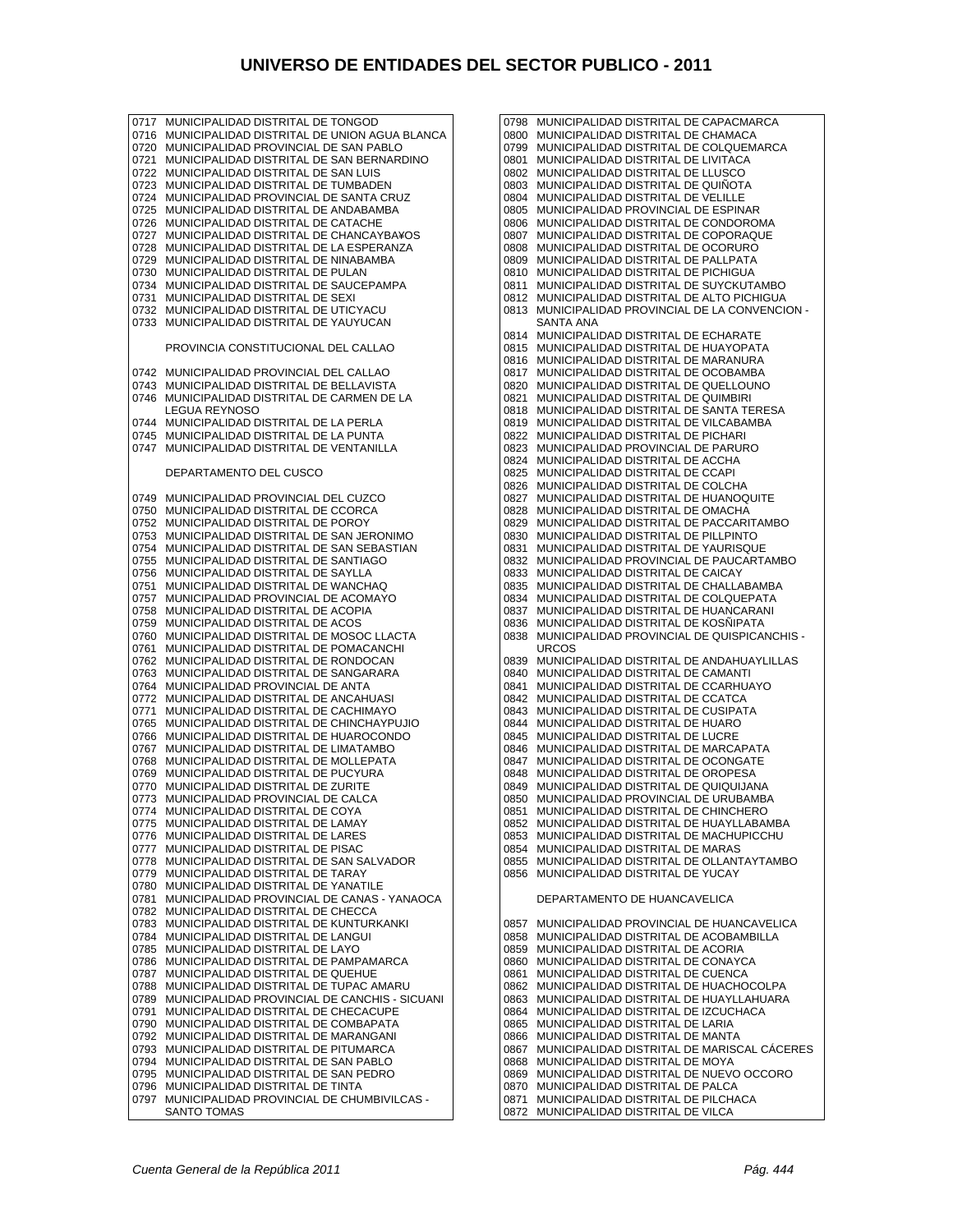0873 MUNICIPALIDAD DISTRITAL DE YAULI 2623 MUNICIPALIDAD DISTRITAL DE ASCENSION 0923 MUNICIPALIDAD DISTRITAL DE HUANDO 0874 MUNICIPALIDAD PROVINCIAL DE ACOBAMBA 0875 MUNICIPALIDAD DISTRITAL DE ANDABAMBA 0876 MUNICIPALIDAD DISTRITAL DE ANTA 0877 MUNICIPALIDAD DISTRITAL DE CAJA 0878 MUNICIPALIDAD DISTRITAL DE MARCAS 0879 MUNICIPALIDAD DISTRITAL DE PAUCARA 0880 MUNICIPALIDAD DISTRITAL DE POMACOCHA<br>0881 MUNICIPALIDAD DISTRITAL DE ROSARIO 0881 MUNICIPALIDAD DISTRITAL DE ROSARIO<br>0882 MUNICIPALIDAD PROVINCIAL DE ANGAR MUNICIPALIDAD PROVINCIAL DE ANGARAES -LIRCAY 0883 MUNICIPALIDAD DISTRITAL DE ANCHONGA 0884 MUNICIPALIDAD DISTRITAL DE CALLANMARCA 0886 MUNICIPALIDAD DISTRITAL DE CCOCHACCASA<br>0887 MUNICIPALIDAD DISTRITAL DE CHINCHO 0887 MUNICIPALIDAD DISTRITAL DE CHINCHO 0885 MUNICIPALIDAD DISTRITAL DE CONGALLA 0889 MUNICIPALIDAD DISTRITAL DE HUANCA HUANCA 0888 MUNICIPALIDAD DISTRITAL DE HUAYLLAY GRANDE 0890 MUNICIPALIDAD DISTRITAL DE JULCAMARCA 0891 MUNICIPALIDAD DISTRITAL DE SAN ANTONIO DE ANTAPARCO 0892 MUNICIPALIDAD DISTRITAL DE SANTO TOMAS DE PATA 0893 MUNICIPALIDAD DISTRITAL DE SECCLLA 0894 MUNICIPALIDAD PROVINCIAL DE CASTROVIRREYNA 0895 MUNICIPALIDAD DISTRITAL DE ARMA 0896 MUNICIPALIDAD DISTRITAL DE AURAHUA<br>0897 MUNICIPALIDAD DISTRITAL DE CAPILLAS 0897 MUNICIPALIDAD DISTRITAL DE CAPILLAS 0899 MUNICIPALIDAD DISTRITAL DE CHUPAMARCA 0898 MUNICIPALIDAD DISTRITAL DE COCAS 0900 MUNICIPALIDAD DISTRITAL DE HUACHOS 0901 MUNICIPALIDAD DISTRITAL DE HUAMATAMBO 0902 MUNICIPALIDAD DISTRITAL DE MOLLEPAMPA 0903 MUNICIPALIDAD DISTRITAL DE SAN JUAN 0904 MUNICIPALIDAD DISTRITAL DE SANTA ANA 0905 MUNICIPALIDAD DISTRITAL DE TANTARA 0906 MUNICIPALIDAD DISTRITAL DE TICRAPO 0941 MUNICIPALIDAD PROVINCIAL DE CHURCAMPA 0942 MUNICIPALIDAD DISTRITAL DE ANCO 0943 MUNICIPALIDAD DISTRITAL DE CHINCHIHUASI 0944 MUNICIPALIDAD DISTRITAL DE EL CARMEN 0946 MUNICIPALIDAD DISTRITAL DE LA MERCED 0945 MUNICIPALIDAD DISTRITAL DE LOCROJA 0947 MUNICIPALIDAD DISTRITAL DE PAUCARBAMBA 0948 MUNICIPALIDAD DISTRITAL DE SAN MIGUEL DE MAYOCC 0949 MUNICIPALIDAD DISTRITAL DE SAN PEDRO DE **CORIS** 0924 MUNICIPALIDAD DISTRITAL DE PACHAMARCA 2811 MUNICIPALIDAD DISTRITAL DE COSME 0925 MUNICIPALIDAD PROVINCIAL DE HUAYTARA 0926 MUNICIPALIDAD DISTRITAL DE AYAVI 0927 MUNICIPALIDAD DISTRITAL DE CORDOVA 0928 MUNICIPALIDAD DISTRITAL DE HUAYACUNDO ARMA 0929 MUNICIPALIDAD DISTRITAL DE LARAMARCA 0930 MUNICIPALIDAD DISTRITAL DE OCOYO 0931 MUNICIPALIDAD DISTRITAL DE PILPICHACA 0932 MUNICIPALIDAD DISTRITAL DE QUERCO 0933 MUNICIPALIDAD DISTRITAL DE QUITO ARMA<br>0934 MUNICIPALIDAD DISTRITAL DE SAN ANTONIO 0934 MUNICIPALIDAD DISTRITAL DE SAN ANTONIO DE CUSICANCHA 0935 MUNICIPALIDAD DISTRITAL DE SAN FRANCISCO DE **SANGAYAICO** 0936 MUNICIPALIDAD DISTRITAL SAN ISIDRO 0937 MUNICIPALIDAD DISTRITAL DE SANTIAGO DE **CHOCORVOS** 0938 MUNICIPALIDAD DISTRITAL DE SANTIAGO DE QUIRAHUARA 0939 MUNICIPALIDAD DISTRITAL DE SANTO DOMINGO DE CAPILLAS 0940 MUNICIPALIDAD DISTRITAL DE TAMBO 0907 MUNICIPALIDAD PROVINCIAL DE TAYACAJA - PAMPAS 0908 MUNICIPALIDAD DISTRITAL DE ACOSTAMBO 0909 MUNICIPALIDAD DISTRITAL DE ACRAQUIA 0910 MUNICIPALIDAD DISTRITAL DE AHUAYCHA 0911 MUNICIPALIDAD DISTRITAL DE COLCABAMBA 0912 MUNICIPALIDAD DISTRITAL DANIEL HERNANDEZ

0913 MUNICIPALIDAD DISTRITAL DE HUACHOCOLPA 0914 MUNICIPALIDAD DISTRITAL DE HUARIBAMBA 0915 MUNICIPALIDAD DISTRITAL DE ÑAHUIMPUQUIO 0916 MUNICIPALIDAD DISTRITAL DE PAZOS 0917 MUNICIPALIDAD DISTRITAL DE QUISHUAR 0918 MUNICIPALIDAD DISTRITAL DE SALCABAMBA 0922 MUNICIPALIDAD DISTRITAL DE SALCAHUASI 0919 MUNICIPALIDAD DISTRITAL DE SAN MARCOS ROCCHAC 0920 MUNICIPALIDAD DISTRITAL DE SURCUBAMBA 0921 MUNICIPALIDAD DISTRITAL DE TINTAY PUNCU DEPARTAMENTO DE HUANUCO 0950 MUNICIPALIDAD PROVINCIAL DE HUANUCO 0951 MUNICIPALIDAD DISTRITAL DE AMARILIS 0952 MUNICIPALIDAD DISTRITAL DE CHINCHAO 0953 MUNICIPALIDAD DISTRITAL DE CHURUBAMBA 0954 MUNICIPALIDAD DISTRITAL DE MARGOS 0955 MUNICIPALIDAD DISTRITAL DE QUISQUI 0956 MUNICIPALIDAD DISTRITAL DE SAN FRANCISCO DE CAYRAN 0957 MUNICIPALIDAD DISTRITAL DE SAN PEDRO DE CHAULAN 0958 MUNICIPALIDAD DISTRITAL DE SANTA MARIA DEL VALLE 0959 MUNICIPALIDAD DISTRITAL DE YARUMAYO 2625 MUNICIPALIDAD DISTRITAL DE PILLCO MARCA 2810 MUNICIPALIDAD DISTRITAL DE YACUS 0960 MUNICIPALIDAD PROVINCIAL DE AMBO 0961 MUNICIPALIDAD DISTRITAL DE CAYNA 0962 MUNICIPALIDAD DISTRITAL DE COLPAS 0963 MUNICIPALIDAD DISTRITAL DE CONCHAMARCA 0964 MUNICIPALIDAD DISTRITAL DE HUACAR 0965 MUNICIPALIDAD DISTRITAL DE SAN FRANCISCO 0966 MUNICIPALIDAD DISTRITAL DE SAN RAFAEL 0967 MUNICIPALIDAD DISTRITAL DE TOMAY KICHWA 0968 MUNICIPALIDAD PROVINCIAL DE DOS DE MAYO - LA UNION 0969 MUNICIPALIDAD DISTRITAL DE CHUQUIS 0970 MUNICIPALIDAD DISTRITAL DE MARIAS 0971 MUNICIPALIDAD DISTRITAL DE PACHAS 0972 MUNICIPALIDAD DISTRITAL DE QUIVILLA 0973 MUNICIPALIDAD DISTRITAL DE RIPAN 0974 MUNICIPALIDAD DISTRITAL DE SHUNQUI 0975 MUNICIPALIDAD DISTRITAL DE SILLAPATA 0976 MUNICIPALIDAD DISTRITAL DE YANAS 1021 MUNICIPALIDAD PROVINCIAL DE HUACAYBAMBA 1022 MUNICIPALIDAD DISTRITAL DE CANCHABAMBA 1023 MUNICIPALIDAD DISTRITAL DE COCHABAMBA 1024 MUNICIPALIDAD DISTRITAL DE PINRA 0977 MUNICIPALIDAD PROVINCIAL DE HUAMALIES - LLATA 0978 MUNICIPALIDAD DISTRITAL DE ARANCAY 0979 MUNICIPALIDAD DISTRITAL DE CHAVIN DE PARIARCA 0980 MUNICIPALIDAD DISTRITAL DE JACAS GRANDE 0981 MUNICIPALIDAD DISTRITAL DE JIRCAN 0982 MUNICIPALIDAD DISTRITAL DE MIRAFLORES 0983 MUNICIPALIDAD DISTRITAL DE MONZON 0984 MUNICIPALIDAD DISTRITAL DE PUNCHAO 0985 MUNICIPALIDAD DISTRITAL DE PUÑOS 0986 MUNICIPALIDAD DISTRITAL DE SINGA 0987 MUNICIPALIDAD DISTRITAL DE TANTAMAYO 0988 MUNICIPALIDAD PROVINCIAL DE LEONCIO PRADO - RUPA RUPA 0989 MUNICIPALIDAD DISTRITAL DE DANIEL ALOMIA ROBLES 0990 MUNICIPALIDAD DISTRITAL DE HERMILIO VALDIZAN 0991 MUNICIPALIDAD DISTRITAL DE CRESPO Y CASTILLO 0992 MUNICIPALIDAD DISTRITAL DE LUYANDO 0993 MUNICIPALIDAD DISTRITAL DE MARIANO DAMASO BERAUN 0995 MUNICIPALIDAD PROVINCIAL DE MARAÑON - **HUACRACHUCO** 0996 MUNICIPALIDAD DISTRITAL DE CHOLON 0997 MUNICIPALIDAD DISTRITAL DE SAN BUENAVENTURA 0998 MUNICIPALIDAD PROVINCIAL DE PACHITEA - PANAO 0999 MUNICIPALIDAD DISTRITAL DE CHAGLLA

- 1000 MUNICIPALIDAD DISTRITAL DE MOLINOS
- 1001 MUNICIPALIDAD DISTRITAL DE UMARI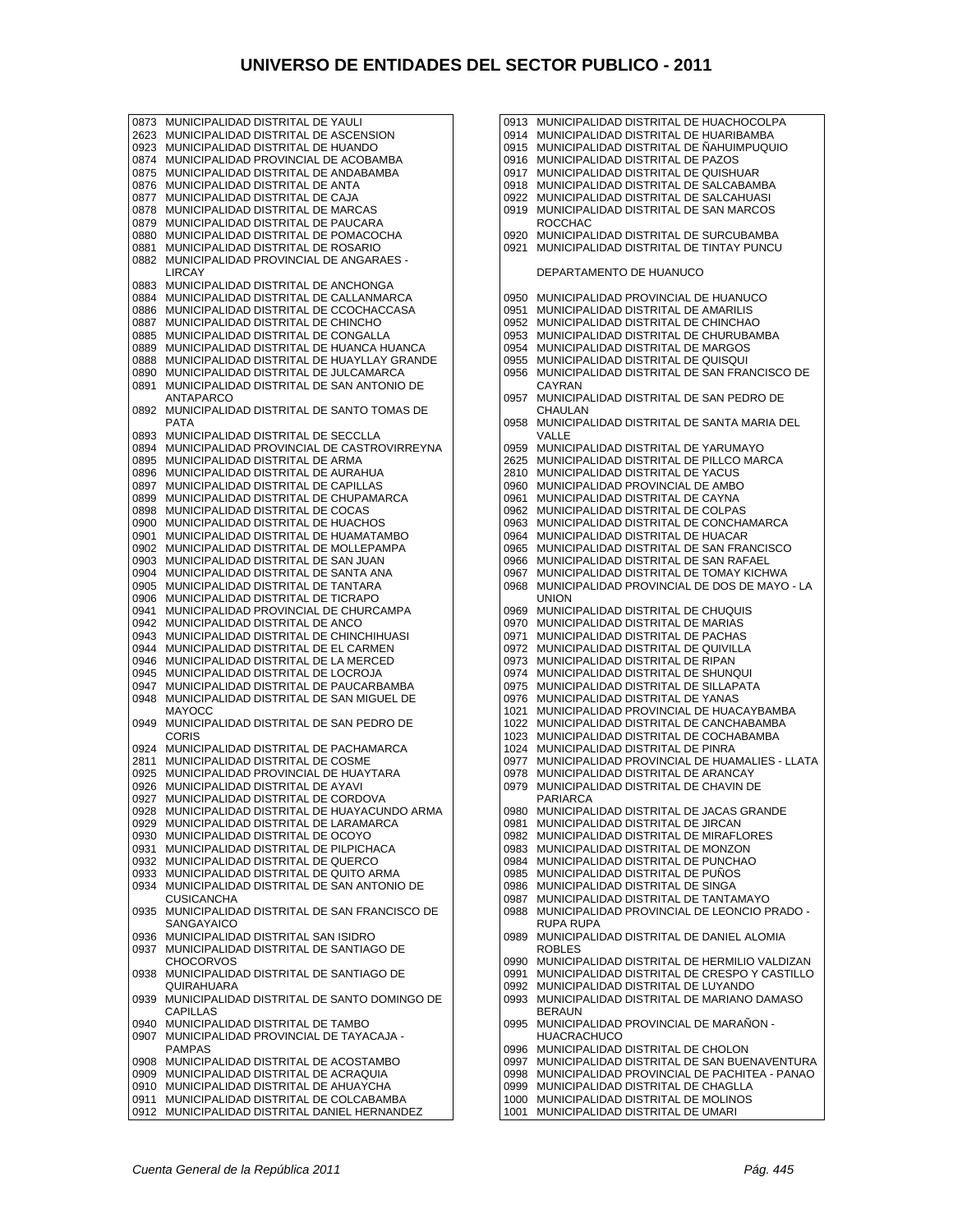1004 MUNICIPALIDAD DISTRITAL DE HONORIA 1005 MUNICIPALIDAD DISTRITAL DE TOURNAVISTA 1006 MUNICIPALIDAD DISTRITAL DE YUYAPICHIS 1007 MUNICIPALIDAD PROVINCIAL DE LAURICOCHA - JESUS 1008 MUNICIPALIDAD DISTRITAL DE BAÑOS 1009 MUNICIPALIDAD DISTRITAL DE JIVIA 1010 MUNICIPALIDAD DISTRITAL DE QUEROPALCA 1011 MUNICIPALIDAD DISTRITAL DE RONDOS 1012 MUNICIPALIDAD DISTRITAL DE SAN FRANCISCO DE ASIS 1013 MUNICIPALIDAD DISTRITAL DE SAN MIGUEL DE CAURI 1014 MUNICIPALIDAD PROVINCIAL DE YAROWILCA - CHAVINILLO 1015 MUNICIPALIDAD DISTRITAL DE CAHUAC 1016 MUNICIPALIDAD DISTRITAL DE CHACABAMBA 1017 MUNICIPALIDAD DISTRITAL DE APARICIO POMARES 1018 MUNICIPALIDAD DISTRITAL DE JACAS CHICO 1019 MUNICIPALIDAD DISTRITAL DE OBAS 1020 MUNICIPALIDAD DISTRITAL DE PAMPAMARCA 2638 MUNICIPALIDAD DISTRITAL DE CHORAS DEPARTAMENTO DE ICA 1025 MUNICIPALIDAD PROVINCIAL DE ICA 1026 MUNICIPALIDAD DISTRITAL DE TINGUIÑA MUNICIPALIDAD DISTRITAL DE LOS AQUIJES 1038 MUNICIPALIDAD DISTRITAL DE OCUCAJE 1028 MUNICIPALIDAD DISTRITAL DE PACHACUTEC 1029 MUNICIPALIDAD DISTRITAL DE PARCONA 1030 MUNICIPALIDAD DISTRITAL DE PUEBLO NUEVO 1031 MUNICIPALIDAD DISTRITAL DE SALAS 1032 MUNICIPALIDAD DISTRITAL DE SAN JOSE DE LOS **MOLINOS** 1033 MUNICIPALIDAD DISTRITAL DE SAN JUAN BAUTISTA 1034 MUNICIPALIDAD DISTRITAL DE SANTIAGO 1035 MUNICIPALIDAD DISTRITAL DE SUBTANJALLA 1036 MUNICIPALIDAD DISTRITAL DE TATE 1037 MUNICIPALIDAD DISTRITAL DE YAUCA DEL ROSARIO MUNICIPALIDAD PROVINCIAL DE CHINCHA -CHINCHA ALTA 1040 MUNICIPALIDAD DISTRITAL DE ALTO LARAN 1041 MUNICIPALIDAD DISTRITAL DE CHAVIN 1042 MUNICIPALIDAD DISTRITAL DE CHINCHA BAJA 1043 MUNICIPALIDAD DISTRITAL DE EL CARMEN 1044 MUNICIPALIDAD DISTRITAL DE GROCIO PRADO 1045 MUNICIPALIDAD DISTRITAL DE PUEBLO NUEVO 1046 MUNICIPALIDAD DISTRITAL DE SAN JUAN DE YANAC 1047 MUNICIPALIDAD DISTRITAL DE SAN PEDRO DE HUACARPANA 1048 MUNICIPALIDAD DISTRITAL DE SUNAMPE 1049 MUNICIPALIDAD DISTRITAL DE TAMBO DE MORA 1050 MUNICIPALIDAD PROVINCIAL DE NAZCA 1051 MUNICIPALIDAD DISTRITAL DE CHANGUILLO 1052 MUNICIPALIDAD DISTRITAL DE EL INGENIO 1053 MUNICIPALIDAD DISTRITAL DE MARCONA 1054 MUNICIPALIDAD DISTRITAL DE VISTA ALEGRE 1055 MUNICIPALIDAD PROVINCIAL DE PALPA 1056 MUNICIPALIDAD DISTRITAL DE LLIPATA 1057 MUNICIPALIDAD DISTRITAL DE RIO GRANDE 1058 MUNICIPALIDAD DISTRITAL DE SANTA CRUZ 1059 MUNICIPALIDAD DISTRITAL DE TIBILLO 1060 MUNICIPALIDAD PROVINCIAL DE PISCO 1061 MUNICIPALIDAD DISTRITAL DE HUANCANO 1062 MUNICIPALIDAD DISTRITAL DE HUMAY 1063 MUNICIPALIDAD DISTRITAL DE INDEPENDENCIA 1064 MUNICIPALIDAD DISTRITAL DE PARACAS 1065 MUNICIPALIDAD DISTRITAL DE SAN ANDRES 1066 MUNICIPALIDAD DISTRITAL DE SAN CLEMENTE 1067 MUNICIPALIDAD DISTRITAL DE TUPAC AMARU INCA DEPARTAMENTO DE JUNIN 1068 MUNICIPALIDAD PROVINCIAL DE HUANCAYO 1069 MUNICIPALIDAD DISTRITAL DE CARHUACALLANGA 1070 MUNICIPALIDAD DISTRITAL DE CHACAPAMPA<br>1071 MUNICIPALIDAD DISTRITAL DE CHICCHE MUNICIPALIDAD DISTRITAL DE CHICCHE

1002 MUNICIPALIDAD PROVINCIAL DE PUERTO INCA 1003 MUNICIPALIDAD DISTRITAL DE CODO DE POZUZO 1072 MUNICIPALIDAD DISTRITAL DE CHILCA 1073 MUNICIPALIDAD DISTRITAL DE CHONGOS ALTO 1074 MUNICIPALIDAD DISTRITAL DE CHUPURO 1075 MUNICIPALIDAD DISTRITAL DE COLCA 1076 MUNICIPALIDAD DISTRITAL DE CULLHUAS 1077 MUNICIPALIDAD DISTRITAL DE EL TAMBO 1078 MUNICIPALIDAD DISTRITAL DE HUACRAPUQUIO 1079 MUNICIPALIDAD DISTRITAL DE HUALHUAS 1080 MUNICIPALIDAD DISTRITAL DE HUANCAN 1081 MUNICIPALIDAD DISTRITAL DE HUASICANCHA 1082 MUNICIPALIDAD DISTRITAL DE HUAYUCACHI 1083 MUNICIPALIDAD DISTRITAL DE INGENIO 1084 MUNICIPALIDAD DISTRITAL DE PARIAHUANCA 1085 MUNICIPALIDAD DISTRITAL DE PILCOMAYO 1086 MUNICIPALIDAD DISTRITAL DE PUCARA 1087 MUNICIPALIDAD DISTRITAL DE QUICHUAY 1088 MUNICIPALIDAD DISTRITAL DE QUILCAS 1089 MUNICIPALIDAD DISTRITAL DE SAN AGUSTIN 1090 MUNICIPALIDAD DISTRITAL DE SAN JERONIMO DE TUNAN 1092 MUNICIPALIDAD DISTRITAL DE SAÑO 1093 MUNICIPALIDAD DISTRITAL DE SAPALLANGA 1094 MUNICIPALIDAD DISTRITAL DE SICAYA 1091 MUNICIPALIDAD DISTRITAL DE SANTO DOMINGO DE ACOBAMBA 1095 MUNICIPALIDAD DISTRITAL DE VIQUES 1096 MUNICIPALIDAD PROVINCIAL DE CONCEPCION 1097 MUNICIPALIDAD DISTRITAL DE ACO 1098 MUNICIPALIDAD DISTRITAL DE ANDAMARCA 1101 MUNICIPALIDAD DISTRITAL DE CHAMBARA 1099 MUNICIPALIDAD DISTRITAL DE COCHAS 1100 MUNICIPALIDAD DISTRITAL DE COMAS 1102 MUNICIPALIDAD DISTRITAL DE HEROINAS TOLEDO 1103 MUNICIPALIDAD DISTRITAL DE MANZANARES 1104 MUNICIPALIDAD DISTRITAL DE MARISCAL CASTILLA 1105 MUNICIPALIDAD DISTRITAL DE MATAHUASI 1106 MUNICIPALIDAD DISTRITAL DE MITO 1107 MUNICIPALIDAD DISTRITAL DE NUEVE DE JULIO 1108 MUNICIPALIDAD DISTRITAL DE ORCOTUNA 1109 MUNICIPALIDAD DISTRITAL DE SAN JOSE DE QUERO 1110 MUNICIPALIDAD DISTRITAL DE SANTA ROSA DE **OCOPA** 1111 MUNICIPALIDAD PROVINCIAL DE CHANCHAMAYO 1116 MUNICIPALIDAD DISTRITAL DE PERENE 1115 MUNICIPALIDAD DISTRITAL DE PICHANAQUI 1113 MUNICIPALIDAD DISTRITAL DE SAN LUIS DE SHUARO 1112 MUNICIPALIDAD DISTRITAL DE SAN RAMON 1114 MUNICIPALIDAD DISTRITAL DE VITOC 1117 MUNICIPALIDAD PROVINCIAL DE JAUJA 1118 MUNICIPALIDAD DISTRITAL DE ACOLLA 1119 MUNICIPALIDAD DISTRITAL DE APATA 1120 MUNICIPALIDAD DISTRITAL DE ATAURA 1121 MUNICIPALIDAD DISTRITAL DE CANCHAYLLO 1122 MUNICIPALIDAD DISTRITAL DE CURICACA 1123 MUNICIPALIDAD DISTRITAL DE EL MANTARO 1124 MUNICIPALIDAD DISTRITAL DE HUAMALI 1125 MUNICIPALIDAD DISTRITAL DE HUARIPAMPA 1126 MUNICIPALIDAD DISTRITAL DE HUERTAS 1127 MUNICIPALIDAD DISTRITAL DE JANJAILLO 1128 MUNICIPALIDAD DISTRITAL DE JULCAN 1129 MUNICIPALIDAD DISTRITAL DE LEONOR ORDO¥EZ 1130 MUNICIPALIDAD DISTRITAL DE LLOCLLAPAMPA 1131 MUNICIPALIDAD DISTRITAL DE MARCO 1132 MUNICIPALIDAD DISTRITAL DE MASMA 1133 MUNICIPALIDAD DISTRITAL DE MASMA CHICCHE 1134 MUNICIPALIDAD DISTRITAL DE MOLINOS 1135 MUNICIPALIDAD DISTRITAL DE MONOBAMBA 1136 MUNICIPALIDAD DISTRITAL DE MUQUI 1137 MUNICIPALIDAD DISTRITAL DE MUQUIYAUYO 1138 MUNICIPALIDAD DISTRITAL DE PACA 1139 MUNICIPALIDAD DISTRITAL DE PACCHA 1140 MUNICIPALIDAD DISTRITAL DE PANCAN 1141 MUNICIPALIDAD DISTRITAL DE PARCO 1142 MUNICIPALIDAD DISTRITAL DE POMACANCHA 1143 MUNICIPALIDAD DISTRITAL DE RICRAN 1144 MUNICIPALIDAD DISTRITAL DE SAN LORENZO 1145 MUNICIPALIDAD DISTRITAL DE SAN PEDRO DE **CHUNAN** 1146 MUNICIPALIDAD DISTRITAL DE SAUSA 1147 MUNICIPALIDAD DISTRITAL DE SINCOS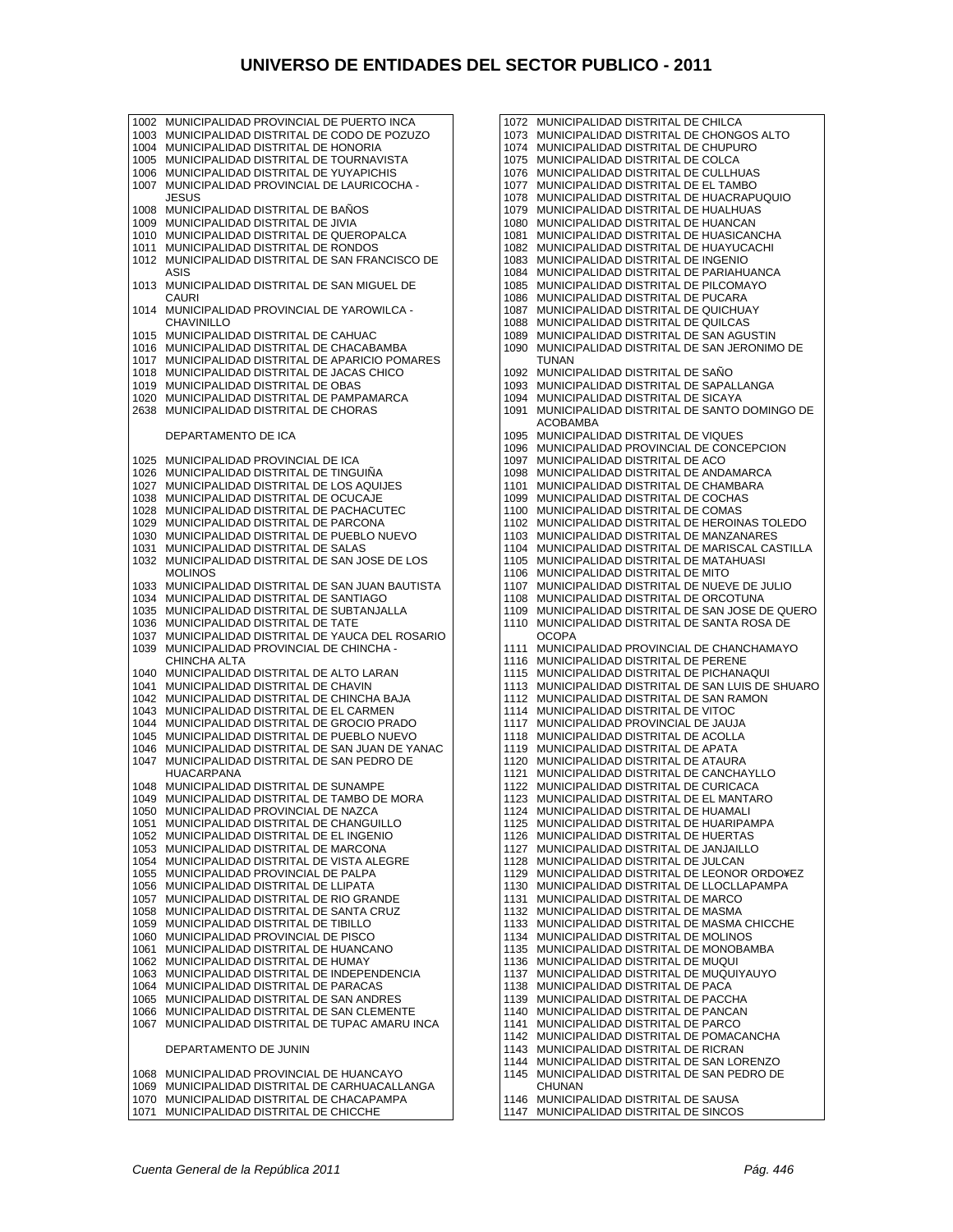1148 MUNICIPALIDAD DISTRITAL DE TUNAN MARCA 1149 MUNICIPALIDAD DISTRITAL DE YAULI 1150 MUNICIPALIDAD DISTRITAL DE YAUYOS 1151 MUNICIPALIDAD PROVINCIAL DE JUNIN 1152 MUNICIPALIDAD DISTRITAL DE CARHUAMAYO 1153 MUNICIPALIDAD DISTRITAL DE ONDORES 1154 MUNICIPALIDAD DISTRITAL DE ULCUMAYO 1155 MUNICIPALIDAD PROVINCIAL DE SATIPO 1156 MUNICIPALIDAD DISTRITAL DE COVIRIALI 1157 MUNICIPALIDAD DISTRITAL DE LLAYLLA 1158 MUNICIPALIDAD DISTRITAL DE MAZAMARI 1159 MUNICIPALIDAD DISTRITAL DE PAMPA HERMOZA 1160 MUNICIPALIDAD DISTRITAL DE PANGOA 1161 MUNICIPALIDAD DISTRITAL DE RIO NEGRO 1162 MUNICIPALIDAD DISTRITAL DE RIO TAMBO 1163 MUNICIPALIDAD PROVINCIAL DE TARMA 1164 MUNICIPALIDAD DISTRITAL DE ACOBAMBA 1165 MUNICIPALIDAD DISTRITAL DE HUARICOLCA 1166 MUNICIPALIDAD DISTRITAL DE HUASAHUASI 1167 MUNICIPALIDAD DISTRITAL DE LA UNION 1168 MUNICIPALIDAD DISTRITAL DE PALCA 1169 MUNICIPALIDAD DISTRITAL DE PALCAMAYO 1170 MUNICIPALIDAD DISTRITAL DE SAN PEDRO DE CAJAS 1171 MUNICIPALIDAD DISTRITAL DE TAPO 1172 MUNICIPALIDAD PROVINCIAL DE YAULI - LA OROYA 1173 MUNICIPALIDAD DISTRITAL DE CHACAPALPA 1174 MUNICIPALIDAD DISTRITAL DE HUAY - HUAY 1175 MUNICIPALIDAD DISTRITAL DE MARCAPOMACOCHA 1176 MUNICIPALIDAD DISTRITAL DE MOROCOCHA<br>1177 MUNICIPALIDAD DISTRITAL DE PACCHA 1177 MUNICIPALIDAD DISTRITAL DE PACCHA 1178 MUNICIPALIDAD DISTRITAL DE SANTA BARBARA DE **CARHUACAYAN** 1179 MUNICIPALIDAD DISTRITAL DE SANTA ROSA DE SACCO 1180 MUNICIPALIDAD DISTRITAL DE SUITUCANCHA 1181 MUNICIPALIDAD DISTRITAL DE YAULI 1182 MUNICIPALIDAD PROVINCIAL DE CHUPACA 1183 MUNICIPALIDAD DISTRITAL DE AHUAC 1184 MUNICIPALIDAD DISTRITAL DE CHONGOS BAJO 1185 MUNICIPALIDAD DISTRITAL DE HUACHAC 1186 MUNICIPALIDAD DISTRITAL DE HUAMANCACA CHICO 1188 MUNICIPALIDAD DISTRITAL SAN JUAN DE YSCOS 1187 MUNICIPALIDAD DISTRITAL DE SAN JUAN DE JARPA MUNICIPALIDAD DISTRITAL DE TRES DE DICIEMBRE 1190 MUNICIPALIDAD DISTRITAL DE YANACANCHA DEPARTAMENTO DE LA LIBERTAD 1191 MUNICIPALIDAD PROVINCIAL DE TRUJILLO 1192 MUNICIPALIDAD DISTRITAL DE EL PORVENIR 1201 MUNICIPALIDAD DISTRITAL DE FLORENCIA DE MORA 1193 MUNICIPALIDAD DISTRITAL DE HUANCHACO 1194 MUNICIPALIDAD DISTRITAL DE LA ESPERANZA 1195 MUNICIPALIDAD DISTRITAL DE LAREDO 1196 MUNICIPALIDAD DISTRITAL DE MOCHE 1197 MUNICIPALIDAD DISTRITAL DE POROTO 1198 MUNICIPALIDAD DISTRITAL DE SALAVERRY 1199 MUNICIPALIDAD DISTRITAL DE SIMBAL MUNICIPALIDAD DISTRITAL DE VICTOR LARCO HERRERA 1253 MUNICIPALIDAD PROVINCIAL DE ASCOPE 1254 MUNICIPALIDAD DISTRITAL DE CHICAMA 1255 MUNICIPALIDAD DISTRITAL DE CHOCOPE 1256 MUNICIPALIDAD DISTRITAL DE MAGDALENA DE CAO 1257 MUNICIPALIDAD DISTRITAL DE PAIJAN 1259 MUNICIPALIDAD DISTRITAL DE RAZURI 1258 MUNICIPALIDAD DISTRITAL DE SANTIAGO DE CAO 2324 MUNICIPALIDAD DISTRITAL DE CASA GRANDE 1203 MUNICIPALIDAD PROVINCIAL DE BOLIVAR 1204 MUNICIPALIDAD DISTRITAL DE BAMBAMARCA<br>1205 MUNICIPALIDAD DISTRITAL DE CONDORMARC 1205 MUNICIPALIDAD DISTRITAL DE CONDORMARCA 1206 MUNICIPALIDAD DISTRITAL DE LONGOTEA 1208 MUNICIPALIDAD DISTRITAL DE UCHUMARCA 1207 MUNICIPALIDAD DISTRITAL DE UCUNCHA 1260 MUNICIPALIDAD PROVINCIAL DE CHEPEN 1261 MUNICIPALIDAD DISTRITAL DE PACANGA 1262 MUNICIPALIDAD DISTRITAL DE PUEBLO NUEVO 1263 MUNICIPALIDAD PROVINCIAL DE JULCAN 1264 MUNICIPALIDAD DISTRITAL DE CALAMARCA

1265 MUNICIPALIDAD DISTRITAL DE CARABAMBA 1266 MUNICIPALIDAD DISTRITAL DE HUASO 1217 MUNICIPALIDAD PROVINCIAL DE OTUZCO 1218 MUNICIPALIDAD DISTRITAL DE AGALLPAMPA 1219 MUNICIPALIDAD DISTRITAL DE CHARAT 1220 MUNICIPALIDAD DISTRITAL DE HUARANCHAL 1221 MUNICIPALIDAD DISTRITAL DE LA CUESTA 1222 MUNICIPALIDAD DISTRITAL DE MACHE 1223 MUNICIPALIDAD DISTRITAL DE PARANDAY 1224 MUNICIPALIDAD DISTRITAL DE SALPO 1225 MUNICIPALIDAD DISTRITAL DE SINSICAP 1226 MUNICIPALIDAD DISTRITAL DE USQUIL 1227 MUNICIPALIDAD PROVINCIAL DE PACASMAYO - SAN PEDRO DE LLOC 1228 MUNICIPALIDAD DISTRITAL DE GUADALUPE 1229 MUNICIPALIDAD DISTRITAL DE JEQUETEPEQUE 1230 MUNICIPALIDAD DISTRITAL DE PACASMAYO 1231 MUNICIPALIDAD DISTRITAL DE SAN JOSE 1232 MUNICIPALIDAD PROVINCIAL DE PATAZ - TAYABAMBA 1233 MUNICIPALIDAD DISTRITAL DE BULDIBUYO 1234 MUNICIPALIDAD DISTRITAL DE CHILLIA 1235 MUNICIPALIDAD DISTRITAL DE HUANCASPATA 1237 MUNICIPALIDAD DISTRITAL DE HUAYLILLAS 1236 MUNICIPALIDAD DISTRITAL DE HUAYO 1238 MUNICIPALIDAD DISTRITAL DE ONGON 1239 MUNICIPALIDAD DISTRITAL DE PARCOY 1240 MUNICIPALIDAD DISTRITAL DE PATAZ 1241 MUNICIPALIDAD DISTRITAL DE PIAS 1244 MUNICIPALIDAD DISTRITAL DE SANTIAGO DE CHALLAS 1242 MUNICIPALIDAD DISTRITAL DE TAURIJA 1243 MUNICIPALIDAD DISTRITAL DE URPAY 1209 MUNICIPALIDAD PROVINCIAL DE SANCHEZ CARRION - HUAMACHUCO 1212 MUNICIPALIDAD DISTRITAL DE CHUGAY 1210 MUNICIPALIDAD DISTRITAL DE COCHORCO 1211 MUNICIPALIDAD DISTRITAL DE CURGOS 1213 MUNICIPALIDAD DISTRITAL DE MARCABAL 1214 MUNICIPALIDAD DISTRITAL DE SANAGORAN 1215 MUNICIPALIDAD DISTRITAL DE SARIN 1216 MUNICIPALIDAD DISTRITAL DE SARTIMBAMBA 1245 MUNICIPALIDAD PROVINCIAL DE SANTIAGO DE CHUCO 1246 MUNICIPALIDAD DISTRITAL DE ANGASMARCA 1247 MUNICIPALIDAD DISTRITAL DE CACHICADAN 1248 MUNICIPALIDAD DISTRITAL DE MOLLEBAMBA 1249 MUNICIPALIDAD DISTRITAL DE MOLLEPATA 1250 MUNICIPALIDAD DISTRITAL DE QUIRUVILCA 1251 MUNICIPALIDAD DISTRITAL DE SANTA CRUZ DE **CHUCA** 1252 MUNICIPALIDAD DISTRITAL DE SITABAMBA 1267 MUNICIPALIDAD PROVINCIAL DE CASCAS 1268 MUNICIPALIDAD DISTRITAL DE LUCMA 1269 MUNICIPALIDAD DISTRITAL DE MARMOT 1270 MUNICIPALIDAD DISTRITAL DE SAYAPULLO 1271 MUNICIPALIDAD PROVINCIAL DE VIRU 1272 MUNICIPALIDAD DISTRITAL DE CHAO 1273 MUNICIPALIDAD DISTRITAL DE GUADALUPITO DEPARTAMENTO DE LAMBAYEQUE 1274 MUNICIPALIDAD PROVINCIAL DE CHICLAYO 1275 MUNICIPALIDAD DISTRITAL DE CHONGOYAPE 1276 MUNICIPALIDAD DISTRITAL DE ETEN 1277 MUNICIPALIDAD DISTRITAL DE ETEN PUERTO 1285 MUNICIPALIDAD DISTRITAL DE JOSE LEONARDO ORTIZ 1288 MUNICIPALIDAD DISTRITAL DE LA VICTORIA 1278 MUNICIPALIDAD DISTRITAL DE LAGUNAS 1279 MUNICIPALIDAD DISTRITAL DE MONSEFU 1280 MUNICIPALIDAD DISTRITAL DE NUEVA ARICA 1281 MUNICIPALIDAD DISTRITAL DE OYOTUN 1282 MUNICIPALIDAD DISTRITAL DE PICSI 1283 MUNICIPALIDAD DISTRITAL DE PIMENTEL 1284 MUNICIPALIDAD DISTRITAL DE REQUE 1286 MUNICIPALIDAD DISTRITAL DE SANTA ROSA

- 1287 MUNICIPALIDAD DISTRITAL DE ZAÑA
- 2318 MUNICIPALIDAD DISTRITAL DE CAYALTI
- 2319 MUNICIPALIDAD DISTRITAL DE PATAPO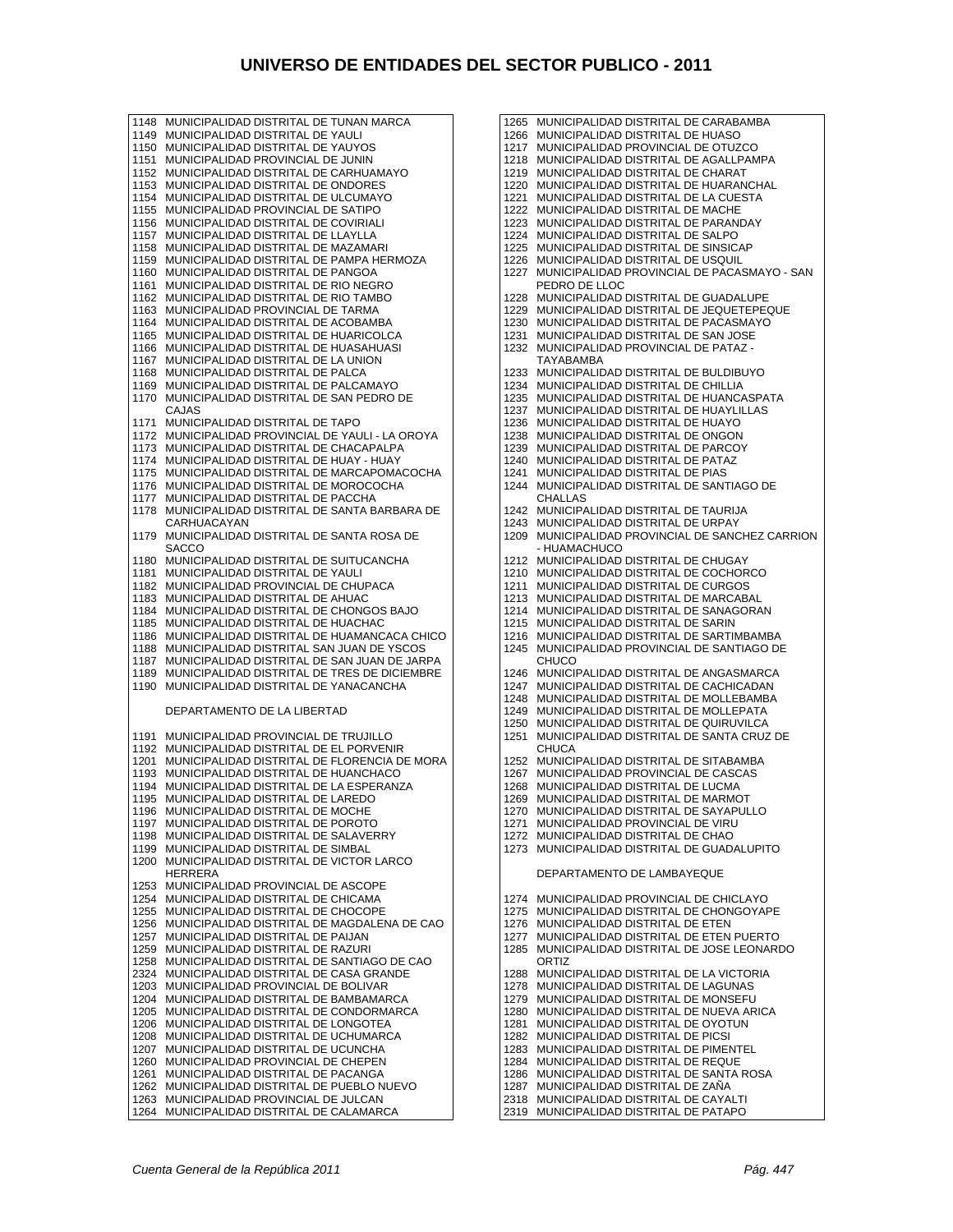2320 MUNICIPALIDAD DISTRITAL DE POMALCA 2321 MUNICIPALIDAD DISTRITAL DE PUCALA 2322 MUNICIPALIDAD DISTRITAL DE TUMAN<br>1289 MUNICIPALIDAD PROVINCIAL DE FERR MUNICIPALIDAD PROVINCIAL DE FERREÑAFE 1290 MUNICIPALIDAD DISTRITAL DE CAÑARIS 1291 MUNICIPALIDAD DISTRITAL DE INCAHUASI 1292 MUNICIPALIDAD DISTRITAL DE MANUEL ANTONIO MESONES MURO 1293 MUNICIPALIDAD DISTRITAL DE PITIPO 1294 MUNICIPALIDAD DISTRITAL DE PUEBLO NUEVO 1295 MUNICIPALIDAD PROVINCIAL DE LAMBAYEQUE 1296 MUNICIPALIDAD DISTRITAL DE CHOCHOPE 1297 MUNICIPALIDAD DISTRITAL DE ILLIMO 1298 MUNICIPALIDAD DISTRITAL DE JAYANCA 1299 MUNICIPALIDAD DISTRITAL DE MOCHUMI 1300 MUNICIPALIDAD DISTRITAL DE MORROPE 1301 MUNICIPALIDAD DISTRITAL DE MOTUPE 1302 MUNICIPALIDAD DISTRITAL DE OLMOS 1303 MUNICIPALIDAD DISTRITAL DE PACORA 1304 MUNICIPALIDAD DISTRITAL DE SALAS 1305 MUNICIPALIDAD DISTRITAL DE SAN JOSE 1306 MUNICIPALIDAD DISTRITAL DE TUCUME DEPARTAMENTO DE LIMA 1307 MUNICIPALIDAD PROVINCIAL DE LIMA 1308 MUNICIPALIDAD DISTRITAL DE ANCON 1309 MUNICIPALIDAD DISTRITAL DE ATE - VITARTE 1310 MUNICIPALIDAD DISTRITAL DE BARRANCO 1311 MUNICIPALIDAD DISTRITAL DE BREÑA 1312 MUNICIPALIDAD DISTRITAL DE CARABAYLLO 1313 MUNICIPALIDAD DISTRITAL DE CHACLACAYO 1314 MUNICIPALIDAD DISTRITAL DE CHORRILLOS 1315 MUNICIPALIDAD DISTRITAL DE CIENEGUILLA 1316 MUNICIPALIDAD DISTRITAL DE COMAS 1317 MUNICIPALIDAD DISTRITAL DE EL AGUSTINO 1318 MUNICIPALIDAD DISTRITAL DE INDEPENDENCIA 1319 MUNICIPALIDAD DISTRITAL DE JESUS MARIA 1320 MUNICIPALIDAD DISTRITAL DE LA MOLINA 1321 MUNICIPALIDAD DISTRITAL DE LA VICTORIA 1322 MUNICIPALIDAD DISTRITAL DE LINCE 1323 MUNICIPALIDAD DISTRITAL DE LOS OLIVOS (LAS PALMERAS) 1324 MUNICIPALIDAD DISTRITAL DE LURIGANCHO (CHOSICA) 1325 MUNICIPALIDAD DISTRITAL DE LURIN<br>1326 MUNICIPALIDAD DISTRITAL DE MAGD 1326 MUNICIPALIDAD DISTRITAL DE MAGDALENA DEL MAR 1327 MUNICIPALIDAD DISTRITAL DE PUEBLO LIBRE 1328 MUNICIPALIDAD DISTRITAL DE MIRAFLORES 1329 MUNICIPALIDAD DISTRITAL DE PACHACAMAC 1330 MUNICIPALIDAD DISTRITAL DE PUCUSANA 1331 MUNICIPALIDAD DISTRITAL DE PUENTE PIEDRA 1332 MUNICIPALIDAD DISTRITAL DE PUNTA HERMOSA 1333 MUNICIPALIDAD DISTRITAL DE PUNTA NEGRA 1334 MUNICIPALIDAD DISTRITAL DE RIMAC 1335 MUNICIPALIDAD DISTRITAL DE SAN BARTOLO 1336 MUNICIPALIDAD DISTRITAL DE SAN BORJA 1337 MUNICIPALIDAD DISTRITAL DE SAN ISIDRO 1338 MUNICIPALIDAD DISTRITAL DE SAN JUAN DE LURIGANCHO 1339 MUNICIPALIDAD DISTRITAL DE SAN JUAN DE MIRAFLORES 1340 MUNICIPALIDAD DISTRITAL DE SAN LUIS<br>1341 MUNICIPALIDAD DISTRITAL DE SAN MAR 1341 MUNICIPALIDAD DISTRITAL DE SAN MARTIN DE PORRES 1342 MUNICIPALIDAD DISTRITAL DE SAN MIGUEL 1343 MUNICIPALIDAD DISTRITAL DE SANTA ANITA 1344 MUNICIPALIDAD DISTRITAL DE SANTA MARIA DEL MAR 1345 MUNICIPALIDAD DISTRITAL DE SANTA ROSA 1346 MUNICIPALIDAD DISTRITAL DE SANTIAGO DE SURCO 1347 MUNICIPALIDAD DISTRITAL DE SURQUILLO 1348 MUNICIPALIDAD DISTRITAL DE VILLA EL SALVADOR 1349 MUNICIPALIDAD DISTRITAL DE VILLA MARIA DEL TRIUNFO 1468 MUNICIPALIDAD PROVINCIAL DE BARRANCA 1469 MUNICIPALIDAD DISTRITAL DE PARAMONGA 1470 MUNICIPALIDAD DISTRITAL DE PATIVILCA 1471 MUNICIPALIDAD DISTRITAL DE SUPE PUEBLO

1472 MUNICIPALIDAD DISTRITAL DE SUPE PUERTO 1351 MUNICIPALIDAD PROVINCIAL DE CAJATAMBO 1352 MUNICIPALIDAD DISTRITAL DE COPA 1353 MUNICIPALIDAD DISTRITAL DE GORGOR 1354 MUNICIPALIDAD DISTRITAL DE HUANCAPON 1355 MUNICIPALIDAD DISTRITAL DE MANAS 1356 MUNICIPALIDAD PROVINCIAL DE CANTA 1357 MUNICIPALIDAD DISTRITAL DE ARAHUAY 1358 MUNICIPALIDAD DISTRITAL DE HUAMANTANGA 1359 MUNICIPALIDAD DISTRITAL DE HUAROS 1360 MUNICIPALIDAD DISTRITAL DE LACHAQUI 1361 MUNICIPALIDAD DISTRITAL DE SAN BUENAVENTURA 1362 MUNICIPALIDAD DISTRITAL DE SANTA ROSA DE **QUIVES** 1363 MUNICIPALIDAD PROVINCIAL DE CAÑETE - SAN VICENTE DE CAÑETE 1364 MUNICIPALIDAD DISTRITAL DE ASIA 1365 MUNICIPALIDAD DISTRITAL DE CALANGO 1366 MUNICIPALIDAD DISTRITAL DE CERRO AZUL 1368 MUNICIPALIDAD DISTRITAL DE CHILCA 1367 MUNICIPALIDAD DISTRITAL DE COAYLLO 1369 MUNICIPALIDAD DISTRITAL DE IMPERIAL 1370 MUNICIPALIDAD DISTRITAL DE LUNAHUANA 1371 MUNICIPALIDAD DISTRITAL DE MALA 1372 MUNICIPALIDAD DISTRITAL DE NUEVO IMPERIAL 1373 MUNICIPALIDAD DISTRITAL DE PACARAN 1374 MUNICIPALIDAD DISTRITAL DE QUILMANA 1375 MUNICIPALIDAD DISTRITAL DE SAN ANTONIO 1376 MUNICIPALIDAD DISTRITAL DE SAN LUIS 1377 MUNICIPALIDAD DISTRITAL DE SANTA CRUZ DE FLORES 1378 MUNICIPALIDAD DISTRITAL DE ZUÑIGA 1391 MUNICIPALIDAD PROVINCIAL DE HUARAL 1400 MUNICIPALIDAD DISTRITAL DE ATAVILLOS ALTO 1401 MUNICIPALIDAD DISTRITAL DE ATAVILLOS BAJO 1393 MUNICIPALIDAD DISTRITAL DE AUCALLAMA 1392 MUNICIPALIDAD DISTRITAL DE CHANCAY 1394 MUNICIPALIDAD DISTRITAL DE IHUARI 1395 MUNICIPALIDAD DISTRITAL DE LAMPIAN 1398 MUNICIPALIDAD DISTRITAL DE PACARAOS 1396 MUNICIPALIDAD DISTRITAL DE SAN MIGUEL DE ACOS 1399 MUNICIPALIDAD DISTRITAL DE SANTA CRUZ DE ANDAMARCA 1402 MUNICIPALIDAD DISTRITAL DE SUMBILCA 1397 MUNICIPALIDAD DISTRITAL VEINTISIETE DE **NOVIEMBRE** 1403 MUNICIPALIDAD PROVINCIAL DE HUAROCHIRI - MATUCANA 1404 MUNICIPALIDAD DISTRITAL DE ANTIOQUIA 1405 MUNICIPALIDAD DISTRITAL DE CALLAHUANCA 1406 MUNICIPALIDAD DISTRITAL DE CARAMPOMA 1409 MUNICIPALIDAD DISTRITAL DE CHICLA 1408 MUNICIPALIDAD DISTRITAL DE CUENCA 1410 MUNICIPALIDAD DISTRITAL DE HUACHUPAMPA 1411 MUNICIPALIDAD DISTRITAL DE HUANZA 1412 MUNICIPALIDAD DISTRITAL DE HUAROCHIRI 1413 MUNICIPALIDAD DISTRITAL DE LAHUAYTAMBO 1414 MUNICIPALIDAD DISTRITAL DE LANGA 1415 MUNICIPALIDAD DISTRITAL DE LARAOS 1416 MUNICIPALIDAD DISTRITAL DE MARIATANA 1417 MUNICIPALIDAD DISTRITAL DE RICARDO PALMA 1418 MUNICIPALIDAD DISTRITAL DE SAN ANDRES DE TUPICOCHA 1419 MUNICIPALIDAD DISTRITAL DE SAN ANTONIO 1420 MUNICIPALIDAD DISTRITAL DE SAN BARTOLOME 1421 MUNICIPALIDAD DISTRITAL DE SAN DAMIAN 1422 MUNICIPALIDAD DISTRITAL DE SAN JUAN DE IRIS 1423 MUNICIPALIDAD DISTRITAL DE SAN JUAN DE TANTARANCHE 1424 MUNICIPALIDAD DISTRITAL DE SAN LORENZO DE QUINTI 1425 MUNICIPALIDAD DISTRITAL DE SAN MATEO 1426 MUNICIPALIDAD DISTRITAL DE SAN MATEO DE OTAO 1407 MUNICIPALIDAD DISTRITAL DE CASTA 1427 MUNICIPALIDAD DISTRITAL DE SAN PEDRO DE HUANCAYRE 1428 MUNICIPALIDAD DISTRITAL DE SANGALLAYA

1429 MUNICIPALIDAD DISTRITAL DE SANTA CRUZ DE COCACHACRA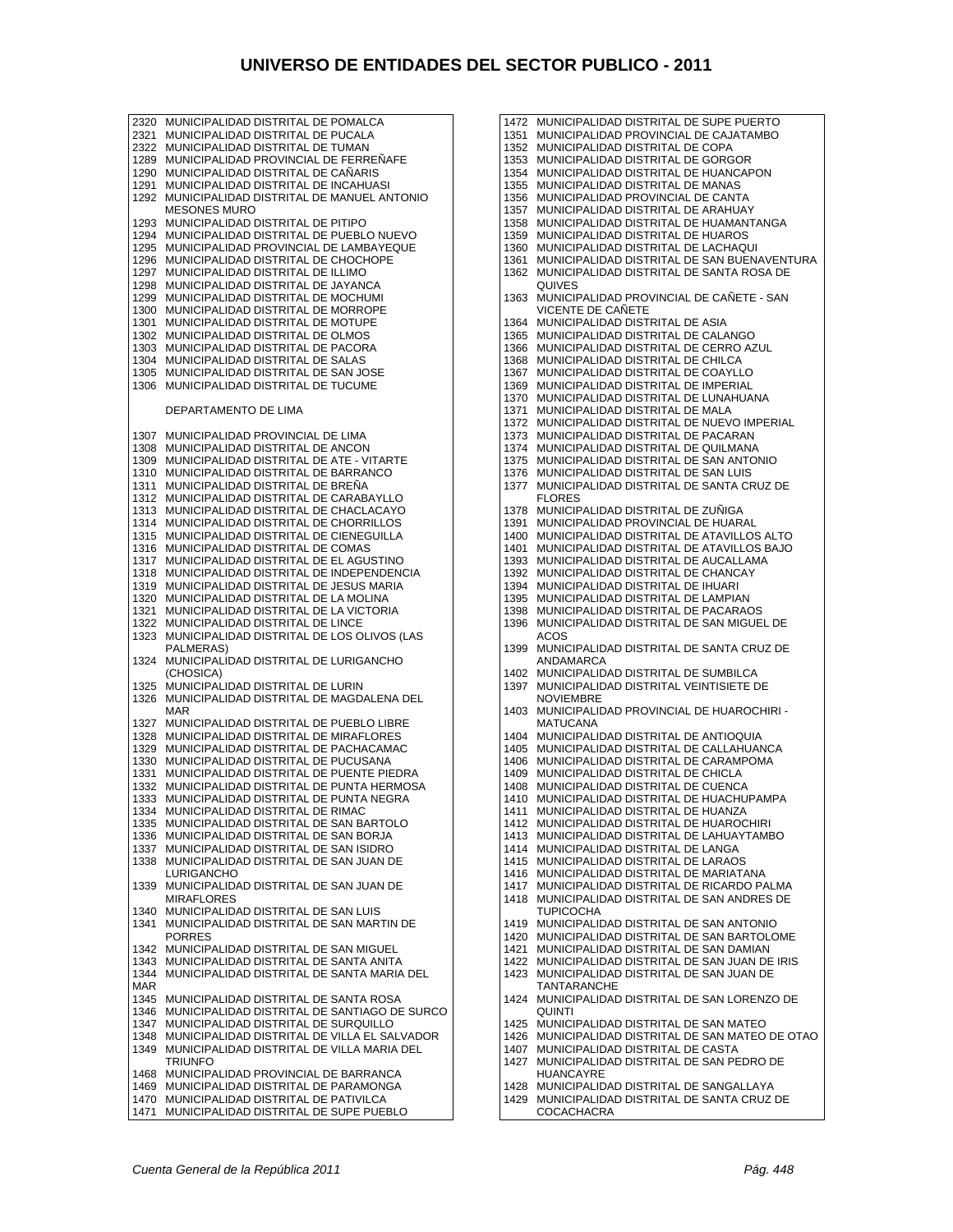1430 MUNICIPALIDAD DISTRITAL DE SANTA EULALIA 1431 MUNICIPALIDAD DISTRITAL DE SANTIAGO DE ANCHUCAYA 1432 MUNICIPALIDAD DISTRITAL DE SANTIAGO DE TUNA 1433 MUNICIPALIDAD DISTRITAL DE SANTO DOMINGO DE LOS OLLEROS 1434 MUNICIPALIDAD DISTRITAL DE SURCO 1379 MUNICIPALIDAD PROVINCIAL DE HUACHO 1380 MUNICIPALIDAD DISTRITAL DE AMBAR 1381 MUNICIPALIDAD DISTRITAL DE CALETA DE CARQUIN 1382 MUNICIPALIDAD DISTRITAL DE CHECRAS 1383 MUNICIPALIDAD DISTRITAL DE HUALMAY 1384 MUNICIPALIDAD DISTRITAL DE HUAURA 1385 MUNICIPALIDAD DISTRITAL DE LEONCIO PRADO 1386 MUNICIPALIDAD DISTRITAL DE PACCHO 1390 MUNICIPALIDAD DISTRITAL DE SANTA LEONOR 1387 MUNICIPALIDAD DISTRITAL DE SANTA MARIA 1388 MUNICIPALIDAD DISTRITAL DE SAYAN 1389 MUNICIPALIDAD DISTRITAL DE VEGUETA 1473 MUNICIPALIDAD PROVINCIAL DE OYON 1474 MUNICIPALIDAD DISTRITAL DE ANDAJES 1475 MUNICIPALIDAD DISTRITAL DE CAUJUL 1476 MUNICIPALIDAD DISTRITAL DE COCHAMARCA 1477 MUNICIPALIDAD DISTRITAL DE NAVAN 1478 MUNICIPALIDAD DISTRITAL DE PACHANGARA 1435 MUNICIPALIDAD PROVINCIAL DE YAUYOS 1436 MUNICIPALIDAD DISTRITAL DE ALIS 1437 MUNICIPALIDAD DISTRITAL DE AYAUCA 1438 MUNICIPALIDAD DISTRITAL DE AYAVIRI 1439 MUNICIPALIDAD DISTRITAL DE AZANGARO 1440 MUNICIPALIDAD DISTRITAL DE CACRA 1441 MUNICIPALIDAD DISTRITAL DE CARANIA 1467 MUNICIPALIDAD DISTRITAL DE CATAHUASI 1444 MUNICIPALIDAD DISTRITAL DE CHOCOS 1442 MUNICIPALIDAD DISTRITAL DE COCHAS 1443 MUNICIPALIDAD DISTRITAL DE COLONIA 1445 MUNICIPALIDAD DISTRITAL DE HONGOS 1446 MUNICIPALIDAD DISTRITAL DE HUAMPARA 1447 MUNICIPALIDAD DISTRITAL DE HUANCAYA 1448 MUNICIPALIDAD DISTRITAL DE HUANGASCAR 1449 MUNICIPALIDAD DISTRITAL DE HUANTAN 1450 MUNICIPALIDAD DISTRITAL DE HUAÑEC 1451 MUNICIPALIDAD DISTRITAL DE LARAOS 1452 MUNICIPALIDAD DISTRITAL DE LINCHA 1453 MUNICIPALIDAD DISTRITAL DE MADEAN 1454 MUNICIPALIDAD DISTRITAL DE MIRAFLORES 1455 MUNICIPALIDAD DISTRITAL DE OMAS 1456 MUNICIPALIDAD DISTRITAL DE PUTINZA 1457 MUNICIPALIDAD DISTRITAL DE QUINCHES 1458 MUNICIPALIDAD DISTRITAL DE QUINOCAY 1459 MUNICIPALIDAD DISTRITAL DE SAN JOAQUIN 1460 MUNICIPALIDAD DISTRITAL DE SAN PEDRO DE PILAS 1461 MUNICIPALIDAD DISTRITAL DE TANTA 1462 MUNICIPALIDAD DISTRITAL DE TAURIPAMPA 1463 MUNICIPALIDAD DISTRITAL DE TOMAS 1464 MUNICIPALIDAD DISTRITAL DE TUPE 1465 MUNICIPALIDAD DISTRITAL DE VIÑAC 1466 MUNICIPALIDAD DISTRITAL DE VITIS DEPARTAMENTO DE LORETO 1479 MUNICIPALIDAD PROVINCIAL DE MAYNAS - IQUITOS 1480 MUNICIPALIDAD DISTRITAL DE ALTO NANAY 1481 MUNICIPALIDAD DISTRITAL DE FERNANDO LORES 1482 MUNICIPALIDAD DISTRITAL DE INDIANA 1483 MUNICIPALIDAD DISTRITAL DE LAS AMAZONAS 1484 MUNICIPALIDAD DISTRITAL DE MAZAN 1485 MUNICIPALIDAD DISTRITAL DE NAPO 1488 MUNICIPALIDAD DISTRITAL DE PUNCHANA 1486 MUNICIPALIDAD DISTRITAL DE PUTUMAYO MUNICIPALIDAD DISTRITAL DE TORRES CAUSANA 2602 MUNICIPALIDAD DISTRITAL DE BELEN 2603 MUNICIPALIDAD DISTRITAL DE SAN JUAN BAUTISTA 2711 MUNICIPALIDAD DISTRITAL DE TENIENTE MANUEL CLAVERO 1490 MUNICIPALIDAD PROVINCIAL DEL ALTO AMAZONAS - **YURIMAGUAS** 1491 MUNICIPALIDAD DISTRITAL DE BALSAPUERTO

1494 MUNICIPALIDAD DISTRITAL DE JEBEROS<br>1495 MUNICIPALIDAD DISTRITAL LAGUNAS MUNICIPALIDAD DISTRITAL LAGUNAS

1499 MUNICIPALIDAD DISTRITAL DE SANTA CRUZ 1500 MUNICIPALIDAD DISTRITAL DE TENIENTE CESAR LOPEZ ROJAS 1505 MUNICIPALIDAD PROVINCIAL DE LORETO - NAUTA 1506 MUNICIPALIDAD DISTRITAL DE PARINARI 1507 MUNICIPALIDAD DISTRITAL DE TIGRE 1509 MUNICIPALIDAD DISTRITAL DE TROMPETEROS 1508 MUNICIPALIDAD DISTRITAL DE URARINAS 1501 MUNICIPALIDAD PROVINCIAL DE MARISCAL RAMON CASTILLA 1502 MUNICIPALIDAD DISTRITAL PEVAS 1503 MUNICIPALIDAD DISTRITAL DE YAVARI 1504 MUNICIPALIDAD DISTRITAL DE SAN PABLO 1510 MUNICIPALIDAD PROVINCIAL DE REQUENA 1511 MUNICIPALIDAD DISTRITAL DE ALTO TAPICHE 1512 MUNICIPALIDAD DISTRITAL DE CAPELO 1513 MUNICIPALIDAD DISTRITAL DE EMILIO SAN MARTIN 1514 MUNICIPALIDAD DISTRITAL DE MAQUIA 1515 MUNICIPALIDAD DISTRITAL DE PUINAHUA 1516 MUNICIPALIDAD DISTRITAL DE SAPUENA 1517 MUNICIPALIDAD DISTRITAL DE SOPLIN 1518 MUNICIPALIDAD DISTRITAL DE TAPICHE 1519 MUNICIPALIDAD DISTRITAL DE JENARO HERRERA 1489 MUNICIPALIDAD DISTRITAL DE YAQUERANA 1520 MUNICIPALIDAD PROVINCIAL DE UCAYALI - CONTAMANA 1521 MUNICIPALIDAD DISTRITAL DE INAHUAYA 1522 MUNICIPALIDAD DISTRITAL DE PADRE MARQUEZ 1523 MUNICIPALIDAD DISTRITAL DE PAMPA HERMOZA 1524 MUNICIPALIDAD DISTRITAL DE SARAYACU 1525 MUNICIPALIDAD DISTRITAL DE VARGAS GUERRA 1492 MUNICIPALIDAD PROVINCIAL DATEM DEL MARAÑON 1493 MUNICIPALIDAD DISTRITAL DE CAHUAPANAS 1496 MUNICIPALIDAD DISTRITAL DE MANSERICHE 1497 MUNICIPALIDAD DISTRITAL DE MORONA 1498 MUNICIPALIDAD DISTRITAL DE PASTAZA 2709 MUNICIPALIDAD DISTRITAL DE ANDOAS DEPARTAMENTO DE MADRE DE DIOS 1526 MUNICIPALIDAD PROVINCIAL DE TAMBOPATA 1527 MUNICIPALIDAD DISTRITAL DE INAMBARI 1528 MUNICIPALIDAD DISTRITAL DE LAS PIEDRAS 1529 MUNICIPALIDAD DISTRITAL DE LABERINTO 1530 MUNICIPALIDAD PROVINCIAL DE MANU 1531 MUNICIPALIDAD DISTRITAL DE FITZCARRALD 1532 MUNICIPALIDAD DISTRITAL DE MADRE DE DIOS 2639 MUNICIPALIDAD DISTRITAL DE HUEPETUHE 1533 MUNICIPALIDAD PROVINCIAL DE TAHUAMANU - IÑAPARI 1534 MUNICIPALIDAD DISTRITAL DE IBERIA 1535 MUNICIPALIDAD DISTRITAL DE TAHUAMANU DEPARTAMENTO DE MOQUEGUA 1536 MUNICIPALIDAD PROVINCIAL DE MARISCAL NIETO - MOOUEGUA 1537 MUNICIPALIDAD DISTRITAL DE CARUMAS 1538 MUNICIPALIDAD DISTRITAL DE CUCHUMBAYA 1541 MUNICIPALIDAD DISTRITAL DE SAMEGUA 1539 MUNICIPALIDAD DISTRITAL DE SAN CRISTOBAL 1540 MUNICIPALIDAD DISTRITAL DE TORATA 1542 MUNICIPALIDAD PROVINCIAL DE SANCHEZ CERRO - OMATE 1544 MUNICIPALIDAD DISTRITAL DE CHOJATA 1543 MUNICIPALIDAD DISTRITAL DE COALAQUE 1545 MUNICIPALIDAD DISTRITAL DE ICHUÑA 1546 MUNICIPALIDAD DISTRITAL DE LA CAPILLA 1547 MUNICIPALIDAD DISTRITAL DE LLOQUE 1548 MUNICIPALIDAD DISTRITAL DE MATALAQUE 1549 MUNICIPALIDAD DISTRITAL DE PUQUINA 1550 MUNICIPALIDAD DISTRITAL DE QUINISTAQUILLAS 1551 MUNICIPALIDAD DISTRITAL DE UBINAS 1552 MUNICIPALIDAD DISTRITAL DE YUNGA 1553 MUNICIPALIDAD PROVINCIAL DE ILO 1555 MUNICIPALIDAD DISTRITAL DE EL ALGARROBAL 1554 MUNICIPALIDAD DISTRITAL DE PACOCHA

DEPARTAMENTO DE PASCO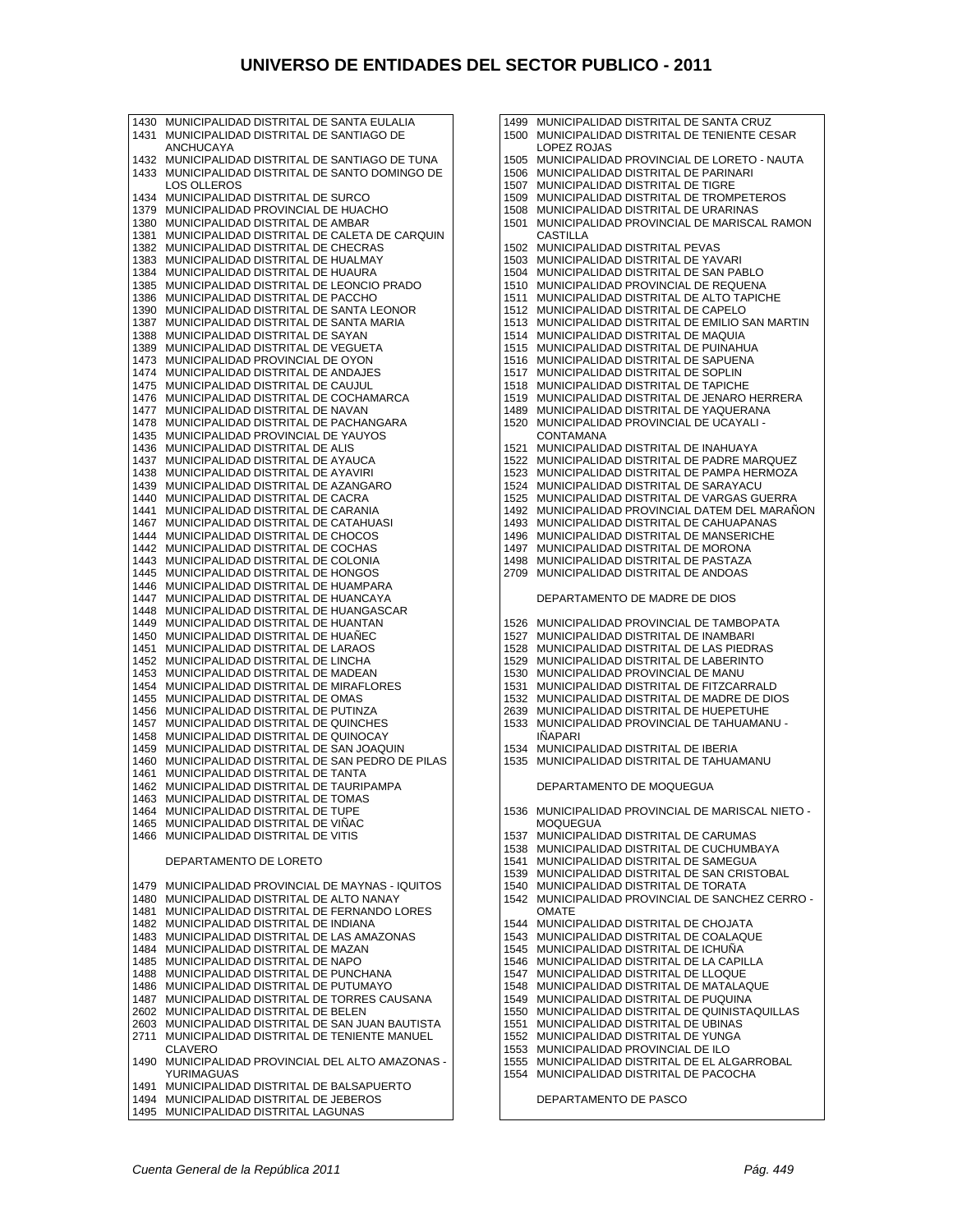| 1556         | MUNICIPALIDAD PROVINCIAL DE PASCO -                                       |
|--------------|---------------------------------------------------------------------------|
| 1557         | CHAPIMARCA<br>MUNICIPALIDAD DISTRITAL DE HUACHON                          |
| 1558         | MUNICIPALIDAD DISTRITAL DE HUARIACA                                       |
| 1559         | MUNICIPALIDAD DISTRITAL DE HUAYLLAY                                       |
| 1560         | MUNICIPALIDAD DISTRITAL DE NINACACA                                       |
| 1561         | MUNICIPALIDAD DISTRITAL DE PALLANCHACRA                                   |
| 1562         | MUNICIPALIDAD DISTRITAL DE PAUCARTAMBO                                    |
|              |                                                                           |
| 1563         | MUNICIPALIDAD DISTRITAL DE SAN FRANCISCO DE<br>ASIS DE YARUSYACAN         |
|              | MUNICIPALIDAD DISTRITAL DE SIMON BOLIVAR                                  |
| 1564         | MUNICIPALIDAD DISTRITAL DE TICLACAYAN                                     |
| 1565<br>1566 | MUNICIPALIDAD DISTRITAL DE TINYAHUARCO                                    |
| 1567         | MUNICIPALIDAD DISTRITAL DE VICCO                                          |
| 1568         | MUNICIPALIDAD DISTRITAL DE YANACANCHA                                     |
|              | MUNICIPALIDAD PROVINCIAL DE DANIEL CARRION -                              |
| 1569         | YANAHUANCA                                                                |
| 1570         | MUNICIPALIDAD DISTRITAL DE CHACAYAN                                       |
| 1571         | MUNICIPALIDAD DISTRITAL DE GOYLLARISQUIZGA                                |
| 1572         | MUNICIPALIDAD DISTRITAL DE PAUCAR                                         |
| 1573         | MUNICIPALIDAD DISTRITAL DE SAN PEDRO DE                                   |
|              |                                                                           |
|              | PILLAO<br>MUNICIPALIDAD DISTRITAL DE SANTA ANA DE TUSI                    |
| 1574         |                                                                           |
| 1575         | MUNICIPALIDAD DISTRITAL DE TAPUC<br>MUNICIPALIDAD DISTRITAL DE VILCABAMBA |
| 1576<br>1577 | MUNICIPALIDAD PROVINCIAL DE OXAPAMPA                                      |
| 1578         | MUNICIPALIDAD DISTRITAL DE CHONTABAMBA                                    |
| 1579         | MUNICIPALIDAD DISTRITAL DE HUANCABAMBA                                    |
| 1583         | MUNICIPALIDAD DISTRITAL DE PALCAZU                                        |
| 1581         | MUNICIPALIDAD DISTRITAL DE POZUZO                                         |
|              | MUNICIPALIDAD DISTRITAL DE PUERTO BERMUDEZ                                |
| 1580<br>1582 | MUNICIPALIDAD DISTRITAL DE VILLA RICA                                     |
| 2813         |                                                                           |
|              | MUNICIPALIDAD DISTRITAL CONSTITUCION                                      |
|              | DEPARTAMENTO DE PIURA                                                     |
|              |                                                                           |
| 1584         | MUNICIPALIDAD PROVINCIAL DE PIURA                                         |
| 1585         | MUNICIPALIDAD DISTRITAL DE CASTILLA                                       |
| 1586         | MUNICIPALIDAD DISTRITAL DE CATACAOS                                       |
| 1587         | MUNICIPALIDAD DISTRITAL DE CURA MORI                                      |
| 1588         | MUNICIPALIDAD DISTRITAL DE EL TALLAN                                      |
| 1589         | MUNICIPALIDAD DISTRITAL DE LA ARENA                                       |
| 1590         | MUNICIPALIDAD DISTRITAL DE LA UNION                                       |
| 1591         | MUNICIPALIDAD DISTRITAL DE LAS LOMAS                                      |
| 1592         | MUNICIPALIDAD DISTRITAL DE TAMBO GRANDE                                   |
| 1593         | MUNICIPALIDAD PROVINCIAL DE AYABACA                                       |
| 1594         | MUNICIPALIDAD DISTRITAL DE FRIAS                                          |
| 1595         | MUNICIPALIDAD DISTRITAL DE JILILI                                         |
| 1596         | MUNICIPALIDAD DISTRITAL DE LAGUNAS                                        |
| 1597         | MUNICIPALIDAD DISTRITAL DE MONTERO                                        |
| 1598         | MUNICIPALIDAD DISTRITAL DE PACAIPAMPA                                     |
| 1599         | MUNICIPALIDAD DISTRITAL DE PAIMAS                                         |
| 1600         | MUNICIPALIDAD DISTRITAL DE SAPILLICA                                      |
| 1601         | MUNICIPALIDAD DISTRITAL DE SICCHEZ                                        |
| 1602         | MUNICIPALIDAD DISTRITAL DE SUYO                                           |
| 1603         | MUNICIPALIDAD PROVINCIAL DE HUANCABAMBA                                   |
| 1604         | MUNICIPALIDAD DISTRITAL DE CANCHAQUE                                      |
| 1606         | MUNICIPALIDAD DISTRITAL DE EL CARMEN DE LA                                |
| 1607         | FRONTERA<br>MUNICIPALIDAD DISTRITAL DE HUARMACA                           |
| 1605         | MUNICIPALIDAD DISTRITAL DE LALAQUIZ                                       |
| 1608         | MUNICIPALIDAD DISTRITAL DE SAN MIGUEL DE EL                               |
|              | <b>FAIQUE</b>                                                             |
| 1609         | MUNICIPALIDAD DISTRITAL DE SONDOR                                         |
| 1610         | MUNICIPALIDAD DISTRITAL DE SONDORILLO                                     |
| 1611         | MUNICIPALIDAD PROVINCIAL DE MORROPON -                                    |
|              | CHULUCANAS                                                                |
| 1612         | MUNICIPALIDAD DISTRITAL DE BUENOS AIRES                                   |
| 1613         | MUNICIPALIDAD DISTRITAL DE CHALACO                                        |
| 1614         | MUNICIPALIDAD DISTRITAL DE LA MATANZA                                     |
| 1615         | MUNICIPALIDAD DISTRITAL DE MORROPON                                       |
| 1616         | MUNICIPALIDAD DISTRITAL DE SALITRAL                                       |
| 1620         | MUNICIPALIDAD DISTRITAL DE SAN JUAN DE BIGOTE                             |
| 1617         | MUNICIPALIDAD DISTRITAL DE SANTA CATALINA DE                              |
|              | MOSSA                                                                     |
| 1618         | MUNICIPALIDAD DISTRITAL DE SANTO DOMINGO                                  |
| 1619         | MUNICIPALIDAD DISTRITAL DE YAMANGO                                        |
| 1621         | MUNICIPALIDAD PROVINCIAL DE PAITA                                         |
|              |                                                                           |
| 1622         | MUNICIPALIDAD DISTRITAL DE AMOTAPE                                        |

| 1624         | MUNICIPALIDAD DISTRITAL DE COLAN                                                   |
|--------------|------------------------------------------------------------------------------------|
| 1625         | MUNICIPALIDAD DISTRITAL DE LA HUACA                                                |
| 1626         | MUNICIPALIDAD DISTRITAL DE TAMARINDO                                               |
| 1627         | MUNICIPALIDAD DISTRITAL DE VICHAYAL                                                |
| 1628         | MUNICIPALIDAD PROVINCIAL DE SULLANA                                                |
| 1629         | MUNICIPALIDAD DISTRITAL DE BELLAVISTA                                              |
| 1630         | MUNICIPALIDAD DISTRITAL DE IGNACIO ESCUDERO                                        |
| 1631         | MUNICIPALIDAD DISTRITAL DE LANCONES                                                |
| 1632         | MUNICIPALIDAD DISTRITAL DE MARCAVELICA                                             |
| 1633         | MUNICIPALIDAD DISTRITAL DE MIGUEL CHECA                                            |
| 1634         | MUNICIPALIDAD DISTRITAL DE QUERECOTILLO                                            |
| 1635         | MUNICIPALIDAD DISTRITAL DE SALITRAL                                                |
| 1636         | MUNICIPALIDAD PROVINCIAL DE TALARA - PARIÑAS                                       |
| 1637         | MUNICIPALIDAD DISTRITAL DE EL ALTO                                                 |
| 1638         | MUNICIPALIDAD DISTRITAL DE LA BREA                                                 |
| 1639         | MUNICIPALIDAD DISTRITAL DE LOBITOS                                                 |
| 1640         | MUNICIPALIDAD DISTRITAL DE LOS ORGANOS<br>MUNICIPALIDAD DISTRITAL DE MANCORA       |
| 1641<br>1642 | MUNICIPALIDAD PROVINCIAL DE SECHURA                                                |
| 1643         | MUNICIPALIDAD DISTRITAL DE BELLAVISTA DE LA                                        |
|              | <b>UNION</b>                                                                       |
| 1644         | MUNICIPALIDAD DISTRITAL DE BERNAL                                                  |
| 1645         | MUNICIPALIDAD DISTRITAL DE CRISTO NOS VALGA                                        |
| 1646         | MUNICIPALIDAD DISTRITAL DE VICE                                                    |
| 1647         | MUNICIPALIDAD DISTRITAL DE RINCONADA LLICUAR                                       |
|              |                                                                                    |
|              | DEPARTAMENTO DE PUNO                                                               |
|              |                                                                                    |
| 1648         | MUNICIPALIDAD PROVINCIAL DE PUNO                                                   |
| 1649         | MUNICIPALIDAD DISTRITAL DE ACORA                                                   |
| 1650         | MUNICIPALIDAD DISTRITAL DE AMANTANI                                                |
| 1651         | MUNICIPALIDAD DISTRITAL DE ATUNCOLLA                                               |
| 1652<br>1654 | MUNICIPALIDAD DISTRITAL DE CAPACHICA<br>MUNICIPALIDAD DISTRITAL DE CHUCUITO        |
| 1653         | MUNICIPALIDAD DISTRITAL DE COATA                                                   |
| 1655         | MUNICIPALIDAD DISTRITAL DE HUATA                                                   |
| 1656         | MUNICIPALIDAD DISTRITAL DE MANAZO                                                  |
| 1657         | MUNICIPALIDAD DISTRITAL DE PAUCARCOLLA                                             |
| 1658         | MUNICIPALIDAD DISTRITAL DE PICHACANI                                               |
| 1659         | MUNICIPALIDAD DISTRITAL DE PLATERIA                                                |
| 1660         | MUNICIPALIDAD DISTRITAL DE SAN ANTONIO                                             |
| 1661         | MUNICIPALIDAD DISTRITAL DE TIQUILLACA                                              |
| 1662         | MUNICIPALIDAD DISTRITAL DE VILQUE                                                  |
| 1663         | MUNICIPALIDAD PROVINCIAL DE AZANGARO                                               |
| 1664         | MUNICIPALIDAD DISTRITAL DE ACHAYA                                                  |
| 1665         | MUNICIPALIDAD DISTRITAL DE ARAPA                                                   |
| 1666         | MUNICIPALIDAD DISTRITAL DE ASILLO                                                  |
| 1667         | MUNICIPALIDAD DISTRITAL DE CAMINACA                                                |
| 1668         | MUNICIPALIDAD DISTRITAL DE CHUPA                                                   |
| 1669         | MUNICIPALIDAD DISTRITAL DE JOSE DOMINGO                                            |
|              | <b>CHOQUEHUANCA</b>                                                                |
| 1670         | MUNICIPALIDAD DISTRITAL DE MUNANI                                                  |
| 1671         | MUNICIPALIDAD DISTRITAL DE POTONI                                                  |
| 1672         | MUNICIPALIDAD DISTRITAL DE SAMAN                                                   |
| 1673         | MUNICIPALIDAD DISTRITAL DE SAN ANTON                                               |
| 1674<br>1675 | MUNICIPALIDAD DISTRITAL DE SAN JOSE<br>MUNICIPALIDAD DISTRITAL DE SAN JUAN DE      |
|              | <b>SALINAS</b>                                                                     |
| 1676         | MUNICIPALIDAD DISTRITAL DE SANTIAGO DE                                             |
|              | <b>PUPUJA</b>                                                                      |
| 1677         | MUNICIPALIDAD DISTRITAL DE TIRAPATA                                                |
| 1678         | MUNICIPALIDAD PROVINCIAL DE CARABAYA -                                             |
|              | <b>MACUSANI</b>                                                                    |
| 1679         | MUNICIPALIDAD DISTRITAL DE AJOYANI                                                 |
| 1680         | MUNICIPALIDAD DISTRITAL DE AYAPATA                                                 |
| 1681         | MUNICIPALIDAD DISTRITAL DE COASA                                                   |
| 1682         | MUNICIPALIDAD DISTRITAL DE CORANI                                                  |
| 1683         | MUNICIPALIDAD DISTRITAL DE CRUCERO                                                 |
| 1684         | MUNICIPALIDAD DISTRITAL DE ITUATA                                                  |
| 1685         | MUNICIPALIDAD DISTRITAL DE OLLACHEA                                                |
| 1686         | MUNICIPALIDAD DISTRITAL DE SAN GABAN                                               |
| 1687         | MUNICIPALIDAD DISTRITAL DE USICAYOS<br>MUNICIPALIDAD PROVINCIAL DE CHUCUITO - JULI |
| 1688<br>1689 | MUNICIPALIDAD DISTRITAL DE DESAGUADERO                                             |
|              | MUNICIPALIDAD DISTRITAL DE HUACULLANI                                              |
| 1690<br>1694 | MUNICIPALIDAD DISTRITAL DE KELLUYO                                                 |
| 1691         | MUNICIPALIDAD DISTRITAL DE PISACOMA                                                |
| 1692         | MUNICIPALIDAD DISTRITAL DE POMATA                                                  |
| 1693         | MUNICIPALIDAD DISTRITAL DE ZEPITA                                                  |
|              |                                                                                    |

1747 MUNICIPALIDAD PROVINCIAL EL COLLAO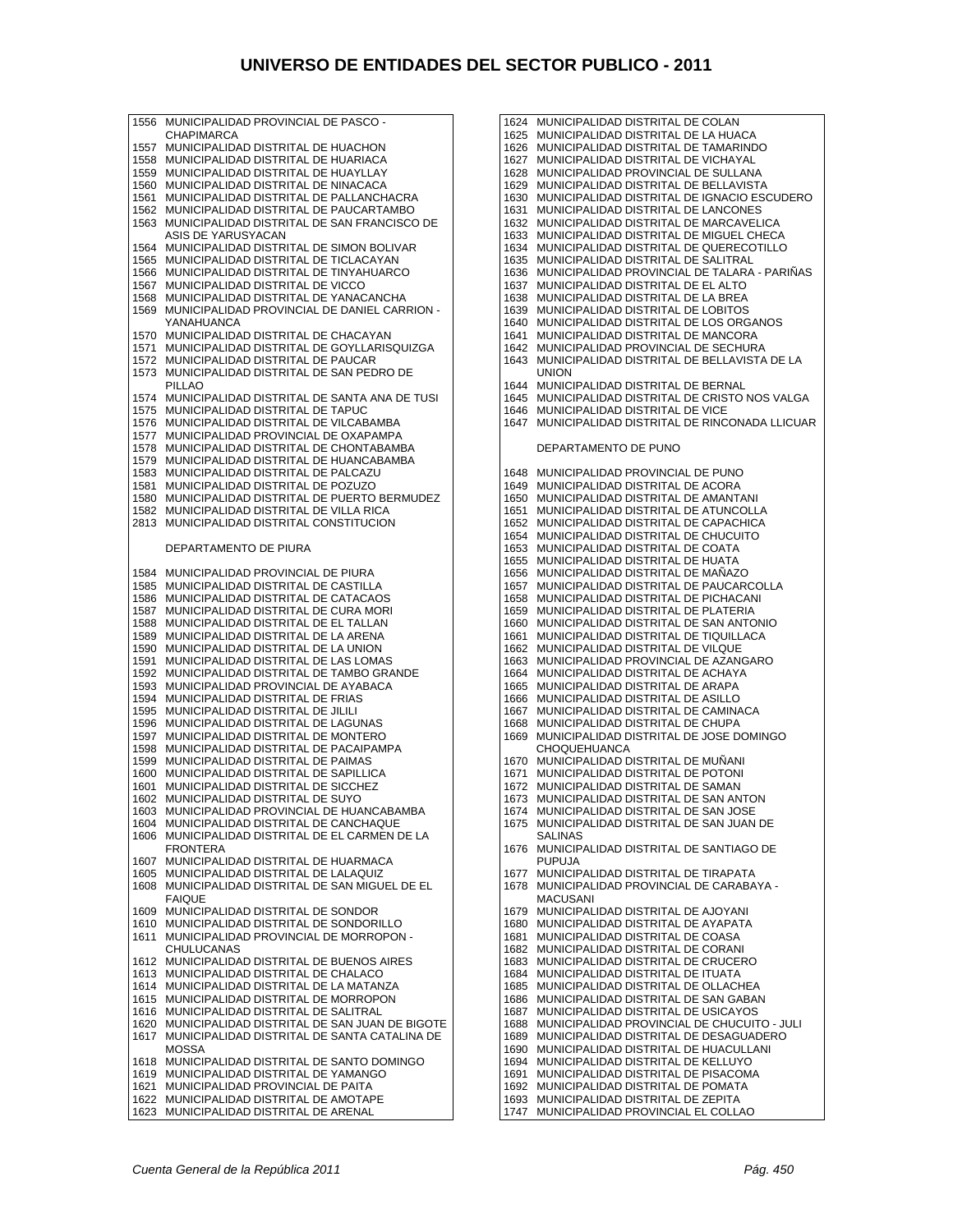1748 MUNICIPALIDAD DISTRITAL DE CAPASO 1749 MUNICIPALIDAD DISTRITAL DE PILCUYO 1750 MUNICIPALIDAD DISTRITAL DE SANTA ROSA 1751 MUNICIPALIDAD DISTRITAL DE CONDURIRI 1695 MUNICIPALIDAD PROVINCIAL DE HUANCANE 1696 MUNICIPALIDAD DISTRITAL DE COJATA 1702 MUNICIPALIDAD DISTRITAL DE HUATASANI 1697 MUNICIPALIDAD DISTRITAL DE INCHUPALLA 1698 MUNICIPALIDAD DISTRITAL DE PUSI 1699 MUNICIPALIDAD DISTRITAL DE ROSASPATA 1700 MUNICIPALIDAD DISTRITAL DE TARACO 1701 MUNICIPALIDAD DISTRITAL DE VILQUE CHICO 1703 MUNICIPALIDAD PROVINCIAL DE LAMPA 1704 MUNICIPALIDAD DISTRITAL DE CABANILLA 1705 MUNICIPALIDAD DISTRITAL DE CALAPUJA 1706 MUNICIPALIDAD DISTRITAL DE NICASIO 1707 MUNICIPALIDAD DISTRITAL DE OCUVIRI 1708 MUNICIPALIDAD DISTRITAL DE PALCA 1709 MUNICIPALIDAD DISTRITAL DE PARATIA 1710 MUNICIPALIDAD DISTRITAL DE PUCARA 1711 MUNICIPALIDAD DISTRITAL DE SANTA LUCIA 1712 MUNICIPALIDAD DISTRITAL DE VILAVILA 1713 MUNICIPALIDAD PROVINCIAL DE MELGAR - AYAVIRI 1714 MUNICIPALIDAD DISTRITAL DE ANTAUTA 1715 MUNICIPALIDAD DISTRITAL DE CUPI 1716 MUNICIPALIDAD DISTRITAL DE LLALLI 1717 MUNICIPALIDAD DISTRITAL DE MACARI 1718 MUNICIPALIDAD DISTRITAL DE NUÑOA 1719 MUNICIPALIDAD DISTRITAL DE ORURILLO 1720 MUNICIPALIDAD DISTRITAL DE SANTA ROSA 1721 MUNICIPALIDAD DISTRITAL DE UMACHIRI 1752 MUNICIPALIDAD PROVINCIAL DE MOHO 1753 MUNICIPALIDAD DISTRITAL DE CONIMA 1754 MUNICIPALIDAD DISTRITAL DE HUAYRAPATA 1755 MUNICIPALIDAD DISTRITAL DE TILALI 1742 MUNICIPALIDAD PROVINCIAL DE SAN ANTONIO DE PUTINA 1745 MUNICIPALIDAD DISTRITAL DE ANANEA 1743 MUNICIPALIDAD DISTRITAL DE PEDRO VILCA APAZA 1744 MUNICIPALIDAD DISTRITAL DE QUILCAPUNCU 1746 MUNICIPALIDAD DISTRITAL DE SINA 1731 MUNICIPALIDAD PROVINCIAL DE SAN ROMAN - JULIACA 1732 MUNICIPALIDAD DISTRITAL DE CABANA 1733 MUNICIPALIDAD DISTRITAL DE CABANILLAS 1734 MUNICIPALIDAD DISTRITAL DE CARACOTO 1722 MUNICIPALIDAD PROVINCIAL DE SANDIA 1723 MUNICIPALIDAD DISTRITAL DE CUYOCUYO 1724 MUNICIPALIDAD DISTRITAL DE LIMBANI 1725 MUNICIPALIDAD DISTRITAL DE PATAMBUCO 1726 MUNICIPALIDAD DISTRITAL DE PHARA 1727 MUNICIPALIDAD DISTRITAL DE QUIACA 1728 MUNICIPALIDAD DISTRITAL DE SAN JUAN DEL ORO 1729 MUNICIPALIDAD DISTRITAL DE YANAHUAYA 1730 MUNICIPALIDAD DISTRITAL DE ALTO INAMBARI 2712 MUNICIPALIDAD DISTRITAL DE SAN PEDRO DE PUTINA PUNCO 1735 MUNICIPALIDAD PROVINCIAL DE YUNGUYO 1736 MUNICIPALIDAD DISTRITAL DE ANAPIA 1737 MUNICIPALIDAD DISTRITAL DE COPANI 1738 MUNICIPALIDAD DISTRITAL DE CUTURAPI 1739 MUNICIPALIDAD DISTRITAL DE OLLARAYA 1741 MUNICIPALIDAD DISTRITAL DE TINICACHI 1740 MUNICIPALIDAD DISTRITAL DE UNICACHI DEPARTAMENTO DE SAN MARTIN 1756 MUNICIPALIDAD PROVINCIAL DE MOYOBAMBA 1757 MUNICIPALIDAD DISTRITAL DE CALZADA 1758 MUNICIPALIDAD DISTRITAL DE HABANA 1759 MUNICIPALIDAD DISTRITAL DE JEPELACIO 1760 MUNICIPALIDAD DISTRITAL DE SORITOR 1761 MUNICIPALIDAD DISTRITAL DE YANTALO 1807 MUNICIPALIDAD PROVINCIAL DE BELLAVISTA 1808 MUNICIPALIDAD DISTRITAL DE ALTO BIAVO 1809 MUNICIPALIDAD DISTRITAL DE BAJO BIAVO 1810 MUNICIPALIDAD DISTRITAL DE HUALLAGA 1811 MUNICIPALIDAD DISTRITAL DE SAN PABLO 1812 MUNICIPALIDAD DISTRITAL DE SAN RAFAEL

1829 MUNICIPALIDAD DISTRITAL DE AGUA BLANCA 1832 MUNICIPALIDAD DISTRITAL DE SAN MARTIN 1830 MUNICIPALIDAD DISTRITAL DE SANTA ROSA 1831 MUNICIPALIDAD DISTRITAL DE SHATOJA 1762 MUNICIPALIDAD PROVINCIAL DE HUALLAGA - **SAPOSOA** 1763 MUNICIPALIDAD DISTRITAL DE ALTO SAPOSOA 1764 MUNICIPALIDAD DISTRITAL DE EL ESLABON 1765 MUNICIPALIDAD DISTRITAL DE PISCOYACU 1766 MUNICIPALIDAD DISTRITAL DE SACANCHE 1767 MUNICIPALIDAD DISTRITAL DE TINGO DE SAPOSOA 1768 MUNICIPALIDAD PROVINCIAL DE LAMAS 1769 MUNICIPALIDAD DISTRITAL DE ALONSO DE ALVARADO 1770 MUNICIPALIDAD DISTRITAL DE BARRANQUITA 1771 MUNICIPALIDAD DISTRITAL DE CAYNARACHI 1772 MUNICIPALIDAD DISTRITAL DE CUÑUMBUQUI 1773 MUNICIPALIDAD DISTRITAL DE PINTO RECODO 1774 MUNICIPALIDAD DISTRITAL DE RUMISAPA 1775 MUNICIPALIDAD DISTRITAL DE SAN ROQUE DE CUMBAZA 1776 MUNICIPALIDAD DISTRITAL DE SHANAO 1777 MUNICIPALIDAD DISTRITAL DE TABALOSOS 1778 MUNICIPALIDAD DISTRITAL DE ZAPATERO 1779 MUNICIPALIDAD PROVINCIAL DE MARISCAL CACERES - JUANJUI 1780 MUNICIPALIDAD DISTRITAL DE CAMPANILLA 1781 MUNICIPALIDAD DISTRITAL DE HUICUNGO 1782 MUNICIPALIDAD DISTRITAL DE PACHIZA 1783 MUNICIPALIDAD DISTRITAL DE PAJARILLO 1813 MUNICIPALIDAD PROVINCIAL DE PICOTA 1814 MUNICIPALIDAD DISTRITAL DE BUENOS AIRES 1815 MUNICIPALIDAD DISTRITAL DE CASPISAPA 1816 MUNICIPALIDAD DISTRITAL DE PILLUANA 1817 MUNICIPALIDAD DISTRITAL DE PUCACACA 1818 MUNICIPALIDAD DISTRITAL DE SAN CRISTOBAL 1819 MUNICIPALIDAD DISTRITAL DE SAN HILARION 1820 MUNICIPALIDAD DISTRITAL DE SHAMBOYACU 1821 MUNICIPALIDAD DISTRITAL DE TINGO DE PONASA 1822 MUNICIPALIDAD DISTRITAL DE TRES UNIDOS 1784 MUNICIPALIDAD PROVINCIAL DE RIOJA 1785 MUNICIPALIDAD DISTRITAL DE AWAJUN 1786 MUNICIPALIDAD DISTRITAL DE ELIAS SOPLIN VARGAS 1787 MUNICIPALIDAD DISTRITAL DE NUEVA CAJAMARCA 1788 MUNICIPALIDAD DISTRITAL DE PARDO MIGUEL 1789 MUNICIPALIDAD DISTRITAL DE POSIC 1790 MUNICIPALIDAD DISTRITAL DE SAN FERNANDO 1791 MUNICIPALIDAD DISTRITAL DE YORONGOS 1792 MUNICIPALIDAD DISTRITAL DE YURACYACU 1793 MUNICIPALIDAD PROVINCIAL DE SAN MARTIN - TARAPOTO 1794 MUNICIPALIDAD DISTRITAL DE ALBERTO LEVEAU 1795 MUNICIPALIDAD DISTRITAL DE CACATACHI 1796 MUNICIPALIDAD DISTRITAL DE CHAZUTA 1797 MUNICIPALIDAD DISTRITAL DE CHIPURANA 1798 MUNICIPALIDAD DISTRITAL DE EL PORVENIR 1799 MUNICIPALIDAD DISTRITAL DE HUIMBAYOC 1800 MUNICIPALIDAD DISTRITAL DE JUAN GUERRA 1801 MUNICIPALIDAD DISTRITAL DE LA BANDA DE SHILCAYO 1803 MUNICIPALIDAD DISTRITAL DE MORALES 1802 MUNICIPALIDAD DISTRITAL DE PAPAPLAYA 1804 MUNICIPALIDAD DISTRITAL DE SAN ANTONIO 1805 MUNICIPALIDAD DISTRITAL DE SAUCE 1806 MUNICIPALIDAD DISTRITAL DE SHAPAJA 1823 MUNICIPALIDAD PROVINCIAL DE TOCACHE 1824 MUNICIPALIDAD DISTRITAL DE NUEVO PROGRESO 1825 MUNICIPALIDAD DISTRITAL DE POLVORA 1826 MUNICIPALIDAD DISTRITAL DE SHUNTE 1827 MUNICIPALIDAD DISTRITAL DE UCHIZA DEPARTAMENTO DE TACNA 1833 MUNICIPALIDAD PROVINCIAL DE TACNA 1834 MUNICIPALIDAD DISTRITAL DE ALTO DE LA ALIANZA 1835 MUNICIPALIDAD DISTRITAL DE CALANA

- 1841 MUNICIPALIDAD DISTRITAL DE CIUDAD NUEVA
- 1836 MUNICIPALIDAD DISTRITAL DE INCLAN
- 1837 MUNICIPALIDAD DISTRITAL DE PACHIA

1828 MUNICIPALIDAD PROVINCIAL EL DORADO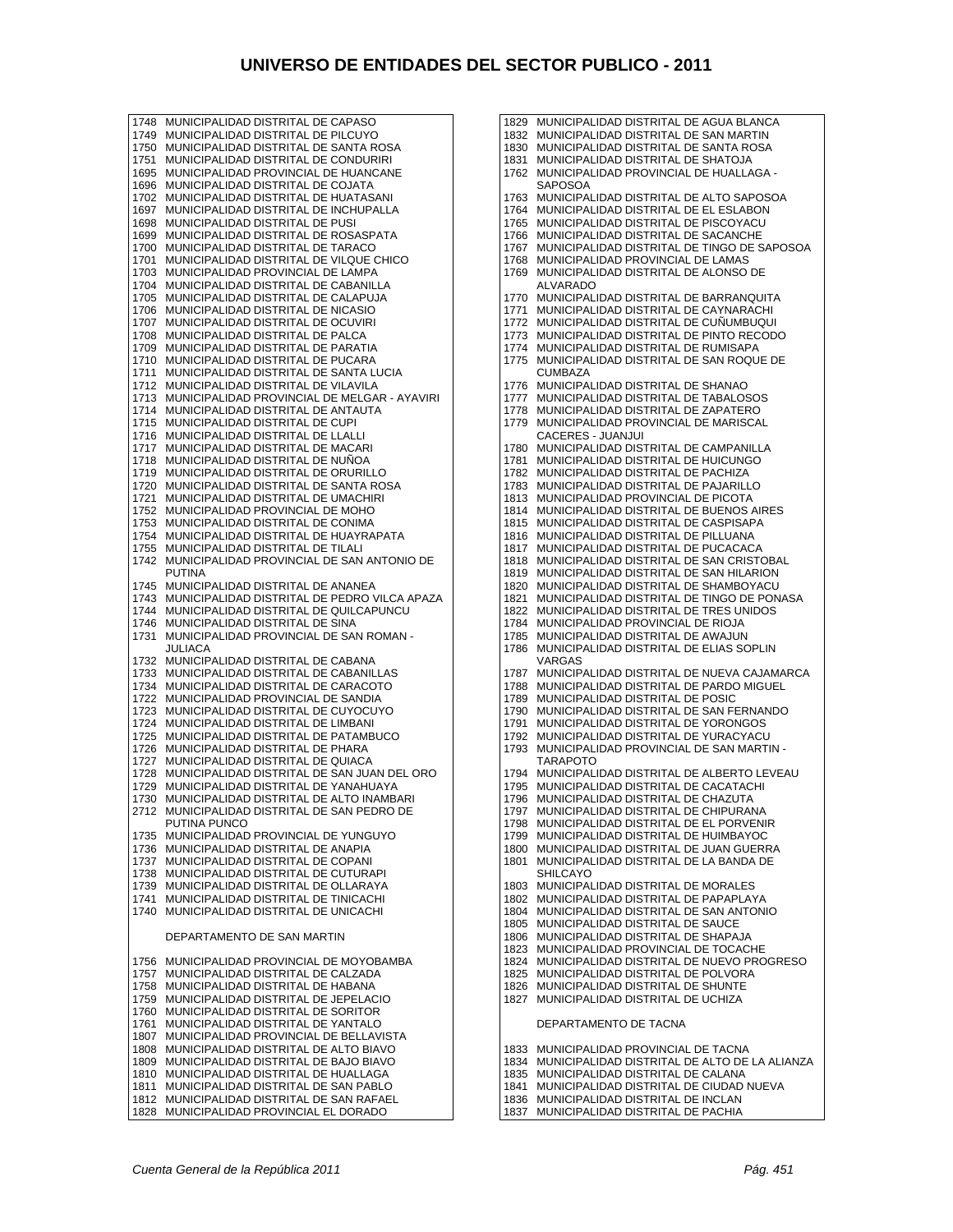1838 MUNICIPALIDAD DISTRITAL DE PALCA 1839 MUNICIPALIDAD DISTRITAL DE POCOLLAY 1840 MUNICIPALIDAD DISTRITAL DE SAMA 2640 MUNICIPALIDAD DISTRITAL DE CORONEL GREGORIO ALBARRACIN LANCHIPA 1853 MUNICIPALIDAD PROVINCIAL DE CANDARAVE 1854 MUNICIPALIDAD DISTRITAL DE CAIRANI 1858 MUNICIPALIDAD DISTRITAL DE CAMILACA<br>1855 MUNICIPALIDAD DISTRITAL DE CURIBAYA 1855 MUNICIPALIDAD DISTRITAL DE CURIBAYA 1856 MUNICIPALIDAD DISTRITAL DE HUANAHUARA 1857 MUNICIPALIDAD DISTRITAL DE QUILAHUANI 1850 MUNICIPALIDAD PROVINCIAL DE JORGE BASADRE - LOCUMBA 1852 MUNICIPALIDAD DISTRITAL DE ILABAYA 1851 MUNICIPALIDAD DISTRITAL DE ITE 1842 MUNICIPALIDAD PROVINCIAL DE TARATA 1843 MUNICIPALIDAD DISTRITAL DE HEROES ALBARRACIN-CHUCATAMANI 1844 MUNICIPALIDAD DISTRITAL DE ESTIQUE PUEBLO 1845 MUNICIPALIDAD DISTRITAL DE ESTIQUE PAMPA 1846 MUNICIPALIDAD DISTRITAL DE SITAJARA 1847 MUNICIPALIDAD DISTRITAL DE SUSAPAYA 1848 MUNICIPALIDAD DISTRITAL DE TARUCACHI 1849 MUNICIPALIDAD DISTRITAL DE TICACO DEPARTAMENTO DE TUMBES 1859 MUNICIPALIDAD PROVINCIAL DE TUMBES 1860 MUNICIPALIDAD DISTRITAL DE CORRALES<br>1861 MUNICIPALIDAD DISTRITAL DE LA CRUZ 1861 MUNICIPALIDAD DISTRITAL DE LA CRUZ 1862 MUNICIPALIDAD DISTRITAL DE PAMPAS DE **HOSPITAL** 1863 MUNICIPALIDAD DISTRITAL DE SAN JACINTO 1864 MUNICIPALIDAD DISTRITAL SAN JUAN DE LA VIRGEN 1865 MUNICIPALIDAD PROVINCIAL DE CONTRALMIRANTE VILL AR 1866 MUNICIPALIDAD DISTRITAL DE CASITAS 2724 MUNICIPALIDAD DISTRITAL DE CANOAS DE PUNTA SAL 1867 MUNICIPALIDAD PROVINCIAL DE ZARUMILLA 1868 MUNICIPALIDAD DISTRITAL DE AGUAS VERDES 1869 MUNICIPALIDAD DISTRITAL DE MATAPALO 1870 MUNICIPALIDAD DISTRITAL DE PAPAYAL DEPARTAMENTO DE UCAYALI 1871 MUNICIPALIDAD PROVINCIAL DE CORONEL PORTILLO 1875 MUNICIPALIDAD DISTRITAL DE CAMPOVERDE 1872 MUNICIPALIDAD DISTRITAL DE IPARIA 1873 MUNICIPALIDAD DISTRITAL DE MASISEA 1874 MUNICIPALIDAD DISTRITAL DE YARINACOCHA 1876 MUNICIPALIDAD DISTRITAL DE NUEVA REQUENA 2725 MUNICIPALIDAD DISTRITAL DE MANANTAY 1877 MUNICIPALIDAD PROVINCIAL DE ATALAYA - RAYMONDI 1878 MUNICIPALIDAD DISTRITAL DE SEPAHUA 1879 MUNICIPALIDAD DISTRITAL DE TAHUANIA 1880 MUNICIPALIDAD DISTRITAL DE YURUA MUNICIPALIDAD PROVINCIAL DE PADRE ABAD -AGUAITIA 1882 MUNICIPALIDAD DISTRITAL DE IRAZOLA 1883 MUNICIPALIDAD DISTRITAL DE CURIMANA 1884 MUNICIPALIDAD PROVINCIAL DE PURUS CENTROS POBLADOS 0626 COMPLEJO TURISTICO BAÑOS DEL INCA 0748 CENTRO POBLADO MENOR NUESTRA SEÑORA DE LAS MERCEDES - MI PERU 0994 CENTRO POBLADO MENOR DE CASTILLO GRANDE 2605 CENTRO POBLADO MENOR DE MURUHUAY 2666 CENTRO POBLADO MENOR DE SAN JUAN DE LA LIBERTAD 1202 CENTRO POBLADO MENOR DE VILLA DEL MAR 2323 CENTRO POBLADO MENOR DE HUANCHAQUITO 1350 CENTRO POBLADO MENOR DE SANTA MARIA DE HUACHIPA 2816 INSTITUTO VIAL PROVINCIAL DE LAMBAYEQUE 2757 INSTITUTO VIAL PROVINCIAL DE PASCO

 ORGANISMO PUBLICO DESCENTRALIZADO-MUNICIPALIDADES 2761 SERVICIO DE ADMINISTRACION TRIBUTARIA DE HUAMANGA 2696 SERVICIO DE ADMINISTRACION TRIBUTARIA DE CAJAMARCA 2795 SISTEMAS DE HOSPITALES CHALACOS 2737 SERVICIO DE LIMPIEZA PÚBLICA DEL CUSCO 2668 SERVICIO DE ADMINISTRACION TRIBUTARIA DE ICA 2697 SERVICIO DE ADMINISTRACION TRIBUTARIA DE HUANCAYO 2601 SERVICIO DE ADMINISTRACION TRIBUTARIA TRUJILLO 2726 SERVICIO DE ADMINISTRACION DE INMUEBLES MUNICIPALES DE TRUJILLO 2743 SERVICIO DE GESTION AMBIENTAL DE TRUJILLO 2823 TRANSPORTES METROPOLITANOS DE TRUJILLO 2702 SERVICIO DE ADMINISTRACION TRIBUTARIA DE CHICLAYO 2003 INSTITUTO CATASTRAL DE LIMA 2005 SERVICIO DE ADMINISTRACION TRIBUTARIA 2704 AUTORIDAD MUNICIPAL DE PROTECCION DE LOS HUMEDALES PANTANOS DE VILLA 2002 FONDO METROPOLITANO DE INVERSIONES 2004 INSTITUTO METROPOLITANO DE PLANIFICACION 2006 SERVICIO DE PARQUES DE LIMA 2710 AUTORIDAD DEL PROYECTO DE COSTA VERDE 2742 HOSPITAL MUNICIPAL LOS OLIVOS 2705 INSTITUTO METROPOLITANO PROTRANSPORTE DE LIMA 2699 SISTEMA METROPOLITANO DE LA SOLIDARIDAD 1986 PATRONATO DEL PARQUE DE LAS LEYENDAS 2607 SERVICIO DE ADMINISTRACION TRIBUTARIA DE **PILIRA** 2747 SERVICIO DE ADMINISTRACION TRIBUTARIA DE TARAPOTO INSTITUTOS DE VIALIDAD MUNICIPAL 2732 INSTITUTO VIAL PROVINCIAL DE CHACHAPOYAS 2789 INSTITUTO VIAL PROVINCIAL DE HUARAZ 2814 INSTITUTO VIAL PROVINCIAL DE CARHUAZ 2790 INSTITUTO VIAL PROVINCIAL DE CORONGO 2763 INSTITUTO VIAL PROVINCIAL DE HUARI 2783 INSTITUTO VIAL PROVINCIAL DE HUARMEY 2786 INSTITUTO VIAL PROVINCIAL DE HUAYLAS 2818 INSTITUTO VIAL PROVINCIAL DE MARISCAL LUZURIAGA 2787 INSTITUTO VIAL PROVINCIAL DE RECUAY 2728 INSTITUTO VIAL PROVINCIAL DE YUNGAY 2767 INSTITUTO VIAL PROVINCIAL DE ABANCAY 2778 INSTITUTO VIAL PROVINCIAL DE GRAU 2734 INSTITUTO VIAL PROVINCIAL DE AREQUIPA 2766 INSTITUTO VIAL PROVINCIAL DE CAYLLOMA 2779 INSTITUTO VIAL PROVINCIAL DE LA UNION 2760 INSTITUTO VIAL PROVINCIAL DE HUAMANGA 2791 INSTITUTO VIAL PROVINCIAL DE CANGALLO 2741 INSTITUTO VIAL PROVINCIAL DE LUCANAS 2775 INSTITUTO VIAL PROVINCIAL DE CAJABAMBA 2782 INSTITUTO VIAL PROVINCIAL DE CHOTA 2784 INSTITUTO VIAL PROVINCIAL DE JAEN 2781 INSTITUTO VIAL PROVINCIAL DE SAN IGNACIO 2794 INSTITUTO VIAL PROVINCIAL DE SAN MARCOS 2793 INSTITUTO VIAL PROVINCIAL DE ACOBAMBA 2820 INSTITUTO VIAL PROVINCIAL DE ANGARAES 2817 INSTITUTO VIAL PROVINCIAL DE CHURCAMPA 2739 INSTITUTO VIAL PROVINCIAL DE TAYACAJA 2755 INSTITUTO VIAL PROVINCIAL DE AMBO 2730 INSTITUTO VIAL PROVINCIAL DE LEONCIO PRADO 2762 INSTITUTO VIAL PROVINCIAL DE PACHITEA 2729 INSTITUTO VIAL PROVINCIAL DE HUANCAYO 2764 INSTITUTO VIAL PROVINCIAL DE CONCEPCION 2735 INSTITUTO VIAL PROVINCIAL DE CHANCHAMAYO 2792 INSTITUTO VIAL PROVINCIAL DE JAUJA 2772 INSTITUTO VIAL PROVINCIAL DE SATIPO 2819 INSTITUTO VIAL PROVINCIAL DE PATAZ

2731 INSTITUTO VIAL PROVINCIAL DE OXAPAMPA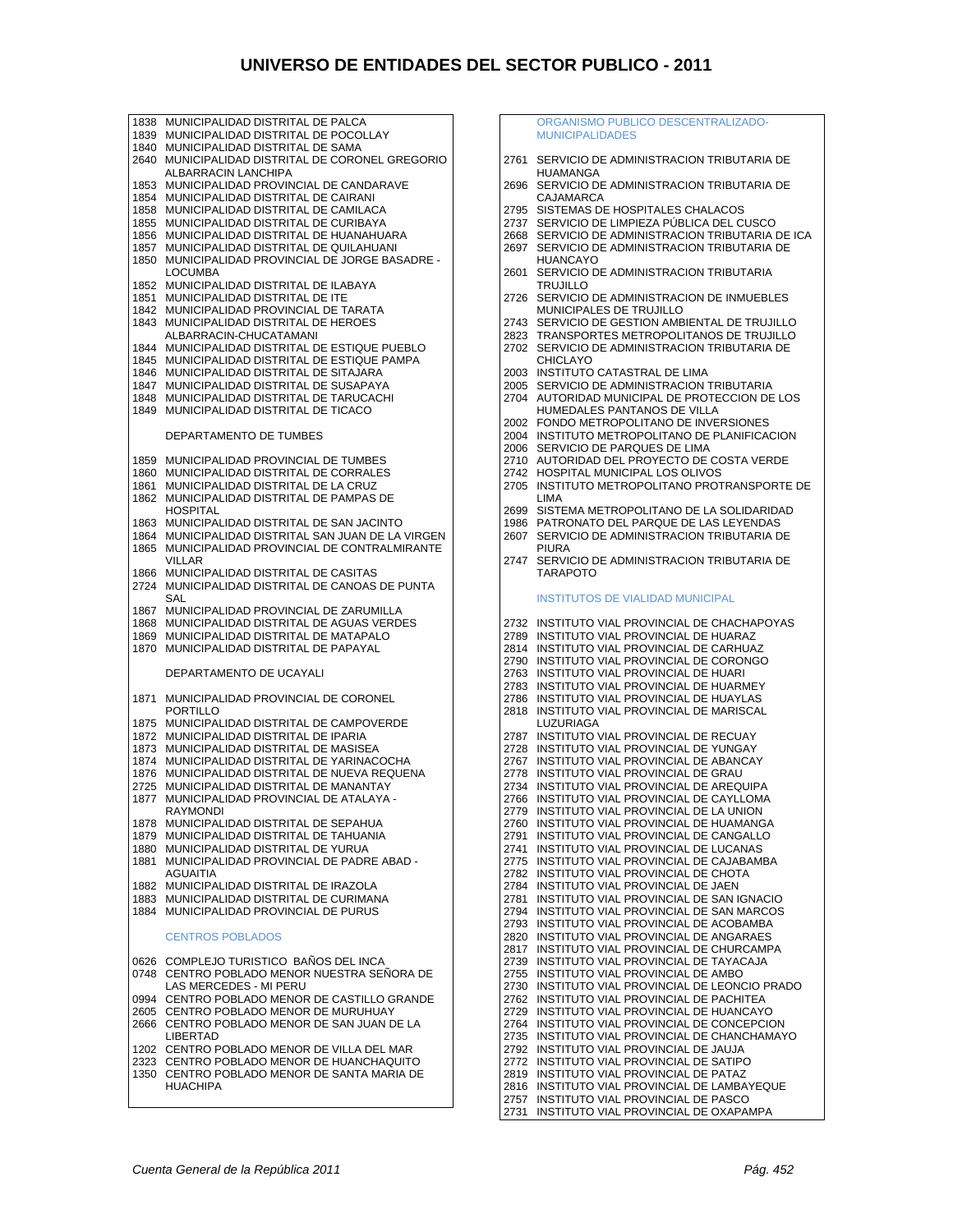| 2815 INSTITUTO VIAL PROVINCIAL DE AYABACA          |  | 2527 EMP. MUN. DE AGUA POT. Y ALCANT. DE SALAS    |
|----------------------------------------------------|--|---------------------------------------------------|
| 2752 INSTITUTO VIAL PROVINCIAL DE HUANCABAMBA      |  | S.R.L.                                            |
| 2751 INSTITUTO VIAL PROVINCIAL DE MOYOBAMBA        |  | 2376 SERV. MUN. DE AGUA POTAB. Y ALCANT. DE       |
| 2777 INSTITUTO VIAL PROVINCIAL DE EL DORADO        |  | CHINCHA S.A.                                      |
| 2768 INSTITUTO VIAL PROVINCIAL DE LAMAS            |  | 2345 EMP. MUN. DE AGUA POT Y ALCANT. VIRGEN DE    |
| 2803 INSTITUTO VIAL PROVINCIAL DE PICOTA           |  | <b>GUADALUPE DEL SUR S.A</b>                      |
| 2748 INSTITUTO VIAL PROVINCIAL DE RIOJA            |  |                                                   |
|                                                    |  | 2356 EMP. MUN.DE AGUA POT.Y ALCANT. DE PISCO S.A. |
| 2733 INSTITUTO VIAL PROVINCIAL DE SAN MARTIN -     |  | 2388 SERVICIO DE AGUA POT.Y ALCANT.MUNIC.DE       |
| <b>TARAPOTO</b>                                    |  | <b>HUANCAYO</b>                                   |
| 2780 INSTITUTO VIAL PROVINCIAL DE TOCACHE          |  | 2375 ENT. PREST.DE SERV.DE SANEAM.SELVA CENTRAL   |
| 2801 INSTITUTO VIAL PROVINCIAL DE TUMBES           |  | S.A.                                              |
|                                                    |  | 2372 ENTIDAD PREST.DE SERV.DE SANEAM.DEL          |
| <b>MANCOMUNIDADES MUNICIPALES</b>                  |  | MANTARO S.A.                                      |
|                                                    |  | 2367 ENTIDAD PREST.DE SERV.DE SANEAM."SIERRA      |
| 2825 MANCOMUNIDAD MUNICIPAL DE LA AMAZONIA DE      |  | CENTRAL S.A."                                     |
| <b>PUNO</b>                                        |  | 2534 EMP. MUNIC. DE SERV. DE AGUA POT. YAULI-LA   |
|                                                    |  | OROYA S.R.L.                                      |
| <b>EMPRESAS DEL ESTADO</b>                         |  | 2382 SERVICIO DE AGUA POT ALCANT DE LA LIBERTAD   |
|                                                    |  | 2378 ENTIDAD PREST.DE SERV.SANEAM.DE              |
| <b>SECTOR FINANCIERO</b>                           |  | LAMBAYEQUE S.A.                                   |
|                                                    |  |                                                   |
| 2328 CAJA MUNICIPAL DE AHORRO Y CREDITO DE SANTA   |  | 2383 SERVICIO DE AGUA POT.ALCANT.DE LIMA          |
| 2329 CAJA MUNICIPAL DE AHORRO Y CREDITO DE         |  | 2346 EMP. DE SERV.MUN.DE AGUA POT.Y ALCANT.       |
| AREQUIPA                                           |  | BARRANCA S.A.                                     |
| 2337 CAJA MUNICIPAL DE AHORRO Y CREDITO DEL        |  | 2355 EMP. MUN.DE AGUA POT.Y ALCANT.DE PATIVILCA   |
| CUSCO                                              |  | S.A.                                              |
| 2331 CAJA MUNICIPAL DE AHORRO Y CREDITO DE ICA     |  | 2344 EMP.MUN.DE AGUA POT.Y ALCANT.DE CANETE S.A.  |
| 2333 CAJA MUNICIPAL DE AHORRO Y CREDITO DE PISCO   |  | 2353 EMP. MUN.DE AGUA POT.Y ALCANT. HUARAL S.A.   |
| 2330 CAJA MUNICIPAL DE AHORRO Y CREDITO DE         |  | 2540 EMP. MUNIC. DE AGUA POT. Y ALCANT. CHANCAY   |
| <b>HUANCAYO</b>                                    |  | S.A.C.                                            |
| 2336 CAJA MUNICIPAL DE AHORRO Y CREDITO DE         |  | 2352 EMP. MUN.DE AGUA POT.Y ALCANT.DE HUACHO S.A. |
|                                                    |  | 2379 ENTIDAD PREST.DE SERV.SANEAM.DE LORETO S.A.  |
| <b>TRUJILLO</b>                                    |  | 2358 EMP. MUN.DE AGUA POT.Y ALCANT.DE TAMBOPATA   |
| 2325 BANCO DE LA NACION                            |  | S.R.L.                                            |
| 2339 CAJA MUNICIPAL DE CREDITO POPULAR DE LIMA     |  | 2366 ENT. PREST.DE SERV.DE SANEAMIENTO            |
| 2341 CORPORACION FINANCIERA DE DESARROLLO S.A.     |  |                                                   |
| 2652 BANCO AGROPECUARIO                            |  | MOQUEGUA S.R.L.                                   |
| 2332 CAJA MUNICIPAL DE AHORRO Y CREDITO DE         |  | 2365 ENTIDAD PREST.DE SERV.AGUA POT.Y ALCANT.DE   |
| <b>MAYNAS</b>                                      |  | ILO S.R.LTDA.                                     |
| 2327 CAJA MUNICIPAL DE AHORRO Y CREDITO DE PIURA   |  | 2354 EMP. MUN.DE AGUA POT.Y ALCANT.DE PASCO S.A.  |
| 2326 CAJA MUNICIPAL DE AHORRO Y CREDITO DE PAITA   |  | 2381 ENTIDAD PREST.DE SERV.SANEAM.GRAU S.A. (EX   |
| 2334 CAJA MUNICIPAL DE AHORRO Y CREDITO DE         |  | SEDAPIURA)                                        |
| <b>SULLANA</b>                                     |  | 2362 EMPRESA MUNIC.DE SANEAM.BASICO DE PUNO       |
| 2335 CAJA MUNICIPAL DE AHORRO Y CREDITO DE TACNA   |  | 2374 EMP. PREST.DE SERV.DE SANEAM. NOR PUNO S.A.  |
| 2621 FONDO MI VIVIENDA S.A.                        |  | 2526 EMP.PREST. DE SERV. DE SANEAM. DE AGUA DEL   |
|                                                    |  | ALTIPLANO S.R.L.                                  |
| <b>SECTOR NO FINANCIERO</b>                        |  | 2387 SERVICIO DE AGUA POT.Y ALCANT.DE JULIACA     |
|                                                    |  | 2390 SERVICIO MUN.DE AGUA POT.Y ALCANT.DE         |
| 2350 EMPRESA MUN.DE AGUA POT.Y ALCANT. EMUSAP      |  | YUNGUYO S.R.L.                                    |
| S.R.L.                                             |  | 2371 ENTIDAD PREST.DE SERV.DE SANEAM.DE           |
| 2361 EMPRESA MUNIC.AGUA POT.ALCANT.DE BAGUA        |  | <b>MOYOBAMBA</b>                                  |
|                                                    |  | 2723 SERVICIO DE AGUA POTABLE Y ALCANTARILLADO    |
| S.R.L                                              |  | RIOJA S.R.L                                       |
| 2632 EMP. PREST. DE SERV. DE SANEAMIENTO           |  | 2347 EMPRESA MUN.DE AGUA POT.Y ALCANT. DE SAN     |
| JUCUSBAMBA S.C.R.L.                                |  | MARTIN S.A.                                       |
| 2377 EMP. PREST. DE SERV. SANEAM.MUN.DE            |  | 2380 ENTIDAD PREST.DE SERV.SANEAM.DE TACNA S.A    |
| UTCUBAMBA S.R.L.                                   |  | 2348 EMP. MUN.DE AGUA POT Y ALCANT CORONEL        |
| 2370 ENTIDAD PREST.DE SERV.DE SANEAM.CHAVIN S.A.   |  | PORTILLO S.A.                                     |
| 2386 SERVICIO DE AGUA POT.Y ALCANT.DEL SANTA,      |  | 2401 EMP.MUN.DE SERV.ELECTRICOS UTCUBAMBA -       |
| CASMA Y HUARMEY                                    |  |                                                   |
| 2349 EMP. MUN.DE SERV. ABAST. DE AGUA POT. Y       |  | <b>BAGUA GRANDE</b>                               |
| ALCANT. DE ABANCAY                                 |  | 2393 EMP.DE GENERACION ELECTRICA DE AREQUIPA      |
| 2369 EMP. MUN. DE SERV. DE AGUA POT. Y             |  | S.A.                                              |
| ALCANT CHANKA S.A.                                 |  | 2409 SOCIEDAD ELECTRICA DEL SUR OESTE S.A.        |
| 2384 SERVICIO DE AGUA POT.Y ALCANT.DE AREQUIPA     |  | 2396 EMP.DE GENERACION ELECTRICA MACHUPICCHU      |
| 2368 ENTIDAD PREST DE SERV DE SANEAM AYACUCHO      |  | 2407 EMP.REG.DE SERV.PUB.DE ELECT.DEL SUR ESTE    |
| S.A                                                |  | S.A.                                              |
| 2385 SERVICIO DE AGUA POT.Y ALCANT.DE CAJAMARCA    |  | 2405 EMP. REG. SERV. PUB. ELEC. DEL CENTRO S.A.   |
| S.A.                                               |  | 2402 EMP. REG. SERV. PUB. ELECT. ELECTRONORTE     |
| 2363 EMP. PREST.DE SERV.DE SANEAM.JAEN PERU        |  | <b>MEDIO</b>                                      |
| 2359 EMP. MUN.PREST.DE SERV.DE SANEAM.PROV.ALTO    |  | 2404 EMP, REG. SERV, PUB, ELEC, DEL NORTE S.A.    |
| ANDINA S.A.                                        |  | 2391 ELECTRICIDAD DEL PERU S.A.                   |
|                                                    |  | 2528 EMPRESA DE ADMINISTRACION DE                 |
| 2364 ENTIDAD MUNIC.PREST.DE SERVICIOS DE SANEAM.   |  | INFRAESTRUCTURA ELECTRICA S.A.                    |
| DEL CUSCO S.A.                                     |  | 2542 EMPRESA DE SERV. ELECTRICOS MUNICIPALES DE   |
| 2351 EMP. MUN.DE AGUA POT.Y ALCANT.DE CALCA S.R.L. |  | PARAMONGA S.A.                                    |
| 2357 EMP. MUN.DE AGUA POT.Y ALCANT.DE              |  | 2406 EMP.REG.DE SERV.PUB.DE ELECT.DEL ORIENTE     |
| QUILLABAMBA S.R.L.                                 |  |                                                   |
| 2389 SERVICIO MUN.DE AGUA POT.Y ALCANT.DE          |  | 2403 EMP. REG. SERV. PUB. ELEC, ELECTRONOROESTE   |
| <b>HUANCAVELICA</b>                                |  | S.A.                                              |
| 2360 EMPRESA MUN.SERV.DE AGUA POT.Y ALCANT.DE      |  | 2397 EMP.DE GENERACION ELECTRICA SAN GABAN S.A.   |
| <b>HUANUCO</b>                                     |  | 2541 EMPRESA DE SERV. PUBLICOS DE ELECTRICIDAD    |
| 2373 EPS EMP. MUN.DE AGUA POT. Y ALC. DE ICA S.A.  |  | PUNO S.A.                                         |